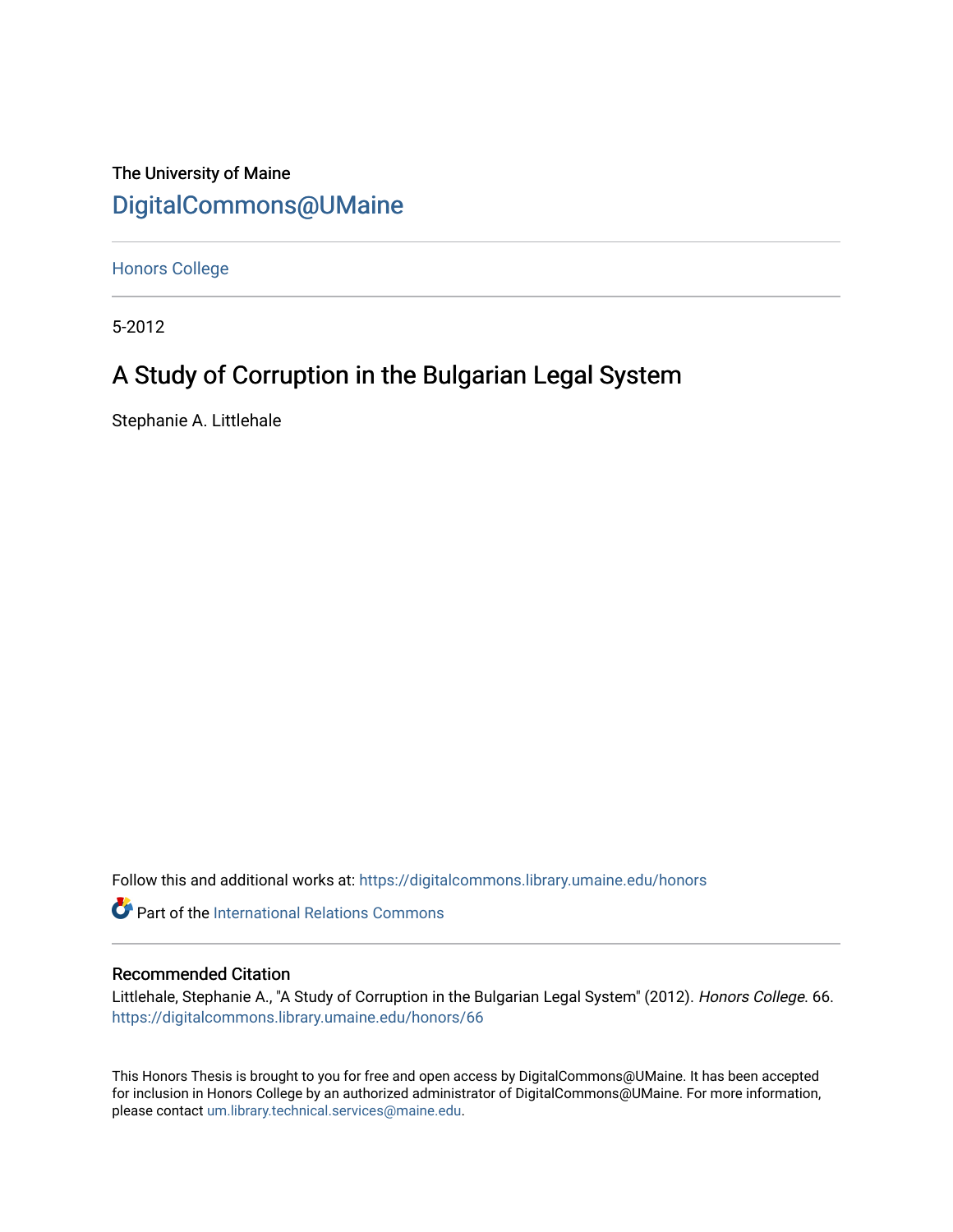## A STUDY OF CORRUPTION IN THE BULGARIAN LEGAL SYSTEM

by

Stephanie A. Littlehale

A Thesis Submitted in Partial Fulfillment of the Requirements for a Degree with Honors (International Affairs/ Political Science)

The Honors College

University of Maine

May 2012

Advisory Committee:

Dr. James Warhola, Professor/Department Chair Political Science, Chair Solomon Goldman, Adjunct Professor Political Science Dr. Paul Holman, Adjunct Professor Political Science Richard Powell, Associate Professor of Political Science Dr. David Gross, Adjunct Associate Professor in Honors (English)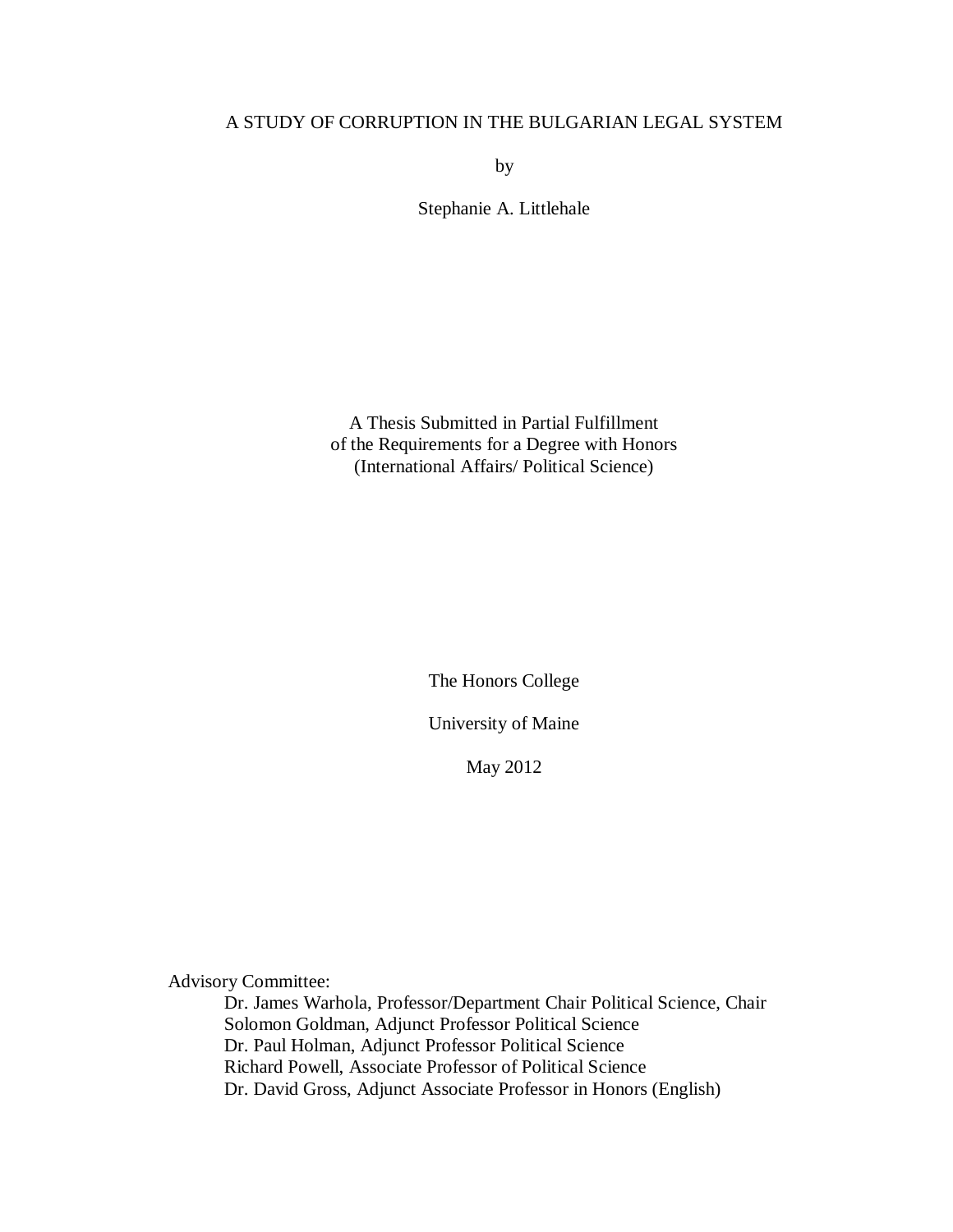## **Abstract**

In modern Bulgaria corruption is one of the significant concerns plaguing the current legal system. With historical roots in the Ottoman Empire and the Communist regime, Bulgaria faces challenges in sustaining a strong judicial system that holds its members accountable. Since the transition from communism to democracy in 1989, Bulgaria's biggest challenge has been reforming its judicial system to combat corruption. Despite the number of reforms to the system, the Bulgarian legal system is perceived to be among the most corrupt in the world. Addressing the issue of corruption in Bulgaria's legal system is only possible through reforms centered around creating an environment where corruption cannot be easily practiced. These reforms must specifically attend to matters of judicial independence, accountability and discretion in the judicial system. The objective of this thesis is to answer three questions: what are the most significant faults of the Bulgarian judicial system that contribute to corruption? Where did these errors come from? How can they be resolved?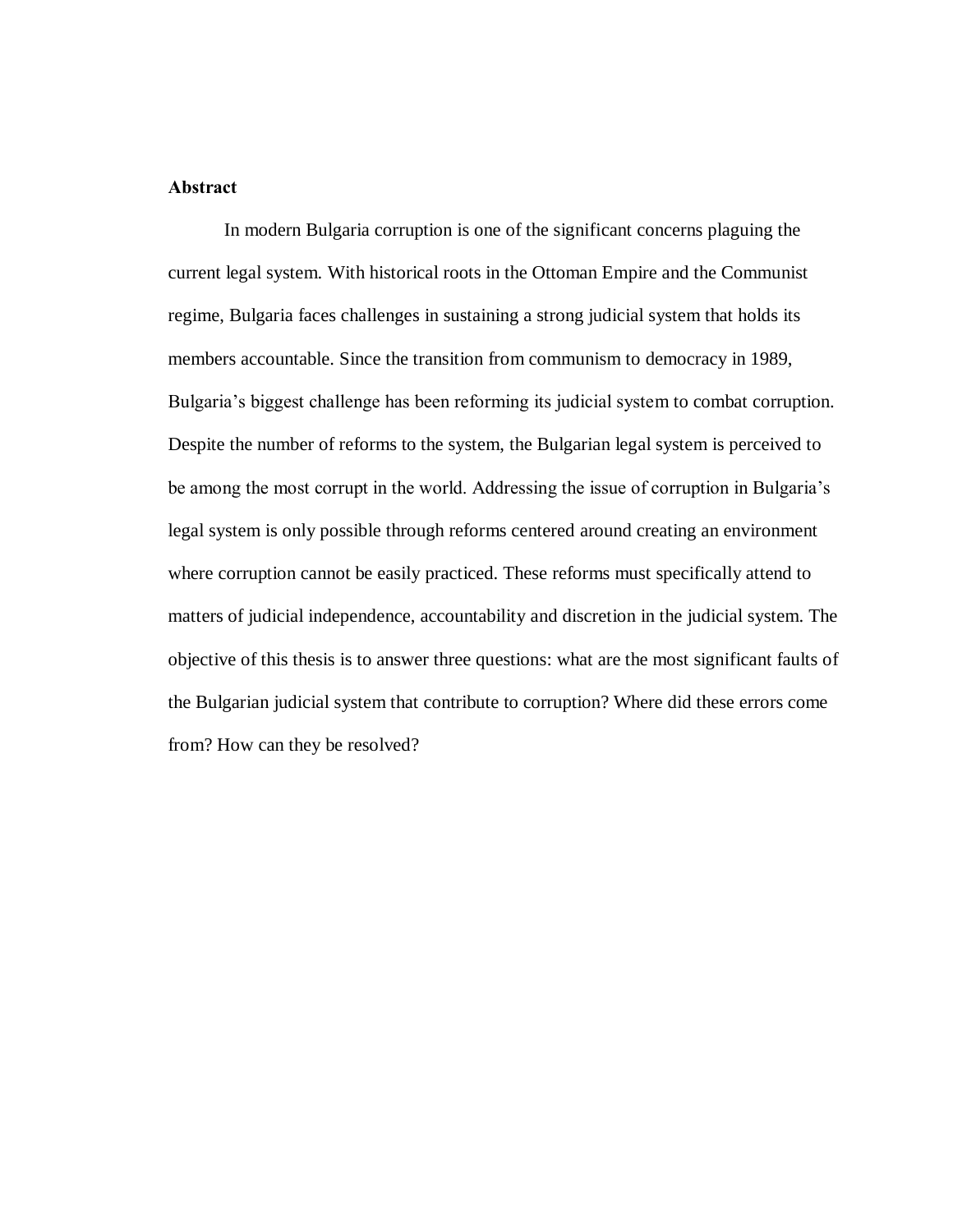# Table of Contents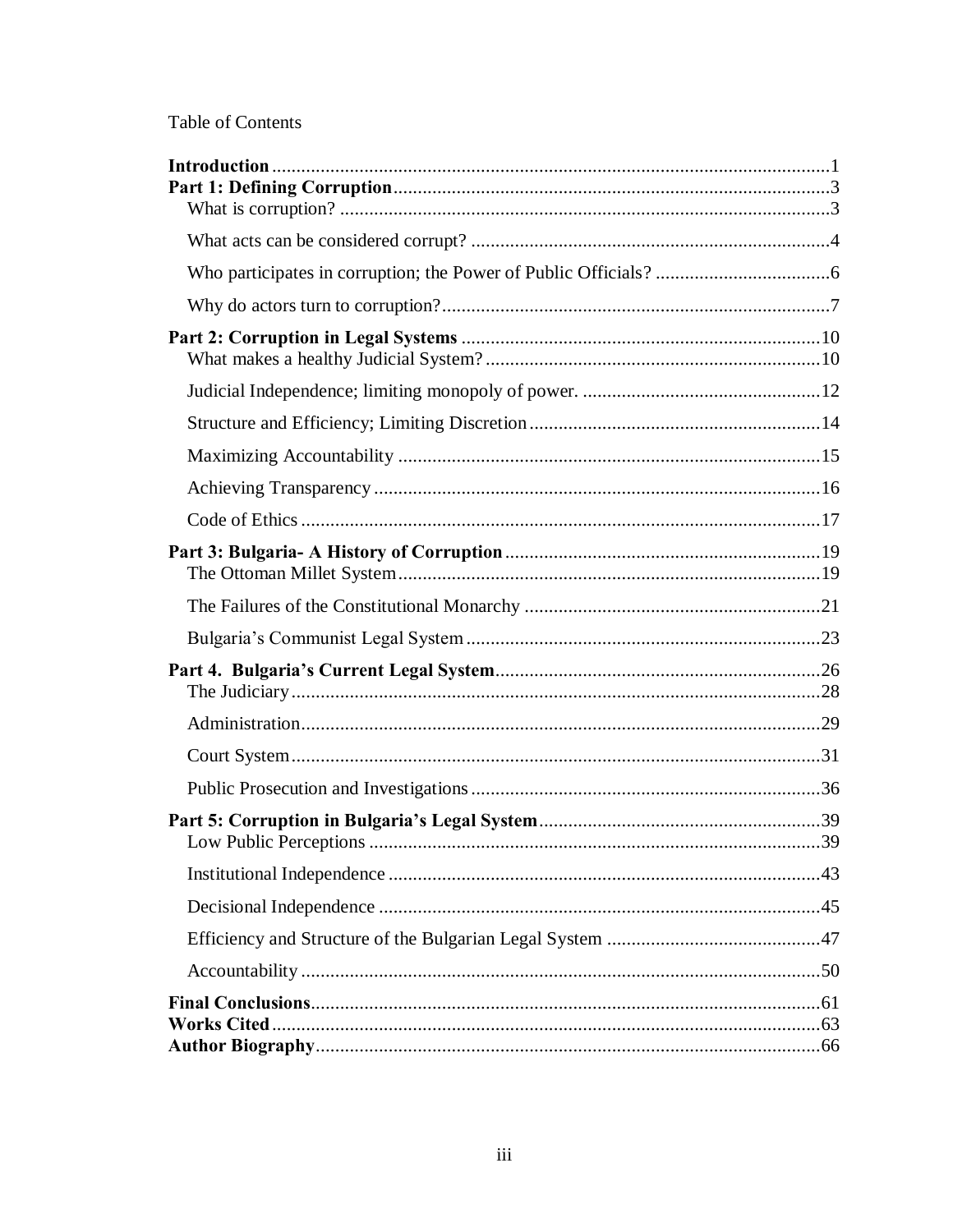## <span id="page-4-0"></span>**Introduction:**

Bulgaria could certainly be considered the hidden gem of Europe. Located at the heart of the Balkan Peninsula, it provides tourists with extravagant hikes, wonderful landscapes, and incredible food. Operating in its own currency, travel is cheap and the people are kind. However, as a former communist nation, one might not consider traveling to this rather remote country. With the democratization of the nation in 1991 and its entry into the European Union in 2007, Bulgaria has opened itself up to the world. At the same time, as Bulgaria has rapidly emerged from its years of communist rule, its not-so-pretty corrupt legal system had been able to surface. Is Bulgaria's legal system indeed corrupt? If so, how did it become so? Is it possible to fix Bulgaria's legal system?

It is an indisputable fact that Bulgaria's legal system is, to some extent corrupt. Part 1 of this analytical study concentrates on an explanation of the intricate concept of corruption. Obtaining knowledge of the concepts and facilitators of corruption on a broader level is an important first step to take before delving into the complexities of the Bulgarian legal system. In addition to this theoretical research, Part 2 looks at corruption as it is manifested in legal systems on a very broad sense.

If Bulgaria is in fact corrupt, the question emerges, how did it become so? Corruption does not emerge in a nation overnight. Part 3 expounds on the complicated history of Bulgaria. Ruled by some of the most notoriously corrupt regimes in modern history, Bulgaria's corruption is rooted in its backstory. The Ottomans and Communists helped to create the corrupt legal system Bulgaria has today.

The inner workings of the current legal system in Bulgaria are depicted in Part 4. As a parliamentary republic, Bulgaria adopted a judicial system with specified court,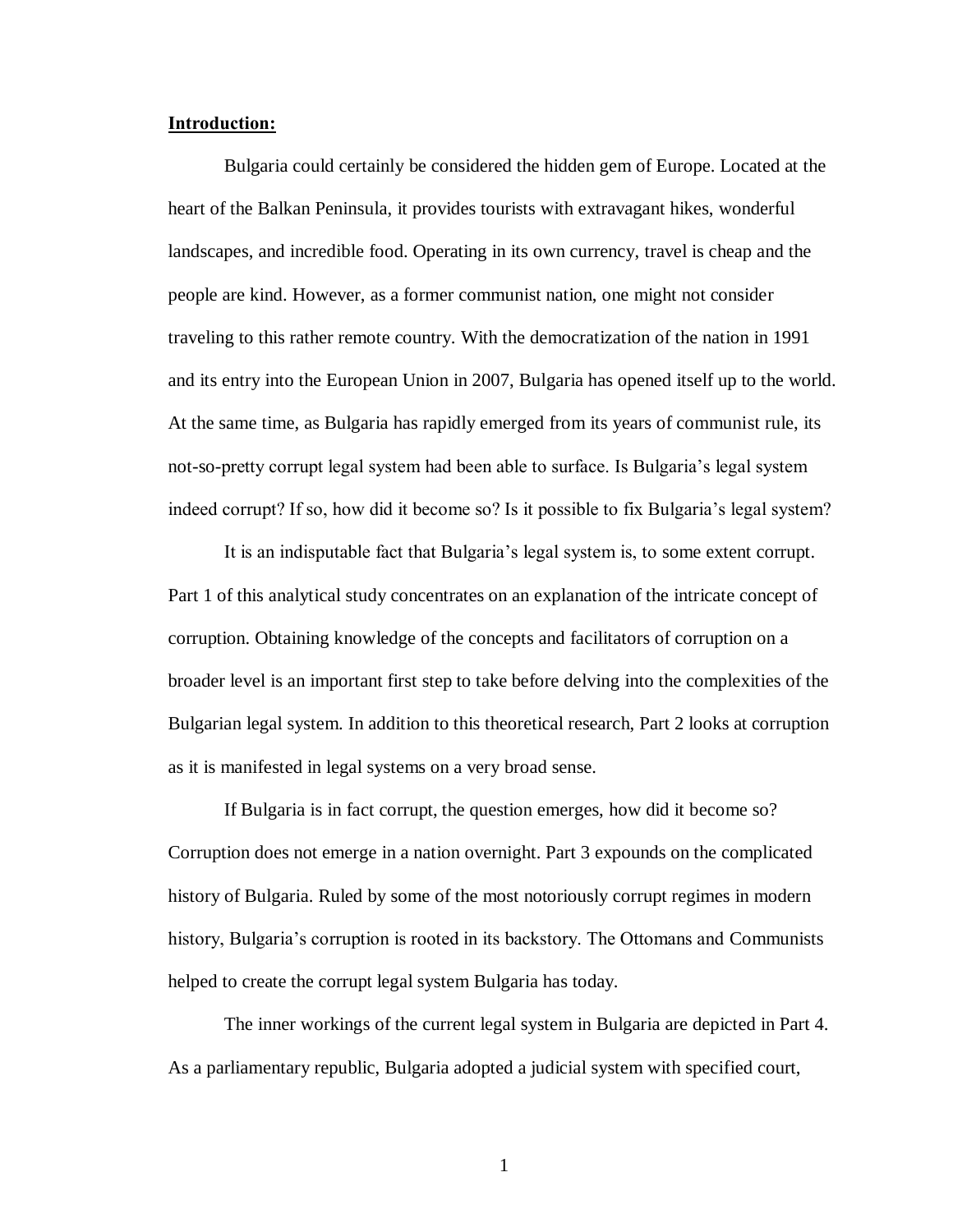prosecution, and administrative institutions. Given the structure of the system, and the historical roots of Bulgaria, Part 5 identifies the main problem areas that have taken hold of the Bulgarian legal system. Pervasively negative public perceptions, lack of institutional and decisional independence, inefficiencies and structural problems, and lack of accountability have created an environment in the legal system where corruption can easily take place.

The final question we must ask ourselves is, how can Bulgaria rid itself of this corruption? The last section of this thesis discusses possible solutions for Bulgaria's problems with corruption in its legal system. Challenging perceptions, strengthening judicial independence, supporting a more efficient legal system, and changing levels of accountability will help to resolve Bulgaria's corruption problems.

 This thesis does not argue, ultimately, that corruption can be completely eliminated from Bulgaria or any other system. In fact, it is logical to assume that where there are people with power, there will most certainly be misuse of that power to a greater or lesser degree. The objective is to alter the environment around that power to make it difficult for abuses to take place.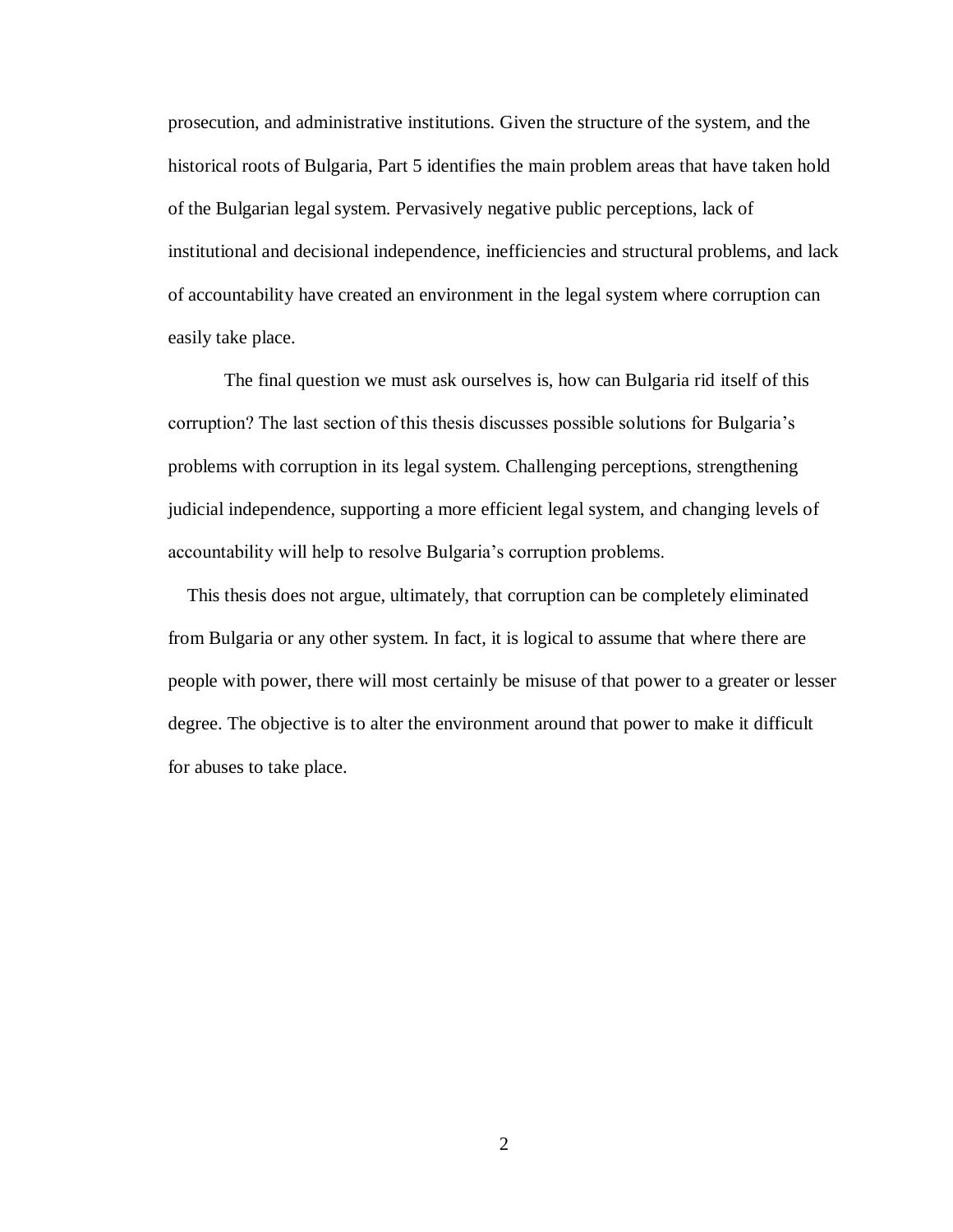## <span id="page-6-0"></span>**Part 1: Defining Corruption**

There are many questions to be asked when exploring the theory of corruption and the framework surrounding it. A strong theoretical knowledge of corruption is essential to understanding the fundamental details of Bulgaria's corrupt judicial system. What is corruption? Who participates in it? What acts can be considered corrupt? Why do actors resort to such behaviors? Attempting to answer these questions will not be easy. Chapter One is an effort to establish a scholarly framework and definition of corruption in a broad sense.

#### <span id="page-6-1"></span>What is corruption?

 $\overline{a}$ 

Corruption has been defined in various ways in the academic community. The most widely accepted version of the definition of corruption is, "the abuse (or misuse) of power for private benefit". (Doh, Rodriguez, Uhlenbruck, 2003 p. 114). Transparency International defines corruption in similar terms, offering that corruption is "the abuse of entrusted power for private gain". (Transparency International, 2011) Leslie Holmes, author of *"Rotten States"* argues that these types of definitions offered by the academic community are far too vague and do not address the specifics of corruption. Instead, she suggests that "attempts to analyze corruption in a systematic and scholarly manner should be abandoned". (Holmes 2010, p 43) Holmes' main argument is rooted in the idea that corruption is perceived by societies differently. Despite Holmes' argument, the academic community has clung to these definitions and, for the purpose of this study, so will we.<sup>1</sup>

 $<sup>1</sup>$  Holmes' argument that corruption cannot be defined is not only an unworkable approach, it's unrealistic.</sup> Cultural differences between nations certainly alter the use of the definition of corruption, but these differences are not so substantial that a general definition cannot be accepted. Holmes' argument is, at least, a reminder to consider cultural perceptions of corruption in the application of a general definition.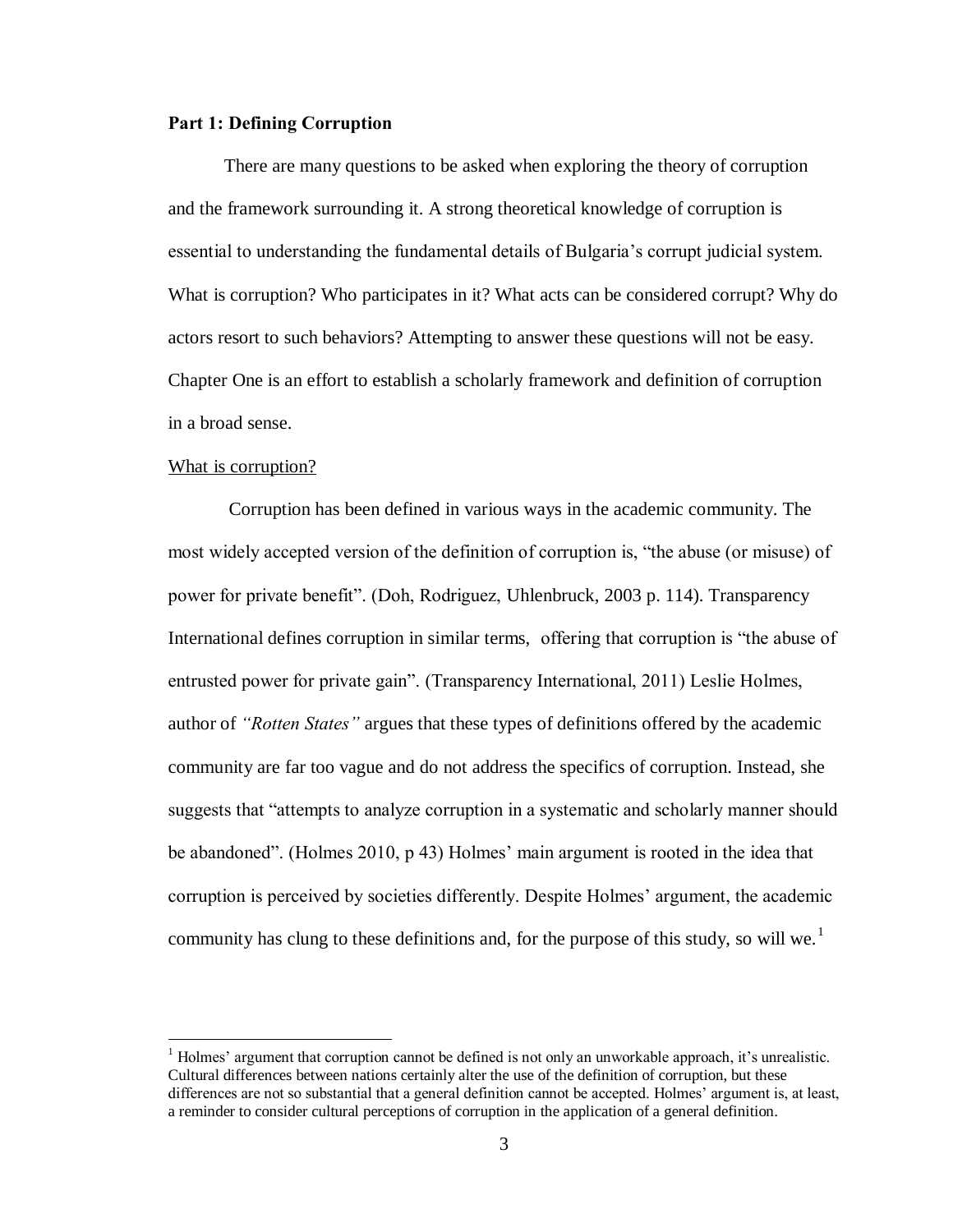Corruption can be defined on a broad level as being the misuse of public power for private gain. In understanding the definition of corruption, it is first necessary to determine what actions can be considered corrupt. Once these actions have been determined, it is helpful to understand who participates in these actions and why. What acts can be considered corrupt?

<span id="page-7-0"></span>The framework of corruption is a complicated one. Establishing the power of individuals in the public sector is only one piece of the puzzle. It is important to identify the boundaries of the term "abuse" in Transparency International's definition. Employees in the public sector are given a lot of power. What behavior can be taken to constitute an act of corruption? It is important to first consider the intentions of the participant. The intentions of the facilitator are just as important as the act itself in determining corruption. A person must knowingly be involved in a corrupt act in order for it to constitute corruption. In addition this person or group must be seeking personal gain from this action. If this gain is known by the actor, corruption is evident. Generally, one might associate the term corruption with bribery. Corruption is not solely defined by bribery, however. Deliberate acts in which officials abuse their power for private gain can be manifested in a variety of venues. Figure 1.1 shows an example of some corrupt acts.

 Corruption has many forms. Those listed in Figure 1.1 provide only a general view of the many ways a person can abuse their power. Holmes admits to identifying a "twentytype classification" of corruption in post-communist nations. (Holmes, 2006 p. 31) With only a quarter of them listed, Figure 1.1 should not be considered a comprehensive list, but a broad understanding of the more common types of corruption that grow in the judicial system. It is most important to consider the context of the act and the intentions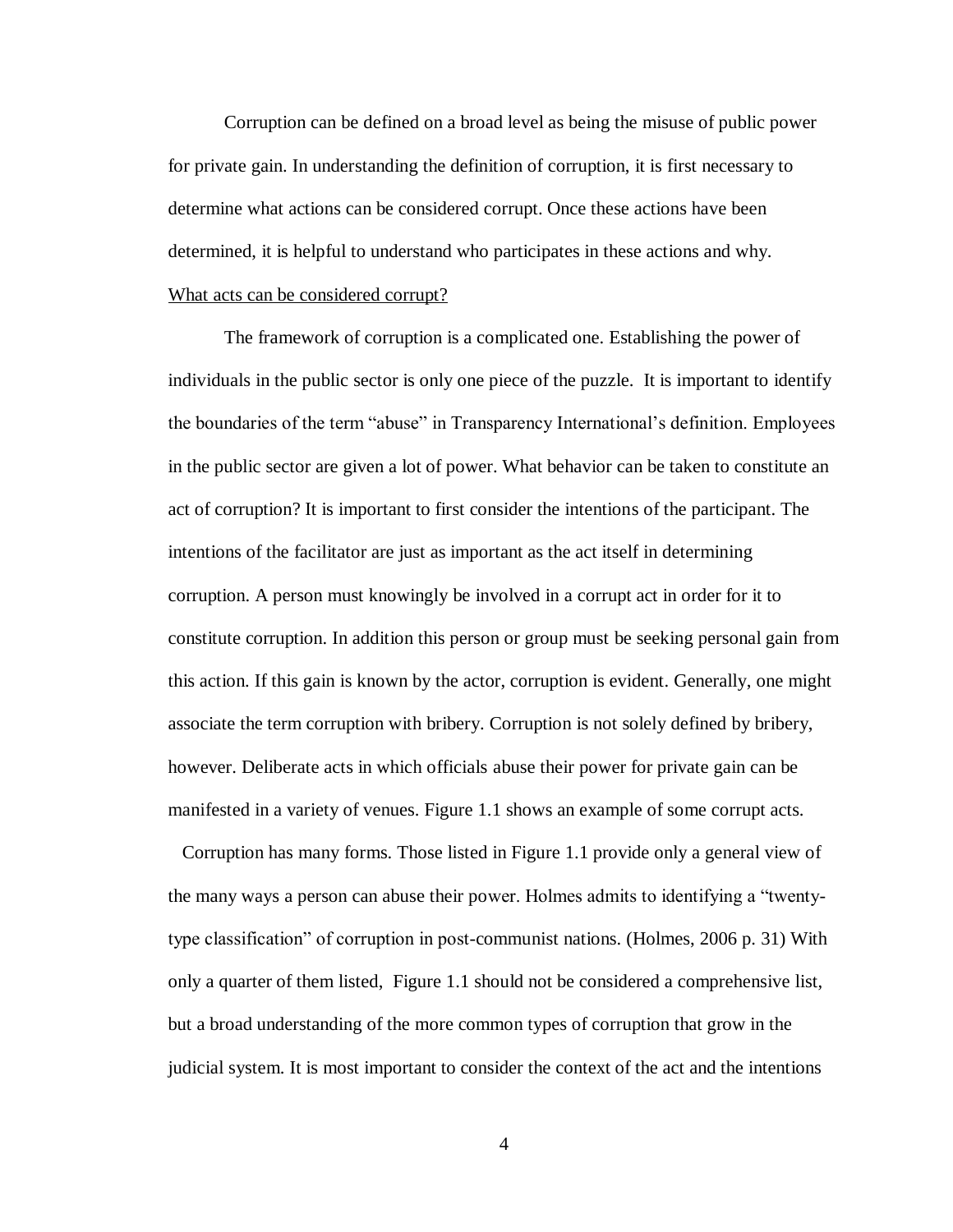

of the actors. If there is any personal gain made by an action that takes abuse of power, it is considered a corrupt act.

These forms of corruption are often difficult to measure because each act is subjective to individual and cultural biases. Holmes' argues that in order for corruption to take place the society must perceive the particular act corrupt. (Holmes, 2006 p. 5) In China, for example, it is often customary to give gifts for tasks, friendships, and hospitality. In other nations, these acts might be considered bribery. It is important when studying corruption to consider cultural norms and values. At times these shared values are undocumented and are simply accepted nation-wide. In other instances public perceptions can be found in polls and legal documents. Regardless, perception of corruption plays a very big part in understanding the concept on a local level.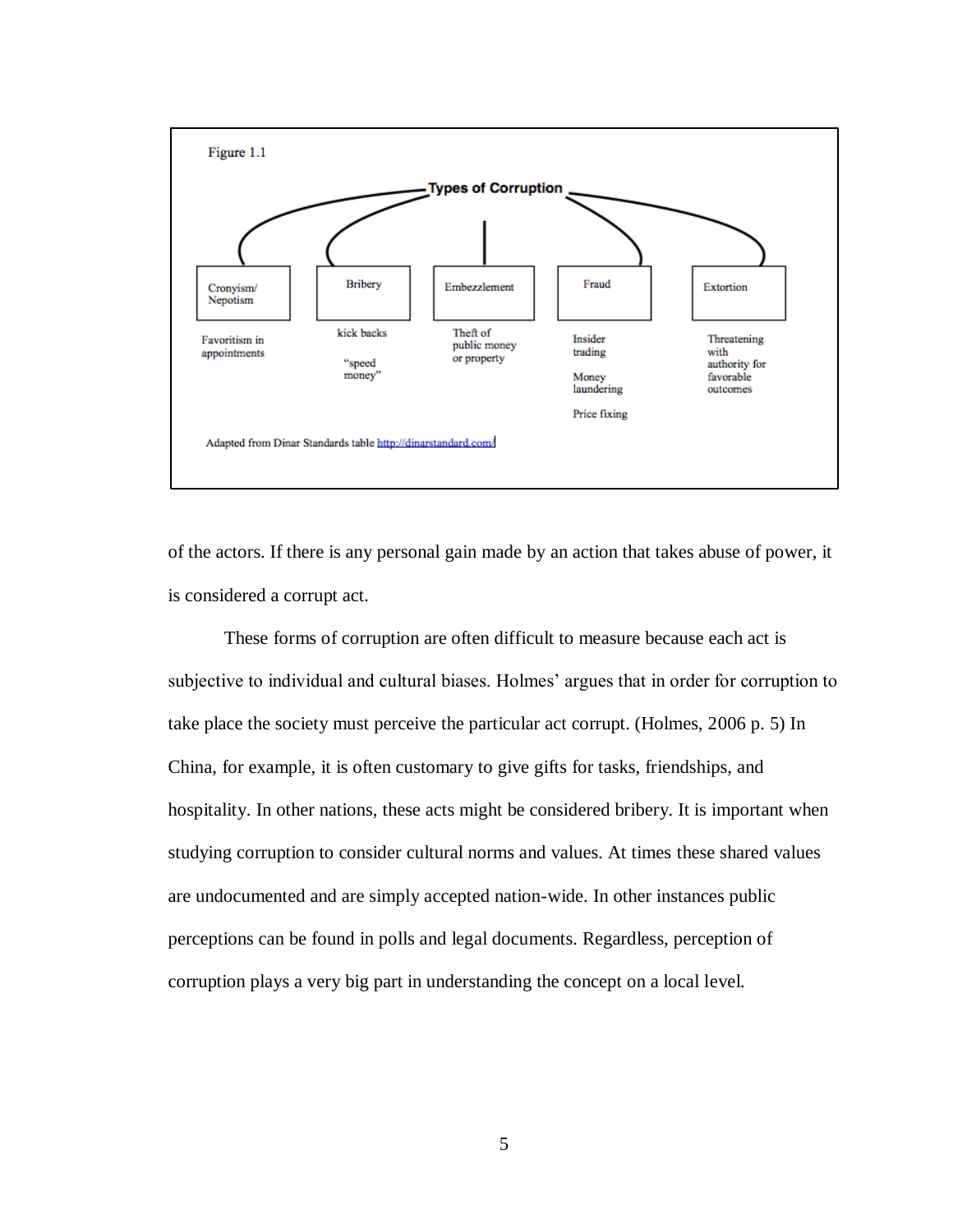## <span id="page-9-0"></span>Who participates in corruption; the Power of Public Officials

The general definition offered by both Transparency International and Doh, on the surface, may seem as though it allows corruption to fit into even the most familiar aspects of human culture. The idea of "entrusted" power can certainly be interpreted in a number of ways. In any act of corruption someone with power must use his or her leverage in order to achieve a personal gain. Since power is manifested in relationships between people beyond political boundaries the application of the definition of corruption to the private sector of life is possible. Parenting, for example, is often practiced with a considerable amount of what might be considered to be corruption. A parent, a person who holds power over his or her child, could abuse this power bribe their children to act in ways they may not have, resulting in personal gain for parents. An employer might swing a deal for his buddy, allowing him to be hired over a more qualified candidate. Comparably however, a person in the judicial system has a greater amount of power than the parent. What makes judicial powers so different?

The fact here is that these judges are "public officials" who hold public power. Parents simply do not have public power entrusted to them. Corruption exists in the public sector and is most important to examine because it ultimately culminates in an exploitation of the sacred social contract between a people and its nation. Following Lockean ideology<sup>2</sup>, citizens of a nation agree to a formation of government, as outlined in a constitution, in which they all agree to give up a portion of their freedoms in return for the benefits of living in society. The public sector has a tremendous amount of power because it holds the moral responsibly of implementing the logistics of the contract.

 $\overline{a}$ 

<sup>&</sup>lt;sup>2</sup> As found in John Locke's "Second Treatise of Government" (1869). Similar philosophies are held by Jean Jacques Rousseau in "The Social Contract" (1762) These philosophers believed that the Constitution of a nation is a contract between the people and their government.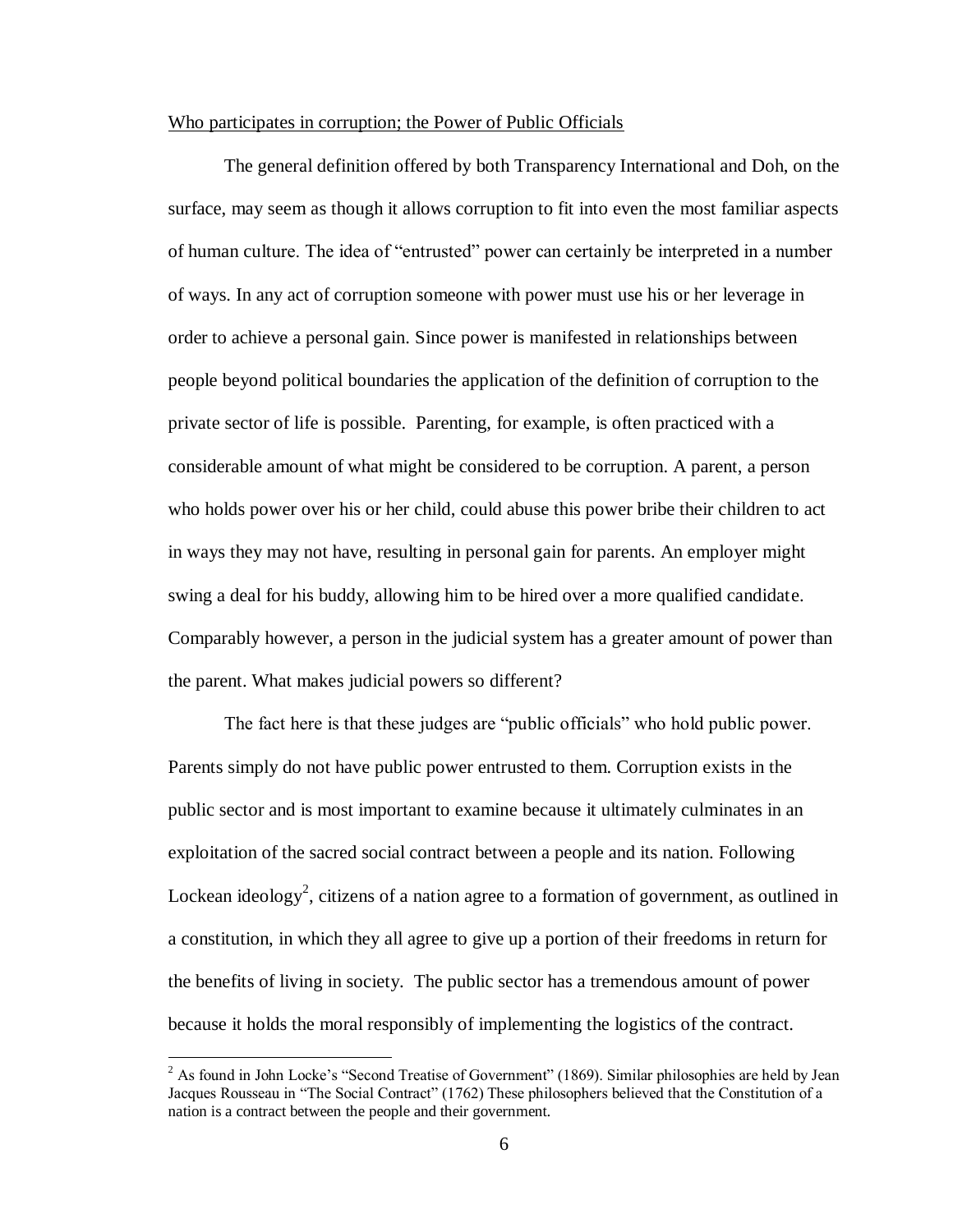Magistrates, judges, and prosecutors even take oaths, promising to uphold the best interests of the people.

The core of the public sector is outlined in constitutions and are given explicit powers in society. In addition, the Organization for Economic Cooperation and Development (OECD) suggests a "who pays" criteria for deciphering what parts of the work force are considered a part of the public sector and are therefore subject to corruption scrutiny. There is certainly a fine line between public and private corporation corruption. Whatever the line, judges are clearly on the public side since the powers of the judicial system are distinctly outlined in the constitution. The legal system is therefor a part of the public sector and is subject to corruption scrutiny.

#### <span id="page-10-0"></span>Why do actors turn to corruption?

When an act of corruption takes place, it is the prerogative of those who hold public power to choose to participate in corruption or to act honorably. Public officials have a tremendous amount of responsibility to uphold the social contract. Both personal and environmental or structural motives often encourage a public official to act corruptly.

Personal motives of public officials exist around personal situational issues. A judge who is in dire need of money due to family issues may be more inclined to accept a bribe than his co-worker who isn't having family issues. In addition, it is logical to assume that personal character and experiences can have an impact on a public official's choice to participate, or not partake in corruption. Regardless of personal motives, the environment in which corruption takes place is of the utmost importance.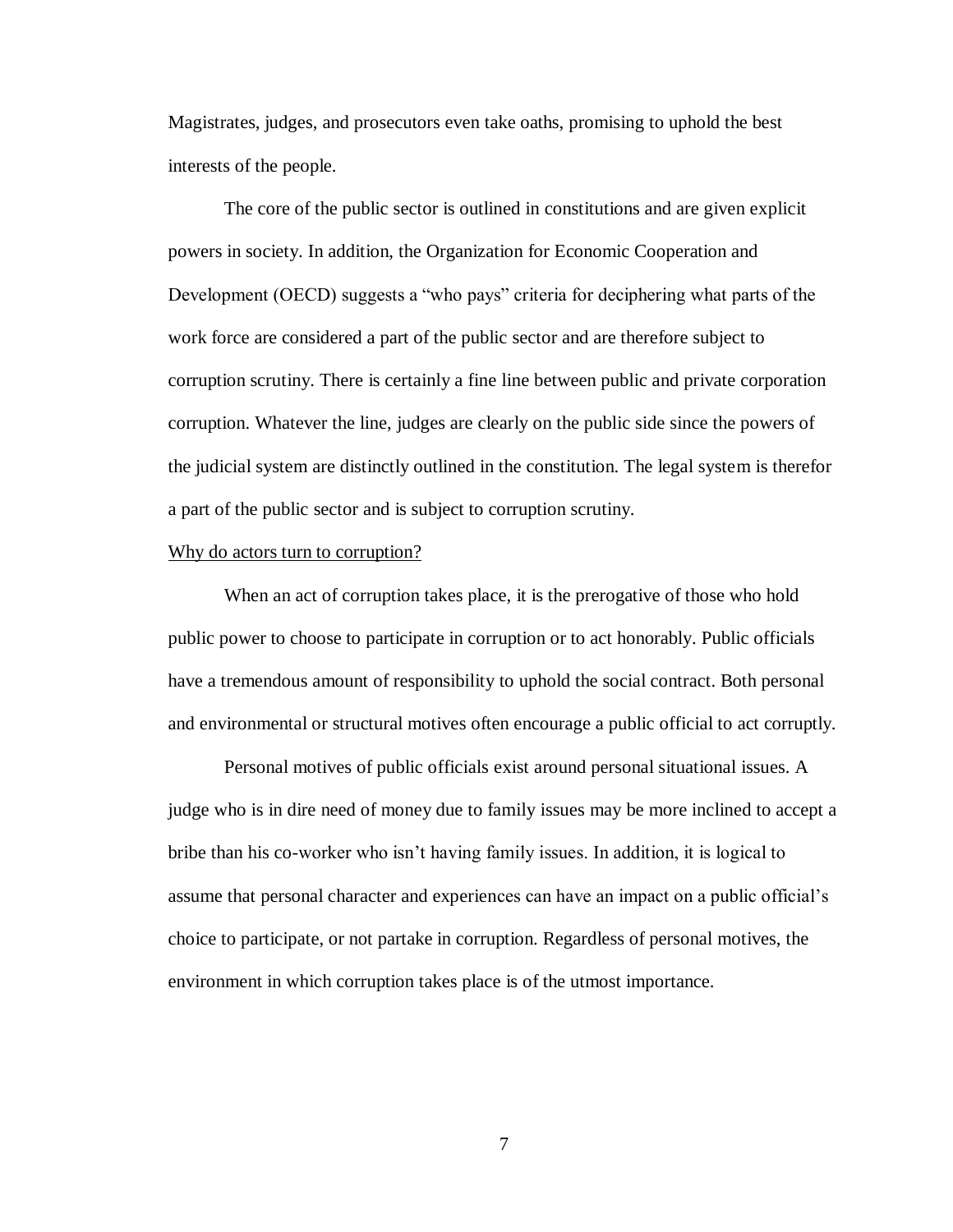Virtually all nations in the world have their share of corruption. But what makes some systems more corrupt than others? According Robert Klitgaard, corrupt environments can be summed up in an equation:

$$
C=M+D-A.
$$

Corruption equals monopoly *plus* discretion *minus* accountability. (Klitgaard 1998) Klitgaard states that corruption takes place, "when an organization or person has monopoly power over a good or service, has the discretion to decide who will receive it and how much that person will get, and is not accountable". (Kligaard 1998, p. 4) To summarize, corruption exists when an environment is framed to allow power to be allocated inappropriately to actors who are given too much discretion and not enough accountability. Following this equation, corrupt systems exist when monopolies are high, official discretion is high, and accountability is low.

Globally, systems often vary in their levels of corruption because of their diverse abilities to address the issues represented in this formula: monopoly, discretion and accountability. If there is a deficiency in the factors of the formula, an environment is created where actors can easily get away with corruption. It is impractical to suggest all corruption can be weeded out of any system completely. However, as we shall discover below, cultivating an environment that contains and limits levels of corruption should be the ultimate goal.

## Conclusions:

Because of the ambiguous nature of corruption, defining it is certainly not an easy feat. Perhaps this is why Holmes suggests that it cannot be successfully done. Despite Holmes argument, a clear and concise definition of corruption is vital to this study of the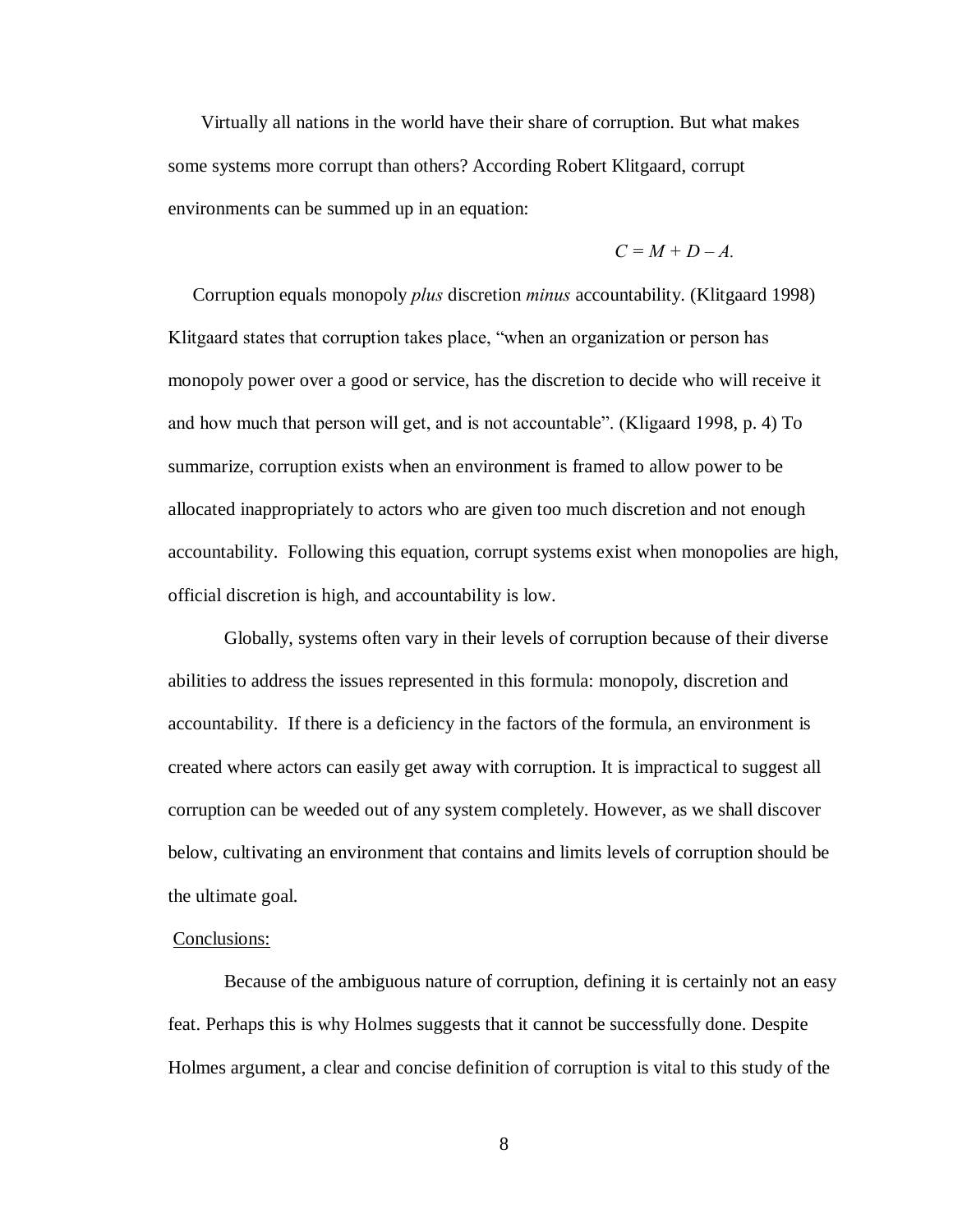Bulgarian legal system. Corruption can be clearly defined as a misuse of public power for personal gain. This limits the actors of corruption to those who hold public power. Establishing a framework in which to study corruption in a particular area of society is indubitably feasible with the use of this approach. The framework established in the first chapter is essential in investigating corruption in Bulgaria's judicial system.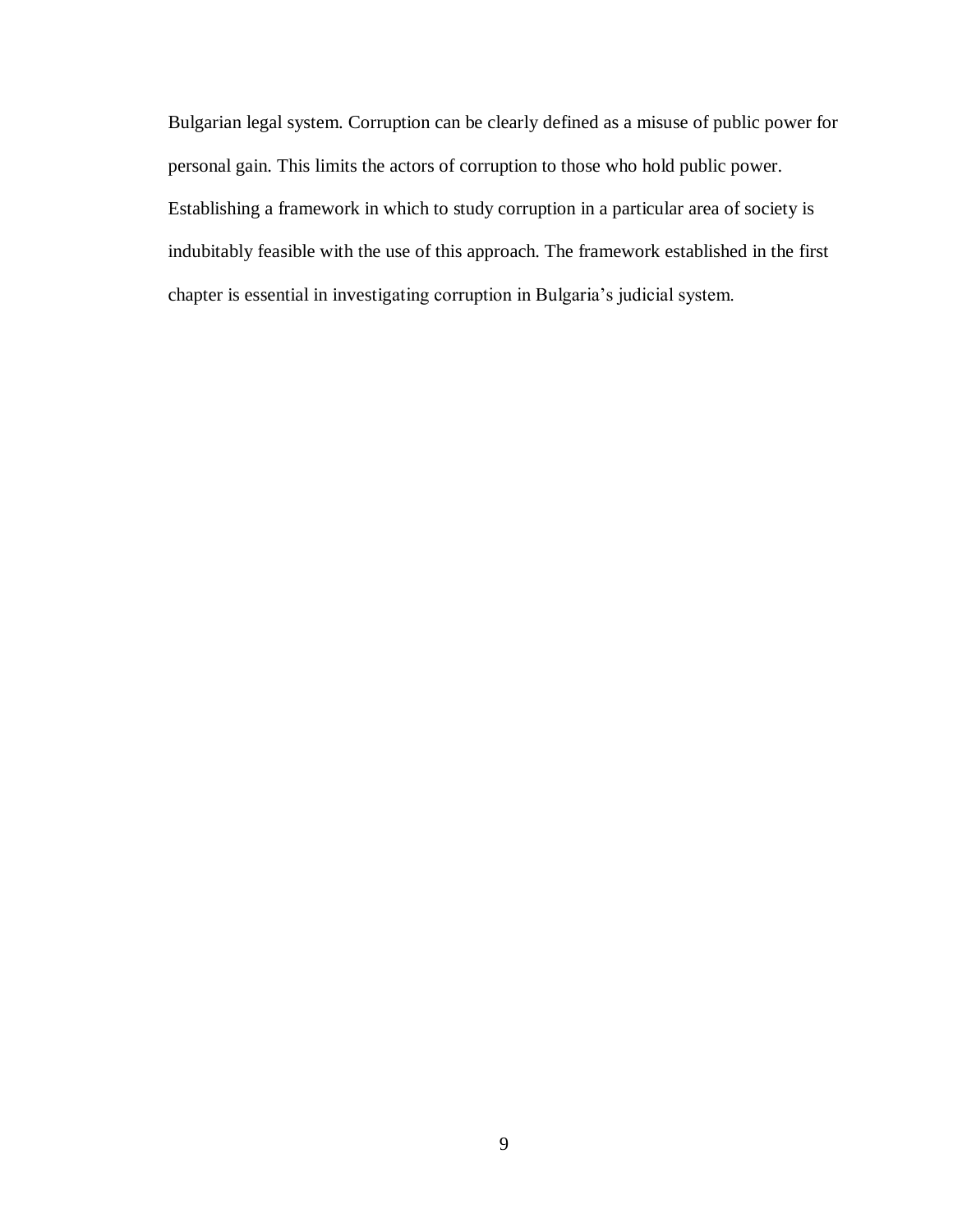#### <span id="page-13-0"></span>**Part 2: Corruption in Legal Systems**

#### Why study corruption in Judicial Systems?

It is the job of legal systems to resolve disputes between both private and public individuals, states and organizations. They work to promote an environment where justice can be served for a nation's citizens. Since the judicial systems in all governments have a significant responsibility to the people, they are a vital part of the public sector, and have a tremendous amount of power. In addition, most judicial systems are established in a constitution, and are given enumerated powers. It is the judges' job to protect the law as outlined in the social contracts between a people and their nation. It is exceptionally important that legal systems are not corrupted because of the tremendous amount of power they are given.

The Law Library, an online network that provides materials for legal education, suggests that, "there is not any real use in having a law if the people trusted with the responsibility of defending it are corrupt themselves; they must lead by example if they need others to respect the law." (Law Library, 2011) Judicial systems that tolerate corruption make it nearly impossible for corruption to be fought in other parts of society. In order to fight corruption in a society as a whole, it is most important to ensure the purity of judicial systems.

#### <span id="page-13-1"></span>What makes a healthy Judicial System?

No legal system is perfect, but some seem to have a better way of combating corruption than others. Establishing a legal system that evades corruption completely is impossible. However, as we learned in the first part of this chapter with Klitgaard's formula, corruption needs a particular framework in order for it to take place. The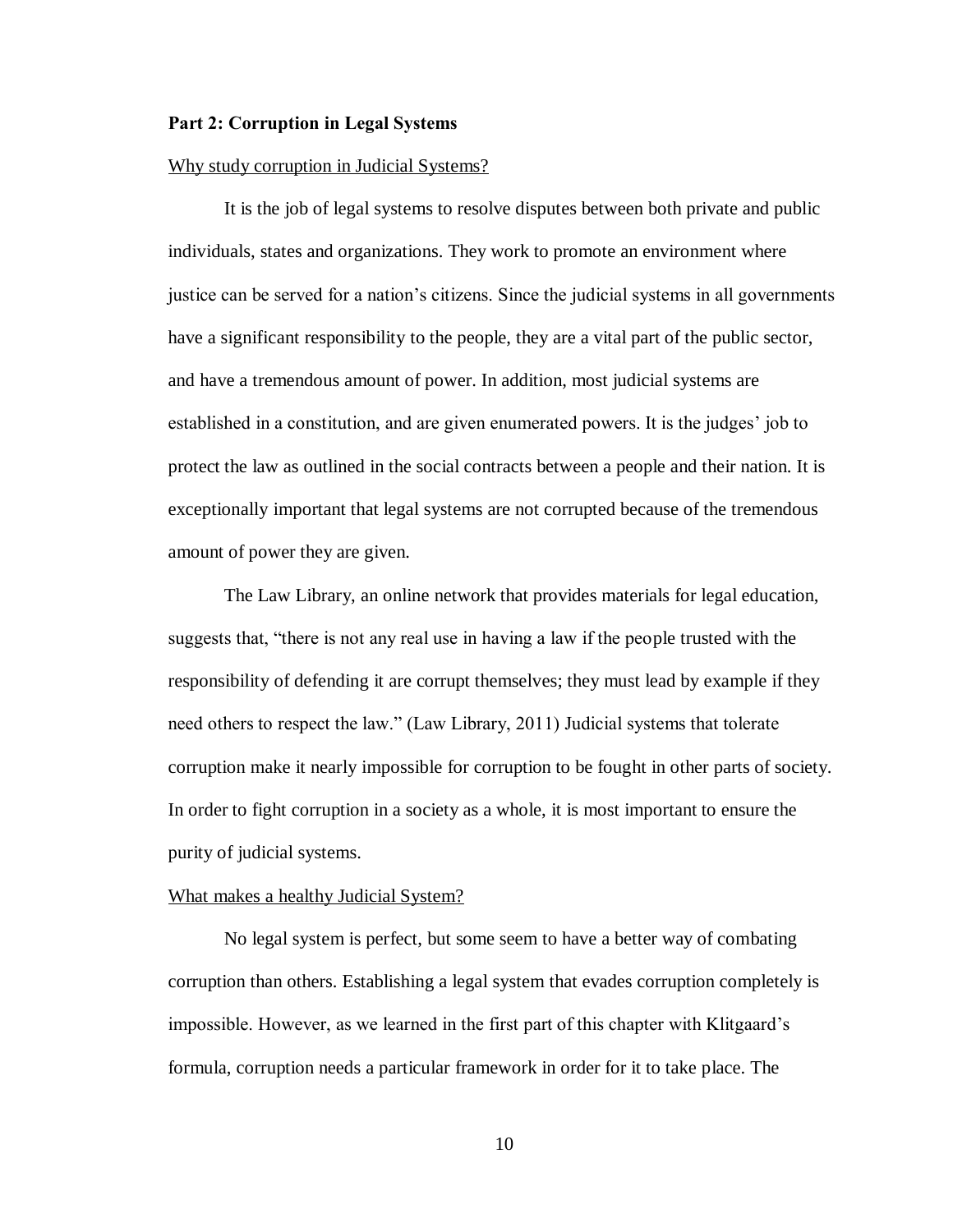environment must include people who are willing to abuse their power for personal gain, and they must have the ability to do so in an environment in which accountability is absent or minimal. Montesquieu once offered that, "Every man invested with power is apt to abuse it." With the amount powerful actors in any given judicial system, there is bound to be some misuse of it. Since it is impossible to completely control individual behavior, it is necessary to construct systems that have the ability to both prevent and attend to cases of corruption effectively on a systemic level.

In order for corruption to be addressed, it is most important to understand the fact that although human beings will be enticed by corruption, it is possible to fashion an environment or system where it is difficult for them to act on these seductions. Robert Klitgaard's formula works well in creating a system that, on the whole, avoids corruption or at least minimizes its occurrence. He claims that monopoly and discretion must be kept in check and accountability must be relatively high. Consider the variables in Klitgaard's formula in relation to judicial systems.  $(C=M+D-A)$ 

There are three important factors that contribute to the minimization of corruption in a given legal system: 1) judicial independence, 2) structure and efficiency, and 3) transparency. Achieving judicial independence helps to keep the monopoly (M) variable at low levels. Discretion (D) can be kept in check using the proper structure and having an overall efficient system. Lastly, accountability (A), arguably the most crucial part of the equation, can be kept at high levels through transparency of the entire system. It is important to understand that these variables correlating to Klitgaard's formula are intertwined and affect one another greatly. It is also important to bear in mind that these qualities exist in certain degrees naturally in any system. However, the goal of any legal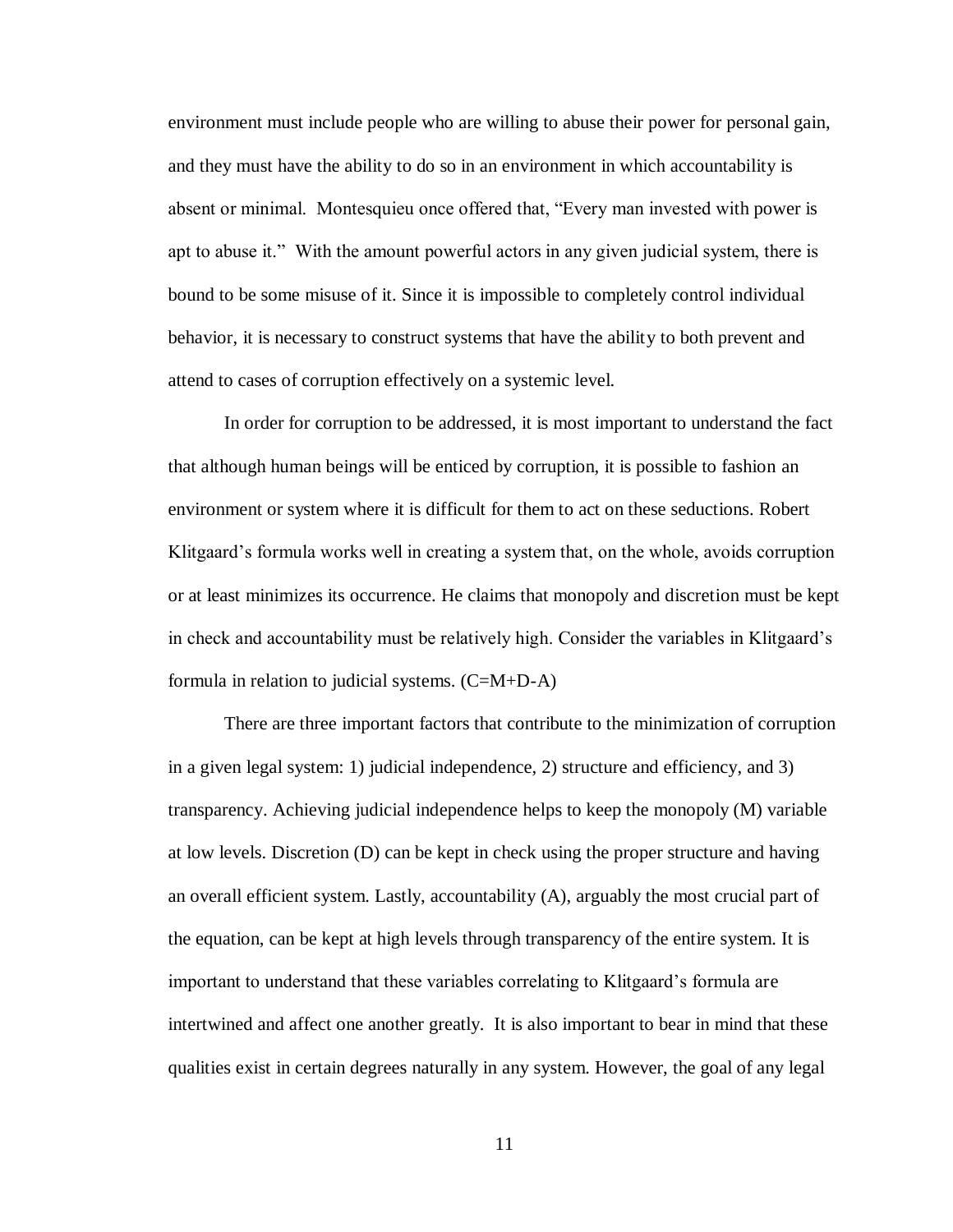system should be to maximize these qualities while minimizing their corresponding vices, resulting in the reduced likelihood and actual incidence of corruption.

#### <span id="page-15-0"></span>1) Judicial Independence; limiting monopoly of power.

In order for judicial systems to combat corruption they must be completely independent of parties, politics, and private organizations to prevent inappropriate monopolies. In this context "monopoly" refers to the power of outside sources to infiltrate the judicial branch and affect the decisions of individual judges. Judicial branches and judges must operate, on the whole, independently and without political and/or ideological influences. No system is perfect; disparate ideologies and politics inevitably find themselves entangled in the judicial system to some degree. However, in order for corruption to be addressed and hopefully minimized, the environment must be altered to create a system that makes it difficult for external sources to become too powerful within the judicial system. The concept of judicial independence can be broken down into two very important prongs. In order to prevent the misallocation of power and the creation of monopoly in judicial systems there needs to be both institutional and decisional independence.

Institutional or branch independence is an age-old concept held by great philosophers like John Locke and Baron de Montesquieu. Locke suggested in his *Second Treatise of Civil Government* (1689) a theory of separation of branch powers. Locke argued that in order for the liberty of the people to be protected, a government must be structured in a way that power would not be given to one individual or a single body of individuals. However these powers must be kept separate. The American Bar Association suggests that institutional independence can be achieved through practicing judicial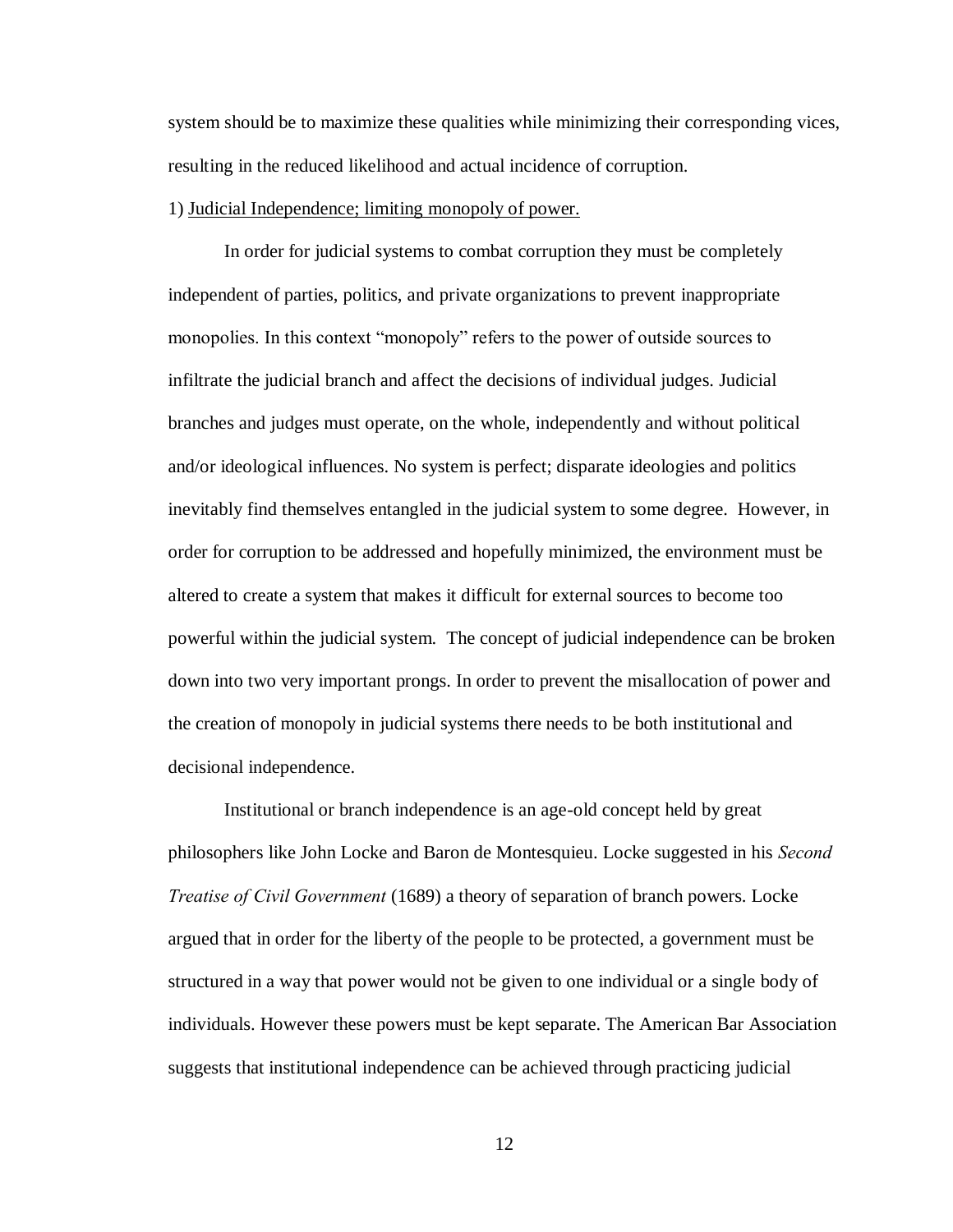review of legislation. (ABA 2006) Furthermore judicial oversight of administrative practices in the judicial system, judicial jurisdiction over civil liberties, and clear enforcement of laws will contribute to strong institutional judicial independence. In Bulgaria's case, as addressed below, the judicial branch was not able to act independently because of the Communist regime which successfully infiltrated the judicial system; unfortunately similar behavior persists to this day.

Decisional, judicial independence refers to the personal decisions of judges in the court system. The only thing that should hold "monopoly" over a court room is the law. Judges need to be making decisions based on facts and the law, free from political and popular pressures. If judges are intimidated by such influences or by financial coercion, their verdicts will not likely be an accurate reflection of the law. In addition to institutional safeguards, decisional independence must be implemented so that judges can make these decisions freely, without be persecuted for them. Guaranteeing tenure and immunity for their decisions, when they fall within the guidelines of the law, allows judges to formulate rulings without agonizing over their jobs or even their lives.

It is important to understand that these measures are not intended to give judges and judicial systems free reign in their court rooms. Tenure, immunity, and institutional independence are essential in creating a group of independent judges that aren't affected by external sources. The point of these protections is to ensure that judges aren't forced into making decisions by anything other than the law. However, it is important to keep judges in check through limiting their discretion and holding them accountable.

One could make the argument that giving independence to the judicial branch in general, and judges in particular, creates a monopoly in the system; after all, judges hold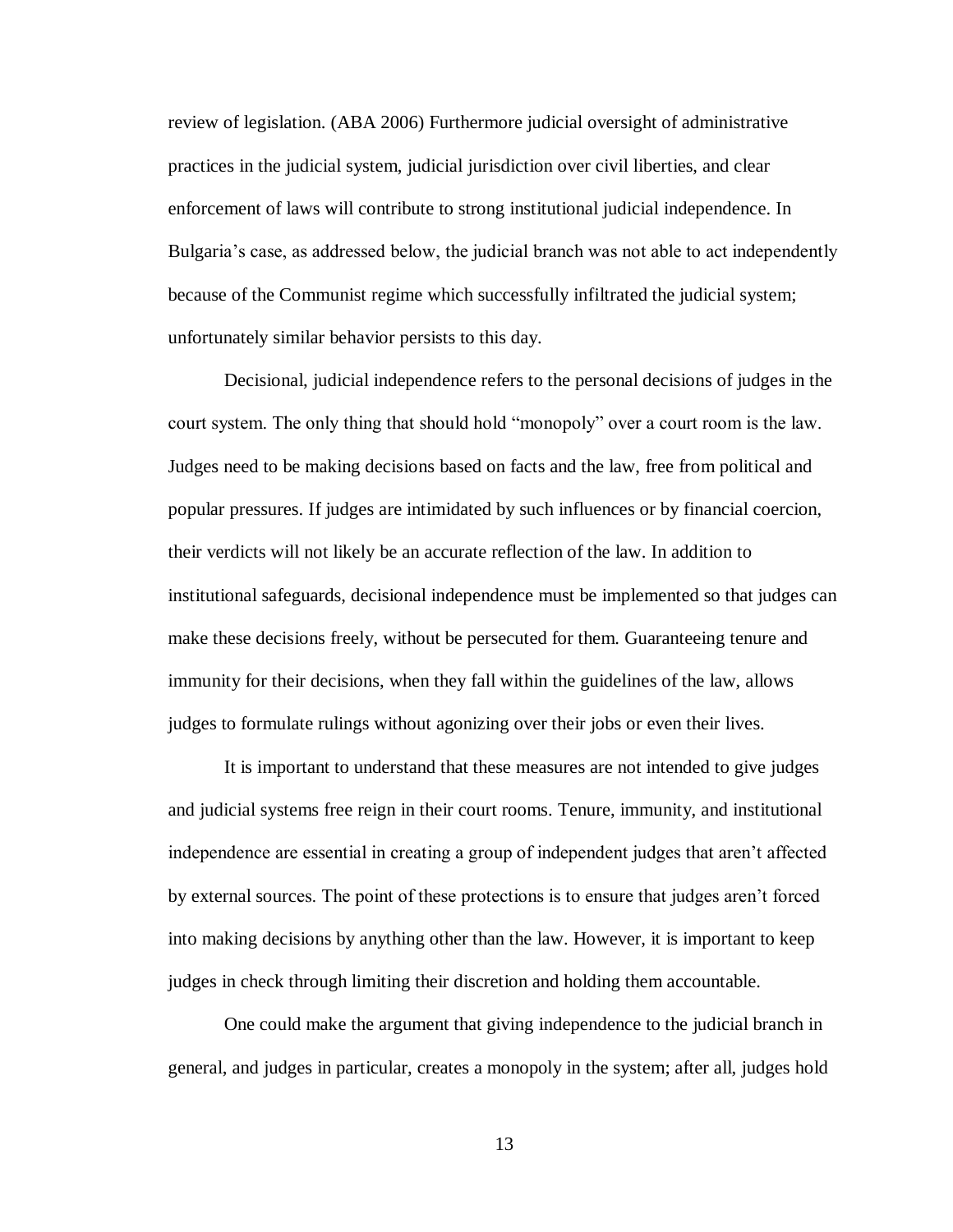all the power. Yet this is where matters become theoretically complex. Decisional independence places great responsibility on magistrates in their court rooms. Ultimately the decision to make an unbiased choice, based on fact and the law, is in their own hands. Decisional independence is to create a system that does not force judges into making decisions. However, if they are given too much discretion and independently choose to act in a biased, self-serving, illegal manner, the system should hold them accountable. This is where the variables correlating to Klitgaard's formula are interdependent.

Judicial independence is important to combating corruption because it places the focus on carrying out the law and not on outside or self-serving influences. Since institutions and individuals can both be easily influenced by outside sources, it is important to secure both institutional and decisional independence.

#### <span id="page-17-0"></span>2) Structure and Efficiency; Limiting Discretion

Allowing judges too much discretion creates a perfect environment for corruption to grow. Judicial independence is important in making sure that judges can decide on matters of the law freely. This freedom gives judges more room in their decisions but in no means does this give them full discretion. Legal systems are structured to prevent judges from acting solely on personal inclinations. This can be easily done by implementing a properly enforced system of appeals. It is also important to note the importance of the efficiency of this structure and its impact on the overall efficiency of the system.

Most systems are constructed in a hierarchal manner, supporting a process of appeals where judges, in effect, check one another's decisions. This process of appeals is an example of how the structure of the legal system helps to combat corruption. Judges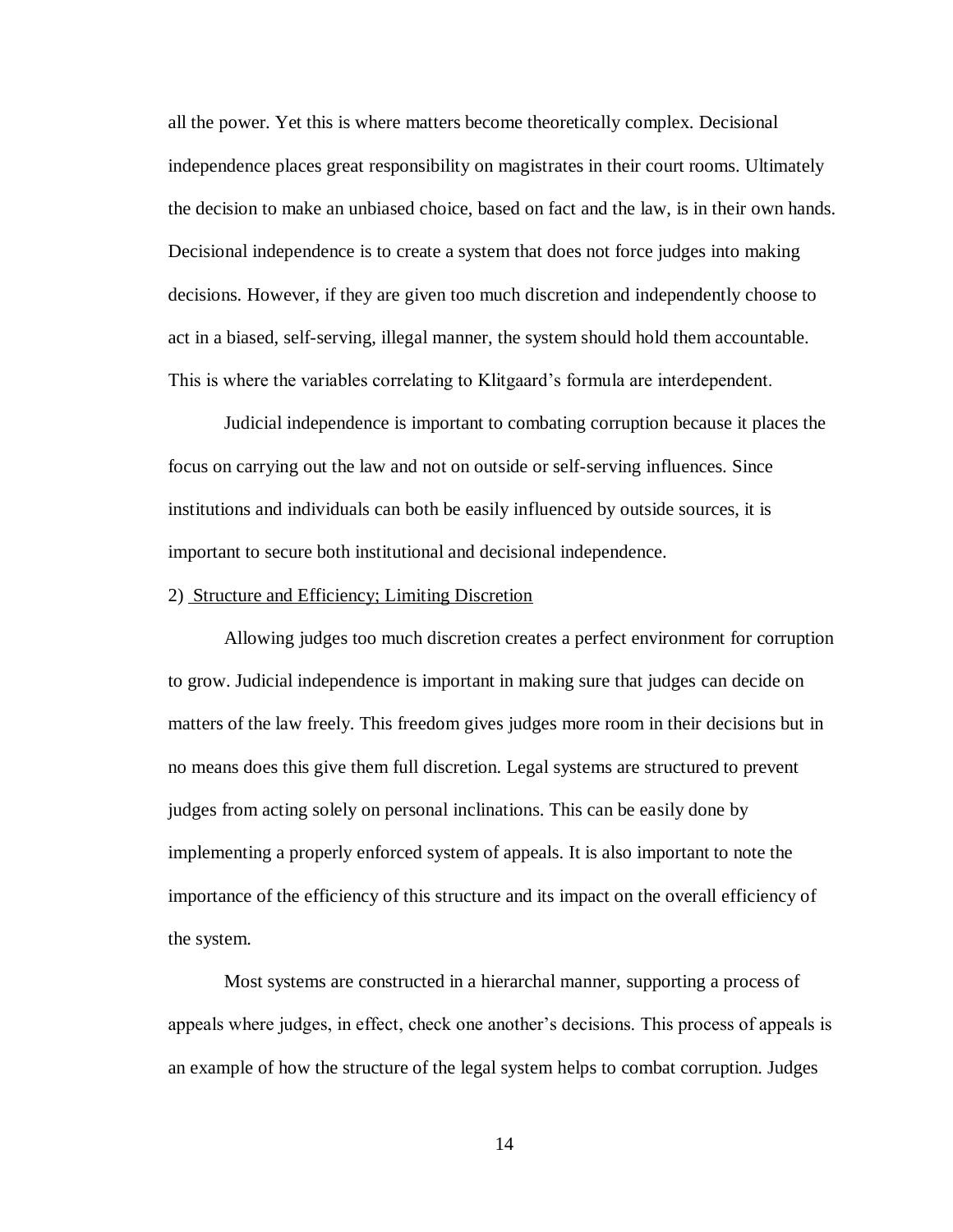have been given the responsibility of ruling on matters of the law. If by chance these judges veer from this responsibility, the structure of the system should catch these mistakes. It is therefore extremely important for a judicial system to adopt a working appeals process to act as a check on judges. Magistrates must also be subordinate to this system; it must be taken seriously. Those who do not follow these processes should be held accountable.

It is vital that judicial systems adopt an efficient way of filing paperwork and getting cases from court room to court room. Structural mechanisms in the legal system are useless if they aren't practiced efficiently. If an appeal is made in the system the paper work and filing systems must have the ability to send cases to the next court room without too much delay. The everyday activities of the system should be carefully watched; consistency is of the utmost importance. The structure and efficiency of the legal system is vital to insuring a healthy rule of law. When a dispute needs to be settled in court, it is the judiciary's responsibility to ensure that it *can* be settled in a system that is structured and efficient. Ultimately, a legal system might look great on paper, but it must be able to execute the policies and structural safeguards efficiently for them to work.

#### <span id="page-18-0"></span>3) Maximizing Accountability

Accountability is an important aspect of any legal system. Judicial independence protects them from being forced into making decisions that aren't based on law. Judges, inspectors, and investigators are given a grave responsibility to uphold the principles of administering justice, and thus presumably the implicit will of the people. The system protects the employees, but what protects the systems from them? Corruption is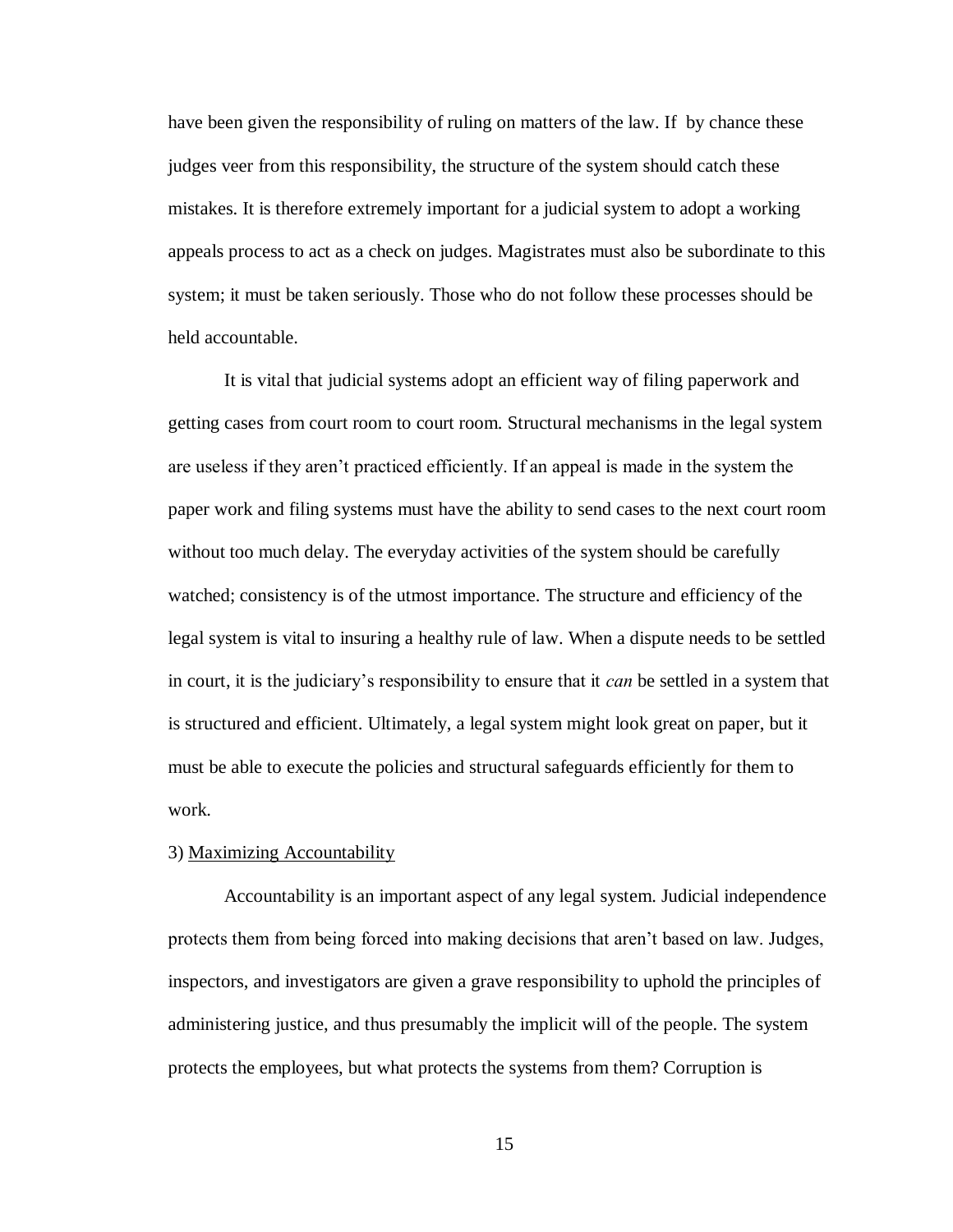manifested in individual acts. It is important to support an environment of accountability where individual acts of corruption are less likely to place. There are two ways of promoting accountability in judicial systems. The first is to promote high levels of transparency. The second is to hold judges accountable through a code of ethics that the system must adopt as a whole.

#### <span id="page-19-0"></span>Achieving Transparency

The most effective way of assuring accountability in a legal system is through transparency. Transparency is defined by TI as "a principle that allows those affected by administrative decisions, business transactions or charitable work to know not only the basic facts and figures but also the mechanisms and processes." (Transparency International, 2011) LexisNexis, an online law database, suggests that, "Rule of Law cannot exist without a transparent legal system." (*Rule of Law*, 2010) The inner structure of the judiciary isn't enough to prevent systematic corruption within the system. It is important that legal systems act with as much transparency as possible. Having a large number of people and institutions involved with the oversight of the system will secure the integrity of it. Judiciaries that practice transparency can see increases of legitimacy. Additionally such policies foster better relations between the judiciary and other public institutions and ultimately the citizens as a whole. A system that operates without transparency operates "behind closed doors," making it difficult to pinpoint corrupt links. Higher transparency contributes to high levels of accountability within the system.

USAID, in its report "Guidance for Promoting Judicial independence and Impartiality", suggests a number ways to strengthen transparency in judicial systems. (US AID, 2002) They claim that transparency of court operations, publishing judicial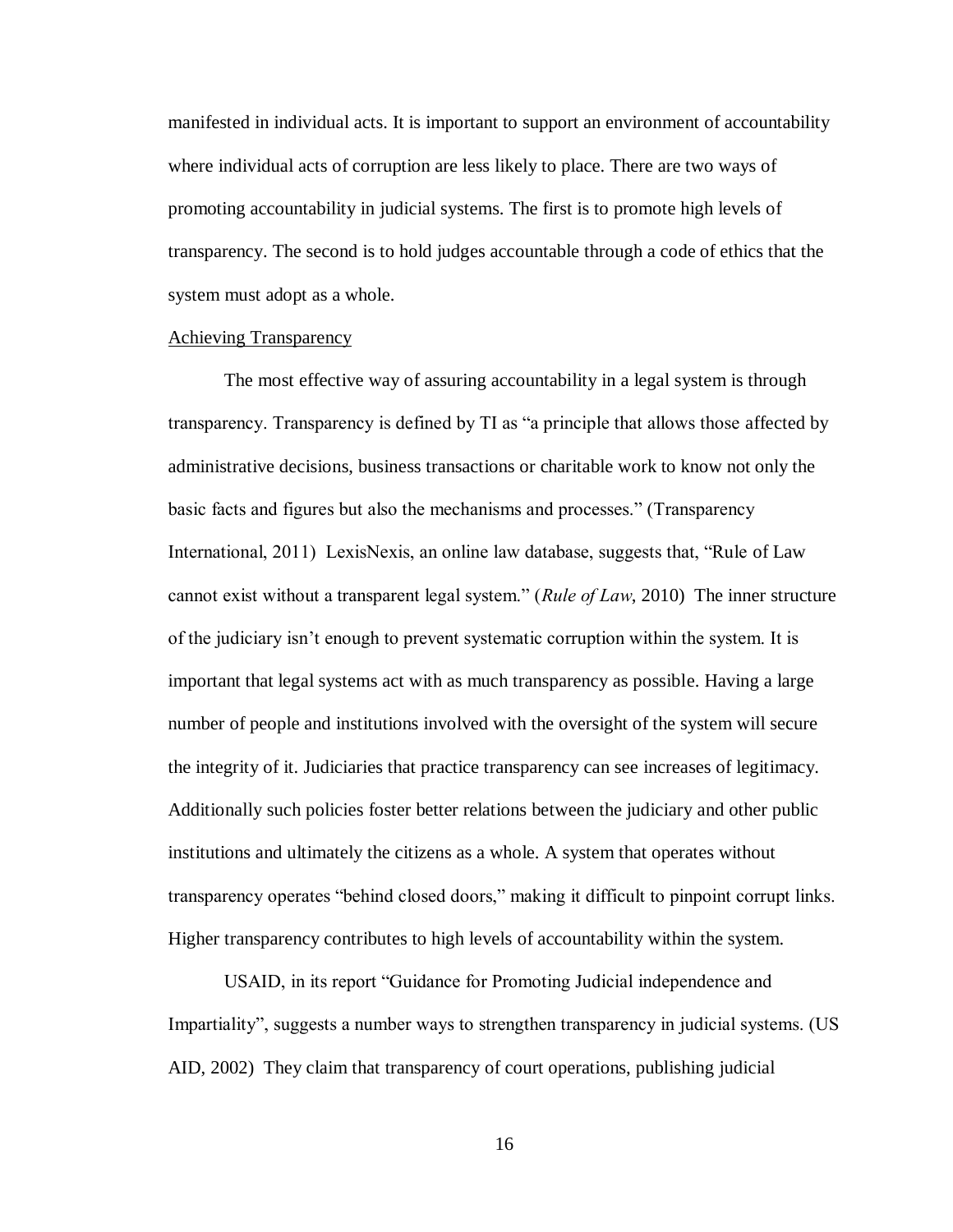decisions, scrutiny of the courts by civil society, and disclosure of judges' incomes and assets are all helpful in creating a system that is transparent. Transparency International defines transparency as:

a principle that allows those affected by administrative decisions, business transactions or charitable work to know not only the basic facts and figures but also the mechanisms and processes. It is the duty of civil servants, managers and trustees to act visibly, predictably and understandably. (Transparency International, 2012)

Each of these measures contributes to higher accountability in the system and to lower levels of corruption. In general, people are much less likely to participate in a corrupt act if they know they will be caught. For example, having court decisions released and available to the public holds judges and the legal system accountable to their decisions. Following these procedures to achieve transparency ultimately results in higher levels of accountability of the system and of its employees.

## <span id="page-20-0"></span>Code of Ethics

It is important for there to be a mechanism for addressing outright misconduct in the system. Judges should be ruled by a code of ethics with a genuinely independent board or committee to enforce these ethics. Having these types of structural safeguards protects the legal system from falling apart from within. These safety nets are instrumental in holding judges accountable, and are therefore very important in tackling corruption in judicial systems. Proper administrative institutions should be in place to ensure that magistrates are adhering to the law, the processes of the system, and the code of ethics.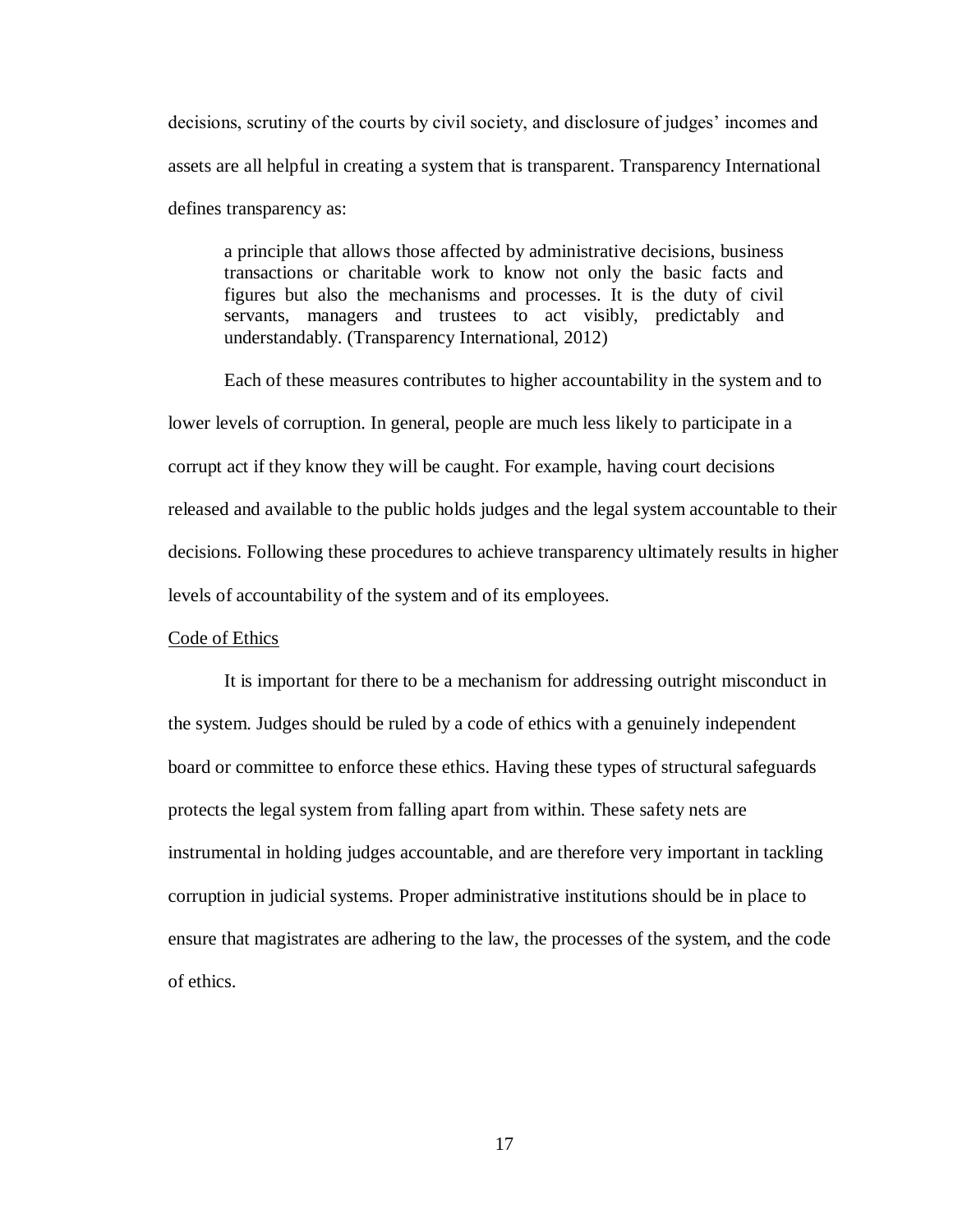## Conclusion

In order for a legal system to work without corruption it must work to both prevent and address any misuse of power. Healthy judicial systems are able to combat corruption by supporting an independent judiciary, maintaining a transparent system, and keeping personal discretionary levels as low as possible. Despite these measures, it is important to keep in mind that a fool-proof system cannot exist. Nonetheless, Robert Klitgaard's formula (Corruption= Monopoly+ Discretion - Accountability) provides scholars with a workable framework in order to create best-case scenarios in legal systems.

It is important to consider these variables in relation with one another. Equalizing the formula requires the interplaying of all these variables. For example, low levels discretion can be attained through levels of transparency. At the same time, as transparency rises accountability levels are raised as well. Understanding the interplay of these very important concepts in the legal system will help scholars to create workable systems.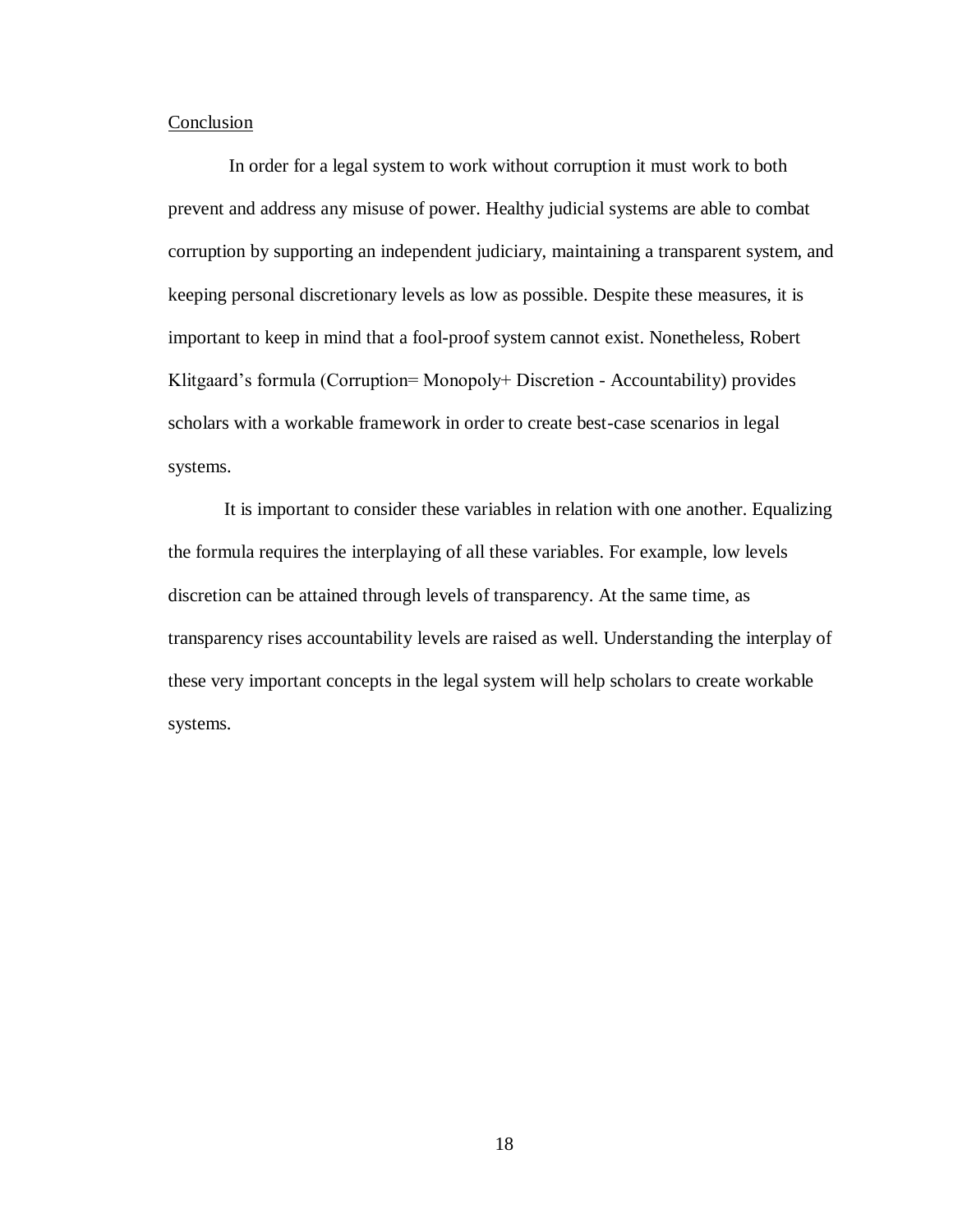## <span id="page-22-0"></span>**Part 3: Bulgaria- A History of Corruption**

Bulgaria, located at the heart of the Balkan Peninsula, shares a border with Serbia and Macedonia to the west, Greece and Turkey to the south, the Black Sea to the east and Romania to the north. Historically, the Balkan Peninsula has a very interesting and unique history. The story of Bulgaria starts in about 500 BC with the Thracian empire and its occupation of the Balkan region. The first Bulgarian state was established in 681 AD. (Crampton, 1997) Since its creation, the Bulgarian state has been influenced by some of the most notoriously corrupt empires in history; the Romans, Ottoman Turks, and more recently, the Soviet Union. The faulty legal systems that these empires supported set the stage for corruption in Bulgaria's current legal system.

Of all the hurdles Bulgaria must face in reforming their current corrupt judicial system, addressing these historical roots are the most challenging. The concept of historical causation refers to the ability of specific events and experiences to affect the flow of history. Just as humans, nations are affected greatly by their past experiences. Bulgaria's exposure to corruption throughout its history has certainly helped to create the corrupt nation that exists today. $3$ 

#### <span id="page-22-1"></span>The Ottoman Millet System

 $\overline{a}$ 

The Ottoman Turks ruled over the state of Bulgaria uncontestedly for over five centuries from the 1300s to the late  $1870s<sup>4</sup>$ . It is estimated by scholars that the Turkish conquest of Bulgaria resulted in the massacring, enslavement, or deportation of almost half of Bulgaria's population. With the majority of the Ottoman Empire being Muslim,

<sup>3</sup> See for example Paul Pierson's *Politics in Time: History, Institutions, and Social Analysis* (Princeton University Press, 2004) for an excellent exploration of this topic in depth.

<sup>4</sup> For a more detailed history of Ottoman Rule in Eastern Europe refer to Inalcık, Halil. *The Ottoman Empire, The Classical Age 1300-1600*. London: Phoenix, 2000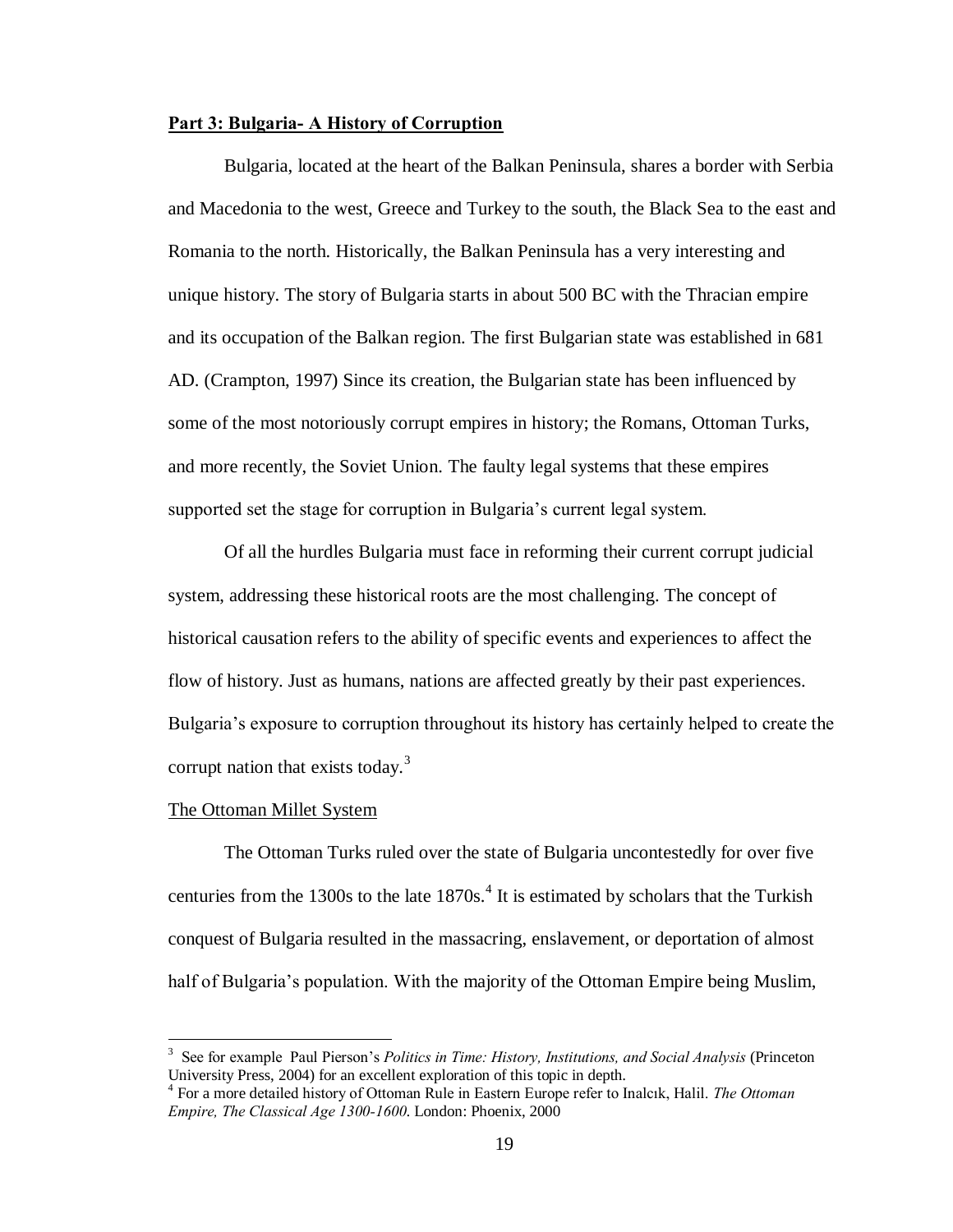the region was ruled by the *sharia*, the Holy Law of Islam. In *sharia* Islamic law, the Ottomans gave different rights to religious groups. The vastness of the Ottoman empire contributed to the coexistence of multi-ethnic and religious peoples in communities called "millets". The sultan of the Empires assigned each *millet* a leader, giving them each of them full jurisdiction over their people. These semi-autonomous populations were established within the Ottoman Empire to practice tolerance of religions – in theory, at least. The idea was that, as long as each *millet* paid its taxes, they could practice whatever religion they wished. In reality however, this system contributed to deprivation of universal rights under the law. It also effectively relegated those within the various millets to second-class status, at best. (Crampton 1997)

Van Meurs and Mungiu-Pippidi, authors of *Ottomans into Europeans*, argue that the millet system resulted in system where the rule of law was "based on one's religion" (Meurs and Pippidi, p 156). Despite the separation between the religions under the law, these *millets* still had to coexist. Although each *millet* could take charge of its own law, any dispute involving a Muslim had to be tried under Muslim law. Ultimately, the legal system catered to the needs of the powerful Muslim class. For example, Ottoman law prohibited Jews and Christians from buying land, carrying swords, and holding authority positions over Muslims (Chua, p 171). Bulgarians were Orthodox Christians for the most part and had to work their way around the pro-Muslim legal system in order to survive. Some found that the only way they could be given any rights was to convert to Islam.

Corruption is manifested in situations where power is being abused for personal gain. During the Ottoman Empire one religious group, the Muslims, were abusing their power over the Empire for personal benefits. The system was clearly corrupt, in the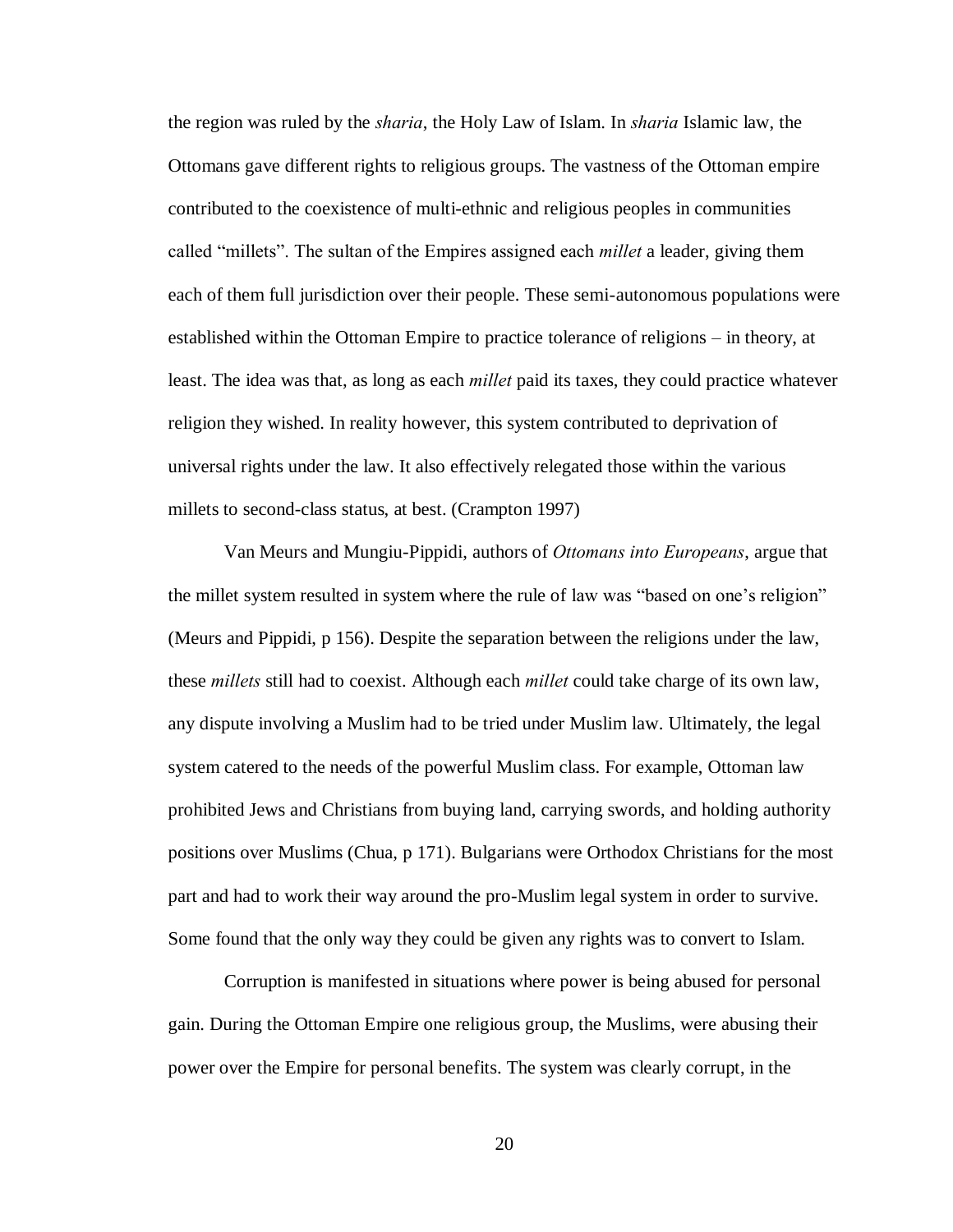following ways. Ottoman rule over Bulgaria severely affected perceptions of Rule of Law in the region. Bulgarians became skeptical of legal systems because of their Ottoman experience. After centuries of oppression, who could blame them? Meurs and Pippidi suggest that Ottoman Rule in Eastern Europe, "compromised the development of the ethical political understanding of the Rule of Law, and restricted its meaning within rather narrow limits." (Meurs & Pippidi, p 177) Bulgarians were trying to acquire justice in a system which was not built to cater to their needs or even recognize their rights, as understood in the modern world. It was a system that, as noted above, demoted them to second-class status within the larger Muslim-dominant society. It is logical then to assume that Bulgarians would turn to alternative measures to gain justice.

With the help of the Russians during the Russian-Turkish war of 1877-78, Bulgaria was able to gain independence from the Ottomans. The Bulgarians declared themselves independent. With hundreds of years of exposure to these corrupt legal practices, Bulgaria was left to create its own system. It is important to note that at the time of Bulgaria's independence from the Ottoman Turkish Empire, few if any international pressures or influences were in place – such as the OSCE or the Council of Europe in post-WWII Europe – to help foster an accountable, politically independent judiciary.

#### <span id="page-24-0"></span>The Failures of the Constitutional Monarchy

Following independence Bulgaria's new constitution, called the Turnovo Constitution, was promulgated and declared the country a constitutional monarchy in 1879. For the first time since before Ottoman rule, the people of Bulgaria were considered equal under the constitution. Frederick B. Chary, author of *The History of*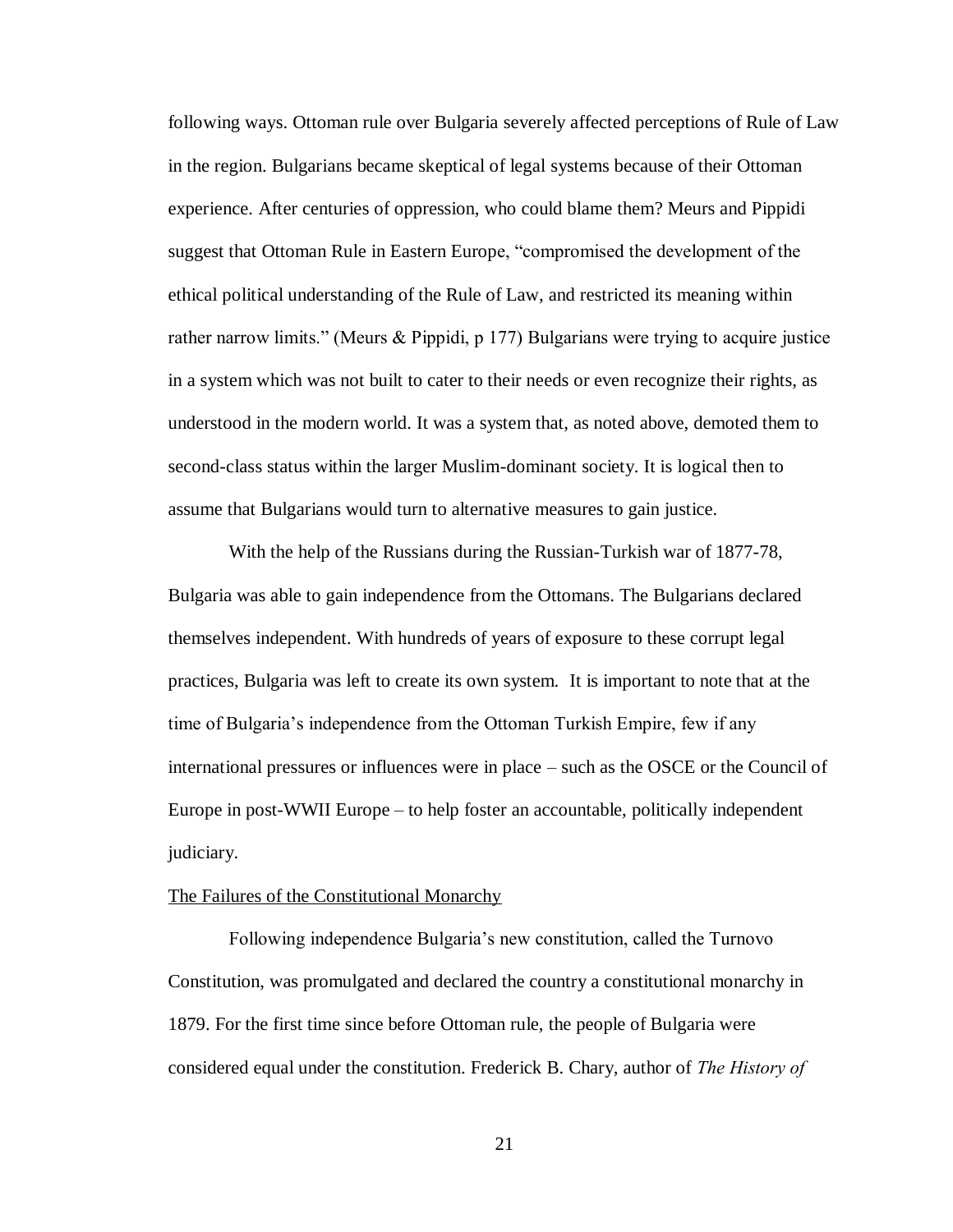*Bulgaria*, suggests that the constitution gave the monarch too much power. (Chary 2011, p. 37) For example, the constitution allowed the prime minister and cabinet positions in Bulgaria to be chosen exclusively by the monarch. With this power, Chary posits that "rulers were able to bend the law to their whims." This corrupt behavior contributed to political unrest and instability and of course did nothing to help build an accountable judiciary.

In addition to the problems with abuse of power in the monarch, Bulgaria was entangled in the Balkan Wars of 1912 and 1914 over territories in the Balkans. It was in the chaotic mess of the two Balkan wars and the World Wars that the Soviet Union and Bulgaria started to become particularly close. The roots of this closeness go farther back, however. Russian backing of the Bulgarians in the war of independence of the 1870s and their help during the Wars contributed to creating a long lasting friendship between the two countries. The Russian connection did little, however, to help establish an independent judiciary and genuinely law-based social system.

During World War II Bulgaria's monarch, Boris II, aligned himself with the Germans and the Axis Powers. The political climate in Bulgaria could not have been more volatile. By 1944 the most powerful political parties, with the Bulgarian Communist Party in the lead, created the Fatherland Front coalition in opposition to fascism. According to CIA documents from 1945, the Fatherland Front was said to have been working with the Soviets to overtake the "fascist" regime in Bulgaria. When the Red Army invaded Bulgaria, the Fatherland Front simultaneously staged a coup d'etat. Thus began the Bulgarian Communist Party's corrupt 45 year reign.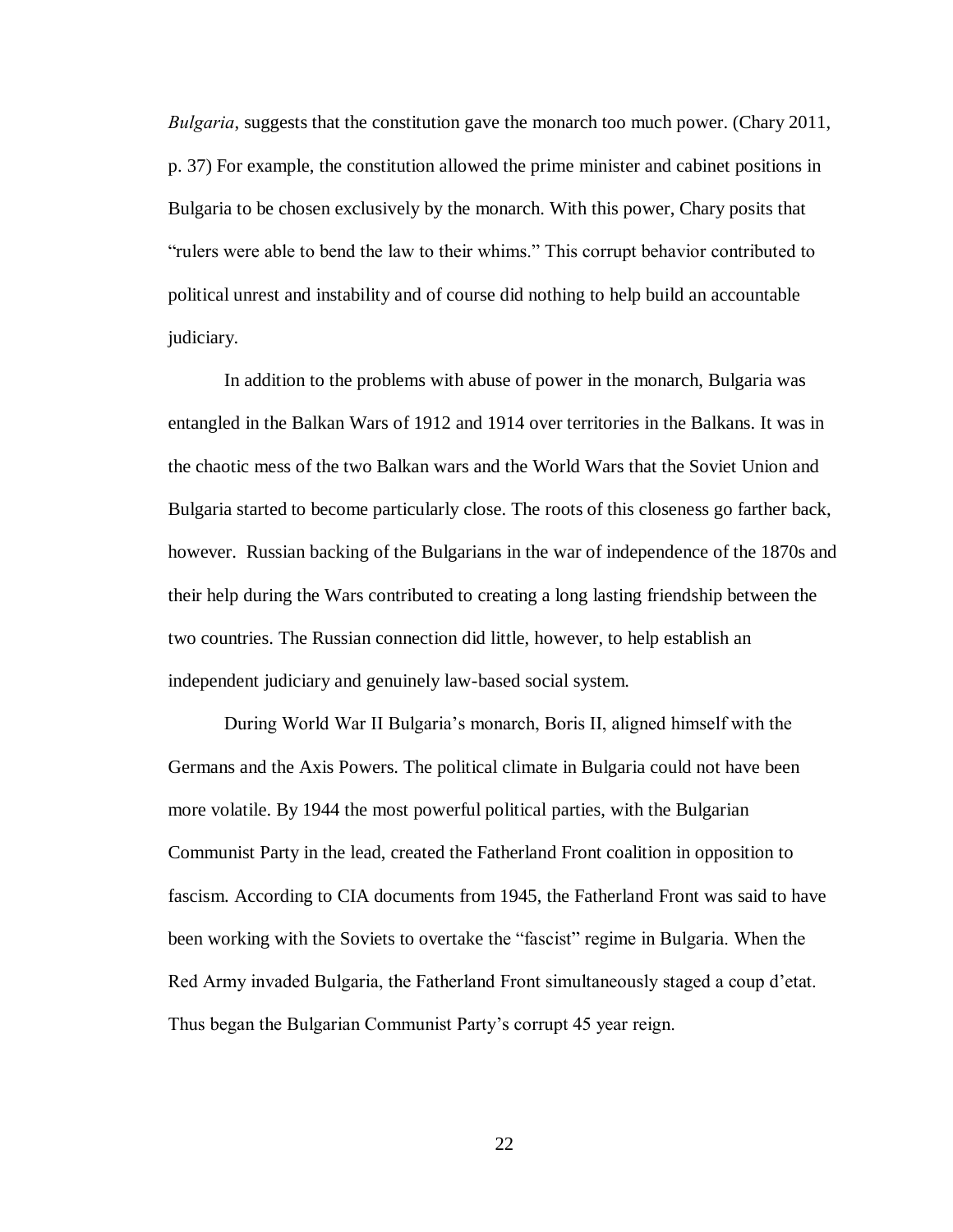#### <span id="page-26-0"></span>Bulgaria's Communist Legal System

A new constitution, the Dimitrov Constitution, was established and the monarchy was abolished. Between the years of 1944 and 1990 pro-Soviet leaders like Georgi Dimitrov, Vulko Chervenkov, and Todor Zhivkov took charge of Bulgaria. Richard Felix Staar, author of *Communist Regimes in Eastern Europe*, points out that "the new basic law [established in the Dimitrov Constitution] closely resembled the 1936 'Stalin Constitution' of the USSR". (Staar, 36) According to the Stalinist approach, in order to create a state-less, class-less society the government must become all-powerful to combat rebellion against the ultimate goal of revolution. Stalinism, in principle, creates systems that are susceptible to corruption by creating an environment where one group of people has access to a tremendous amount of uncontested power. Given this trait of Stalinist rule, it is hardly surprising that the regimes engendered by Stalinism have been characterized, without exception, by acute and pervasive corruption.

The Bulgarian Communist Party exercised complete control between 1946 and 1989, abusing their power to support their own interests. As a part of Bulgaria's newly established Communist power, all opposing parties were purged from the government, effectively creating a single-party state. Moreover, the government took over the economy, nationalizing private enterprises, and placing it in the hands of the elite to control and redistribute "evenly" among the classes. The American Bar Association reports that upon the Communists' establishment of power, the Bulgarian Judicial System suffered severely.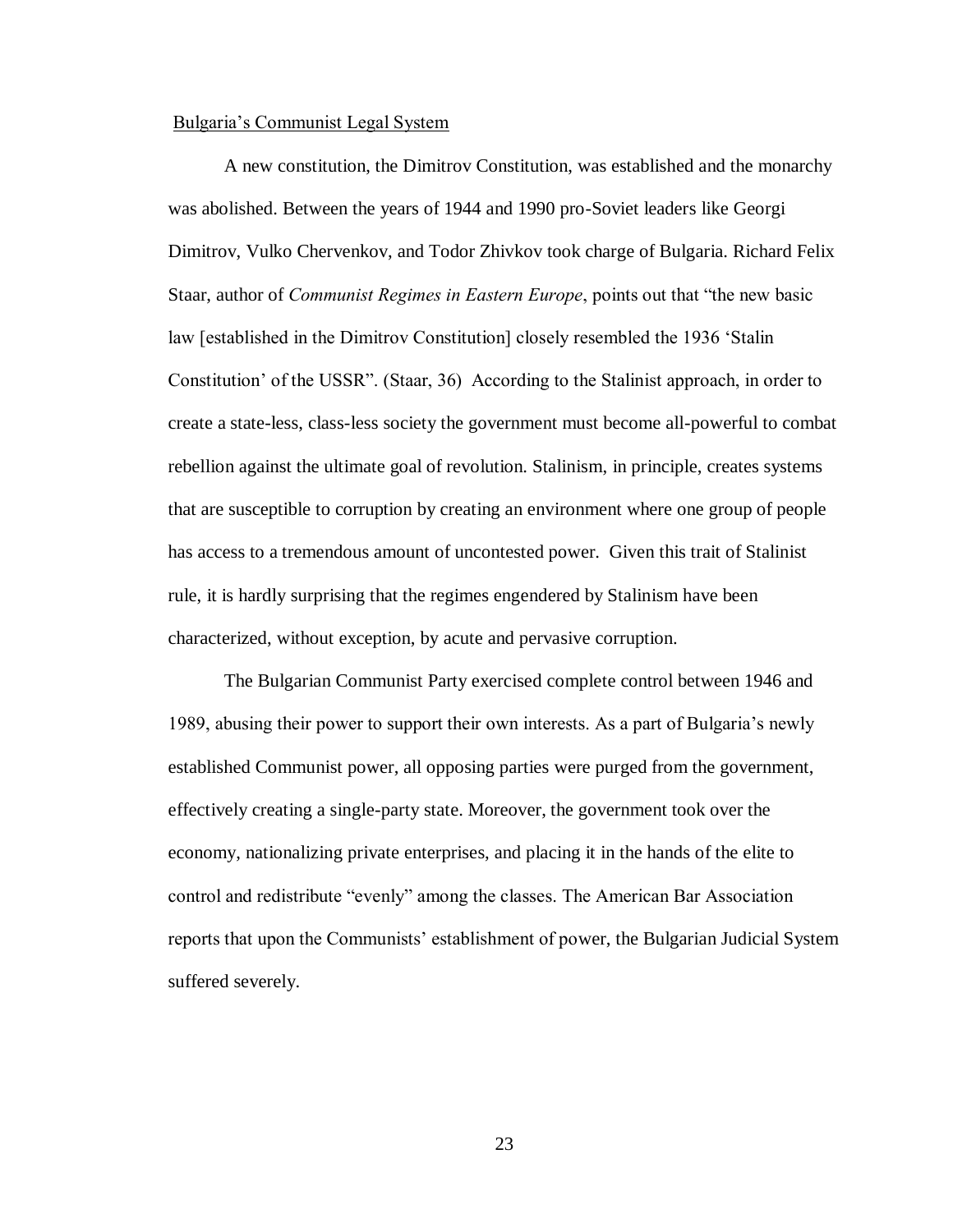Many non-communist judges, prosecutors, investigators, and law professors were purged or killed. The judicial council, which had advised the MOJ [Ministry of Justice] on personnel issues, was abolished; the concept of an independent judiciary was rejected; and the Communist Party took control of judicial appointments. The courts were seen as part of the larger effort to consolidate and support a socialist system. (ABA Judicial Reform Index, 2006)

In addition, before the Communist Party took power, the Grand National Assembly convened to alter the constitution. The BCP banned these proceedings to prevent changes.

In the 1940s the Communist Party took over in Bulgaria and implemented an extremely corrupt regime. In Chapter 1 we learned that establishing an independent judiciary, limiting discretion, and raising accountability are important aspects of a noncorrupt state. The Communist regime gave Bulgaria the perfect environment for corruption to take place: they exercised complete control, had unlimited discretion, and held no one accountable.

#### Conclusions

Historically, Bulgaria's government has allowed power to be manifested in inappropriate ways to actors who are given too much discretion and not enough accountability. In the Ottoman Empire religion dictated the Rule of Law in Bulgaria, making an independent, unbiased judiciary impossible. Under the constitutional monarchy established after the fall of the Ottoman Empire, the monarch had full discretion and control of the government, with no effective judicial checks. Lastly, in the communist era the Bulgarian Communist Party took control of the judicial system as well as all other domains of public authority.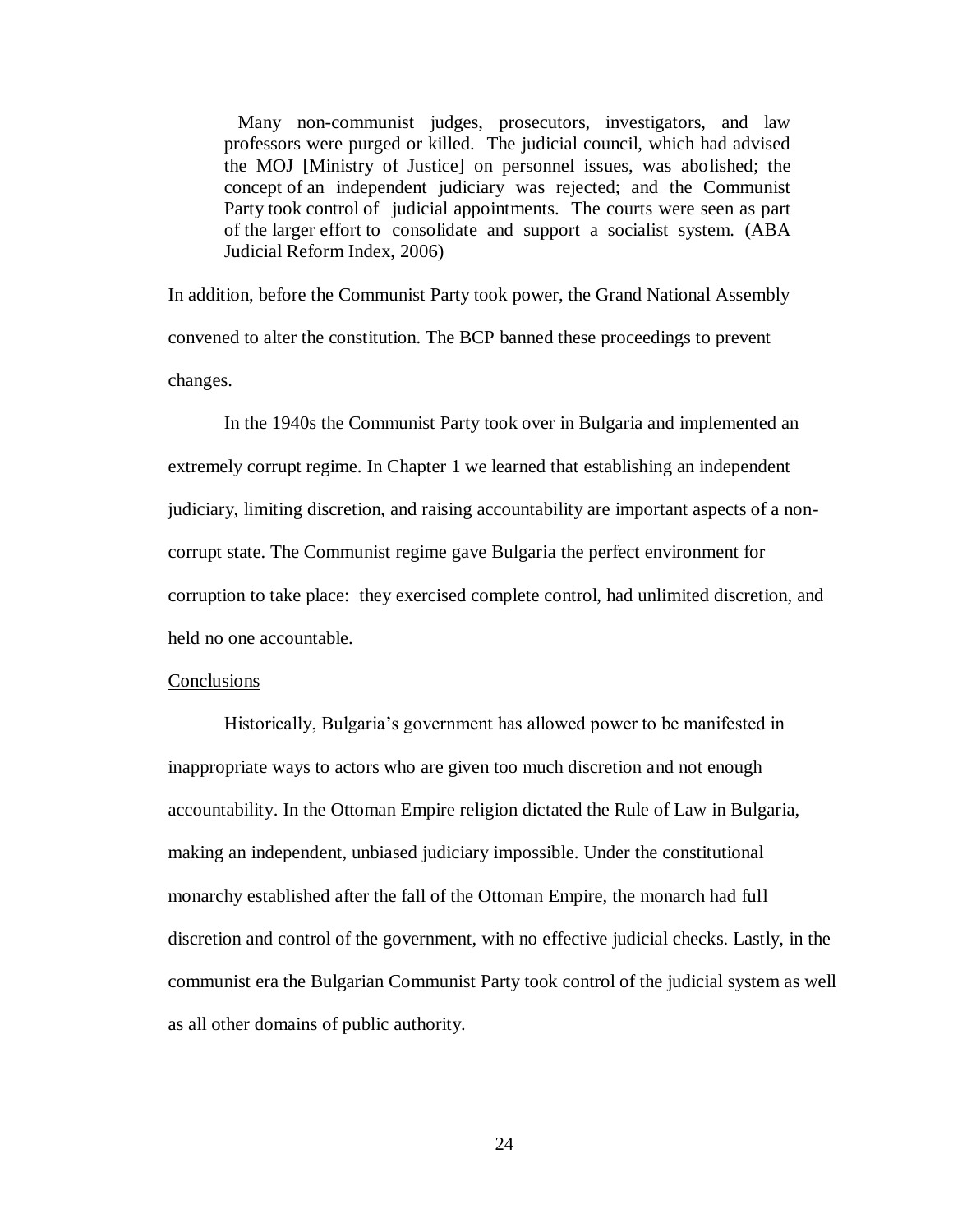Of all the hurdles Bulgaria must face, combating its historical roots is by far the most challenging. After the fall of Communism in 1989 Bulgarian officials couldn't just expect to write a new constitution, snap their fingers, and a democratic state with an accountable, independent judiciary would appear. Social and economic practices do not change overnight. Many of the problems we will study in the follow chapters can be directly attributed to the historical roots of Bulgaria.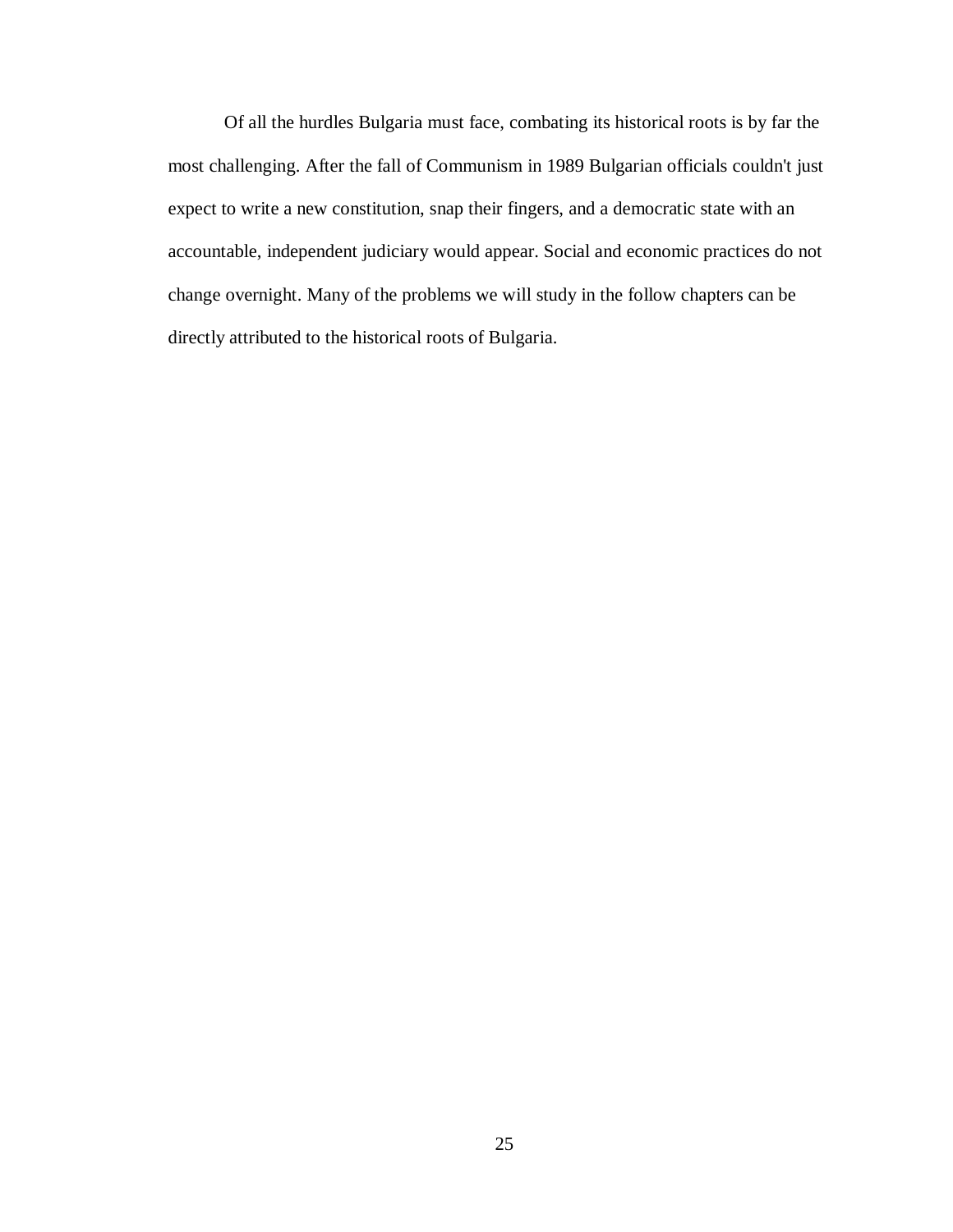#### <span id="page-29-0"></span>**Part 4. Bulgaria's Current Legal System**

The Soviet Union contributed greatly to the shaping of the modern framework and institutions in current Bulgaria. After the Iron Curtain fell, many of the nations the Soviet Union was aligned with were left to their own devices. With such great ties to the Soviets, what would Bulgaria do now that their big brother was out of commission? Bulgaria, and many other ex-communist nations, was left to decide what to do with their nation. Latvia for example, chose to reintroduce a previous constitution in order to establish a working government amid the chaos.

Bulgaria, and most other Eastern European states, was forced to adopt a new constitution in their transition from communism to democracy. It wasn't until 1991, two years after the Berlin Wall fell, that Bulgaria adopted a new constitution to create a system drastically different than those from Ottoman and Communist regimes. This system introduced new democratic reforms that worked to protect the rights of the people as whole, a concept former regimes had lacked. The Bulgarian government is structured similarly to most western countries. It is a parliamentary system with a three branch system designed to support the theory of "separation of powers" for the first time in Bulgarian history.

The Legislative Branch, established by Chapter 3 of the Bulgarian Constitution, is simply a unicameral National Assembly, known in Bulgaria as the Narodno Sabranie. With 240 members from all around the nation, the National Assembly is responsible for passing laws, budgets, and tax rates. Each member is elected by local constituents for a four year term. Article 66 of the Constitution states that, "The legitimacy of an election may be contested before the Constitutional Court by a procedure established by law."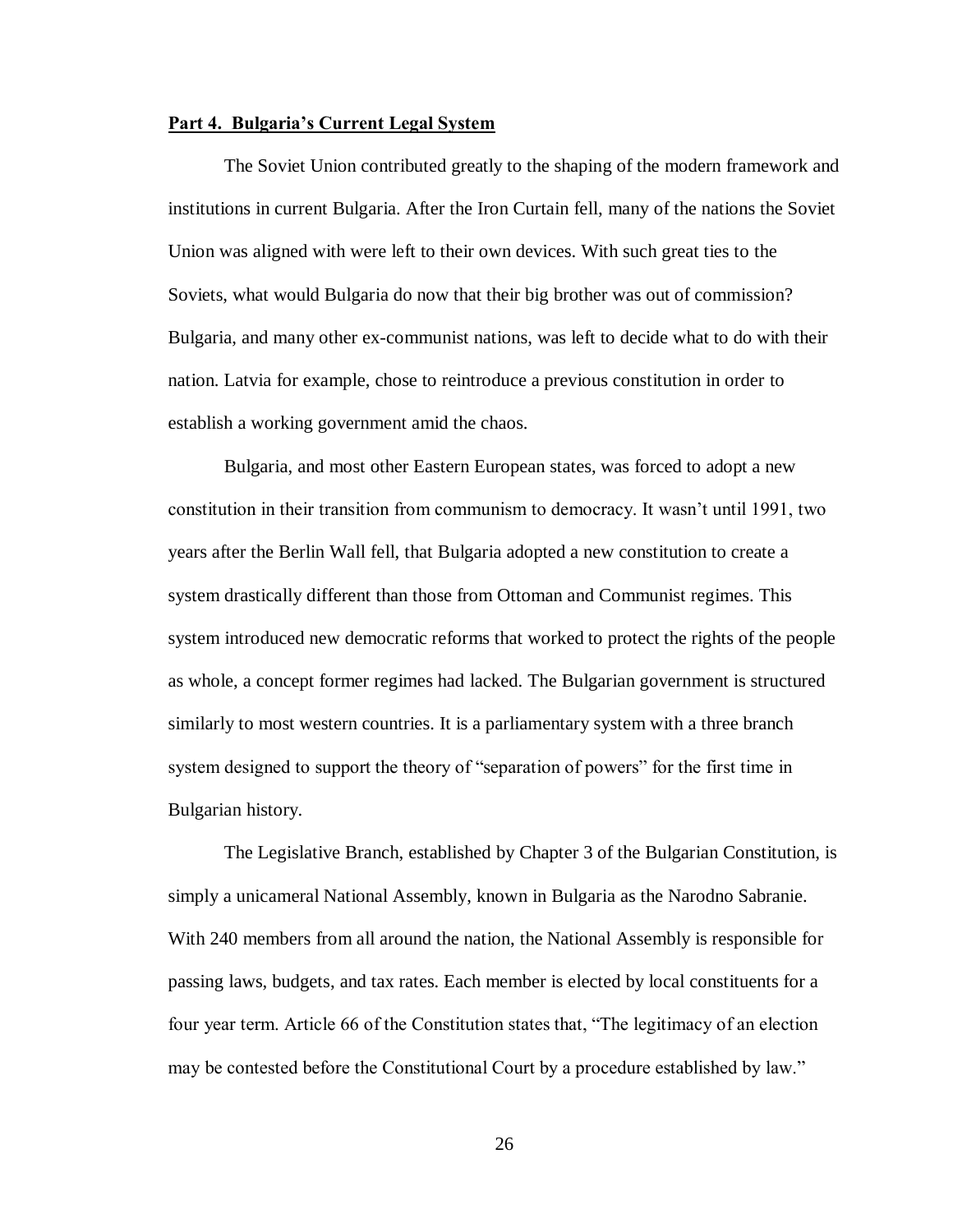The Executive Branch is made up of a head of state (the President), a head of government (the Prime Minister), and a cabinet (the Council of Ministers). The President of Bulgaria is popularly elected every 5 years. Any natural-born Bulgarian citizen over 40 years of age can run for president. The president has the ability to appoint chairmen of the Supreme Court of Cassation and the Supreme Administrative Court. The Prime Minister acts as chief of the Council of Ministers. According to Article 99 of the Bulgarian Constitution, the "the President shall appoint Prime Minister candidate nominated by the party holding the highest number of seats in the National Assembly to form a government." Lastly for the executive branch, the Council of Ministers is nominated by the prime minister and elected by the National Assembly. This group is in charge of drawing up a state budget and executing the state's foreign policy. Among many other duties, it is also the Council of Minister's job to advise the state administration and armed forces.

Chapter 9 of the Bulgarian Constitution establishes a Grand National Assembly, which is to address constitutional amendments. This group of nearly 400 members is only convened when there are constitutional issues. The Assembly has the ability to adopt a new constitution, resolve on any changes in the territory, and make changes to the structure of government. When three quarters of the National Assembly and the President agree to make a constitutional amendment or change this goes directly to the Grand National Assembly.

The Constitutional Court is a mechanism established in the Constitution for judicial review. With 12 members, one-third of whom are elected by the National Assembly, one-third of whom are appointed by the President, and one-third whom are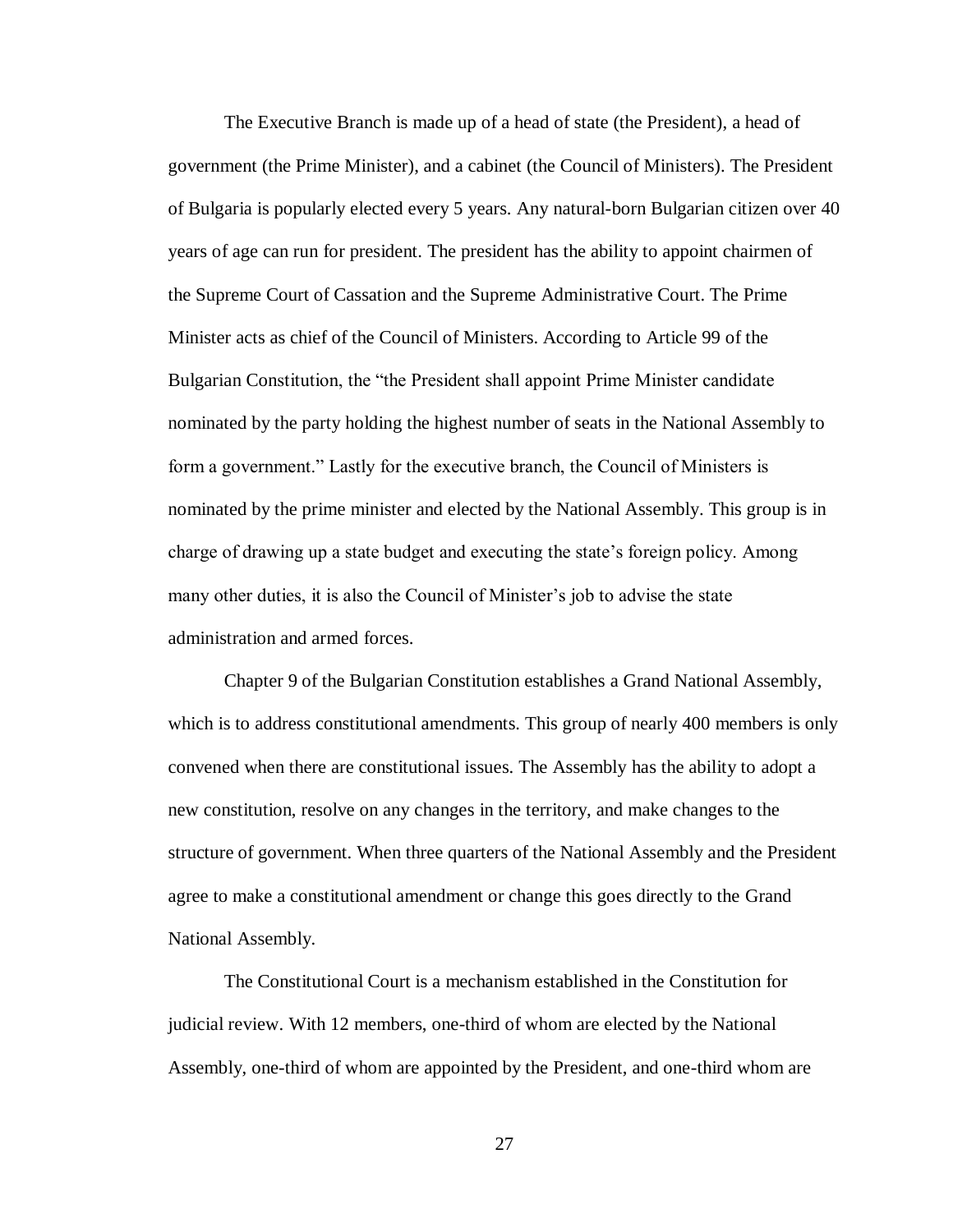elected by a joint meeting of the judges of the Supreme Court of Cassation and the Supreme Administrative Court. This court handles matters of constitutionality. Interestingly enough, unlike the United States Supreme Court, only a few people can bring a case to the Constitutional Court. An issue can be brought to the Constitutional Court by the Prosecutor General, the SCC, or the SAC. This court is separate from the judiciary, but acts as a good mechanism for judicial review, interpreting laws and international treaties regularly.

Most important to this study is the structure of the Bulgarian Judicial Branch. The modern judicial branch in Bulgaria was established by the 1991 Bulgarian Constitution, and was reformed by the Judiciary System Act in 1994. Steven Otfinoski, author of *Nations in Transition;Bulgaria*, suggests that, "The judicial branch in many ways has undergone the least changes since 1991." (Otfinoski, 46) The branch includes many actors including judges, court assessors (jurors), prosecutors, and investigating magistrates working within specific frameworks.

## <span id="page-31-0"></span>The Judiciary

A Wikileak uncovered a letter written by US Ambassador to Bulgaria Nancy McEldowney stating that, "on paper, Bulgaria's judiciary system meets most international and EU standards. But in practice, it is in shambles." (Wikileaks, 2009) Before delving into the corrupt practices of the judicial system, it is first essential to understand, at the very least, how the system is supposed to work. The main goal of the judiciary is to provide a mechanism for applying and interpreting laws set by the government. It is vital that the framework and processes of the system are working efficiently. This section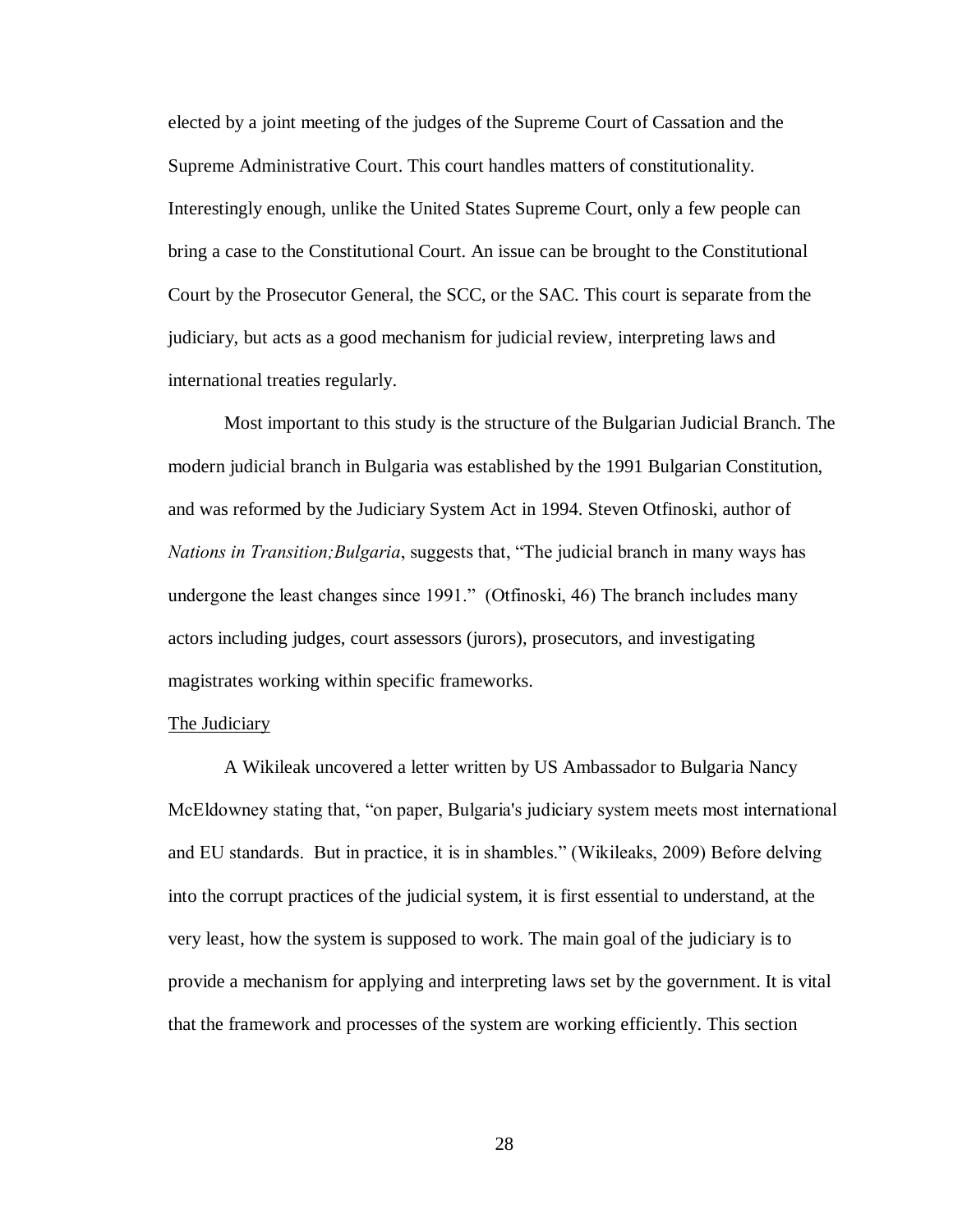investigates how the system should work based on the Constitution and the Judiciary Systems Act of 1994.

The legal system in Bulgaria is based on the civil law system, common to most continental European countries, in which legislative and constitutional documents are the only binding source of law in the system. These sources of law are published in the State Gazette, which is regrettably available exclusively in Bulgarian. Other sources of law are not formally considered sources, but have persuasive authority<sup>5</sup>. Case law, for example is often taken into account in a judge's decision.

Additionally, especially when addressing international issues, European law is considered in Bulgaria to be of great importance. As a recent member of the European Union, Bulgaria must submit to European laws. In addition, the EU places directives on member states. EU directives lay down specific goals that must be achieved by every Member State.<sup>6</sup> These laws take binding precedence over all national laws. The European Commission publishes annual an interim reports critiquing Bulgaria's ability to support EU laws and to support its own rule of law. These reports are addressed below.

Structurally the judiciary is broken up into three sections. In the judiciary there is an administrational system that takes responsibility of the entire system, a system of courts, and system of public prosecution.

#### <span id="page-32-0"></span>Administration

 $\overline{a}$ 

It is exceptionally important for judiciary systems to adopt a mechanism to hold their employees accountable and to keep the system working properly. The Ministry of

<sup>&</sup>lt;sup>5</sup> Persuasive authority refers to the use of sources of law that aren't required by the system, but act as an influence on the judge's decision.

<sup>&</sup>lt;sup>6</sup> According to the EU cite, Bulgaria and Romania were added as the most recent member states in 2007. (Europa 2011)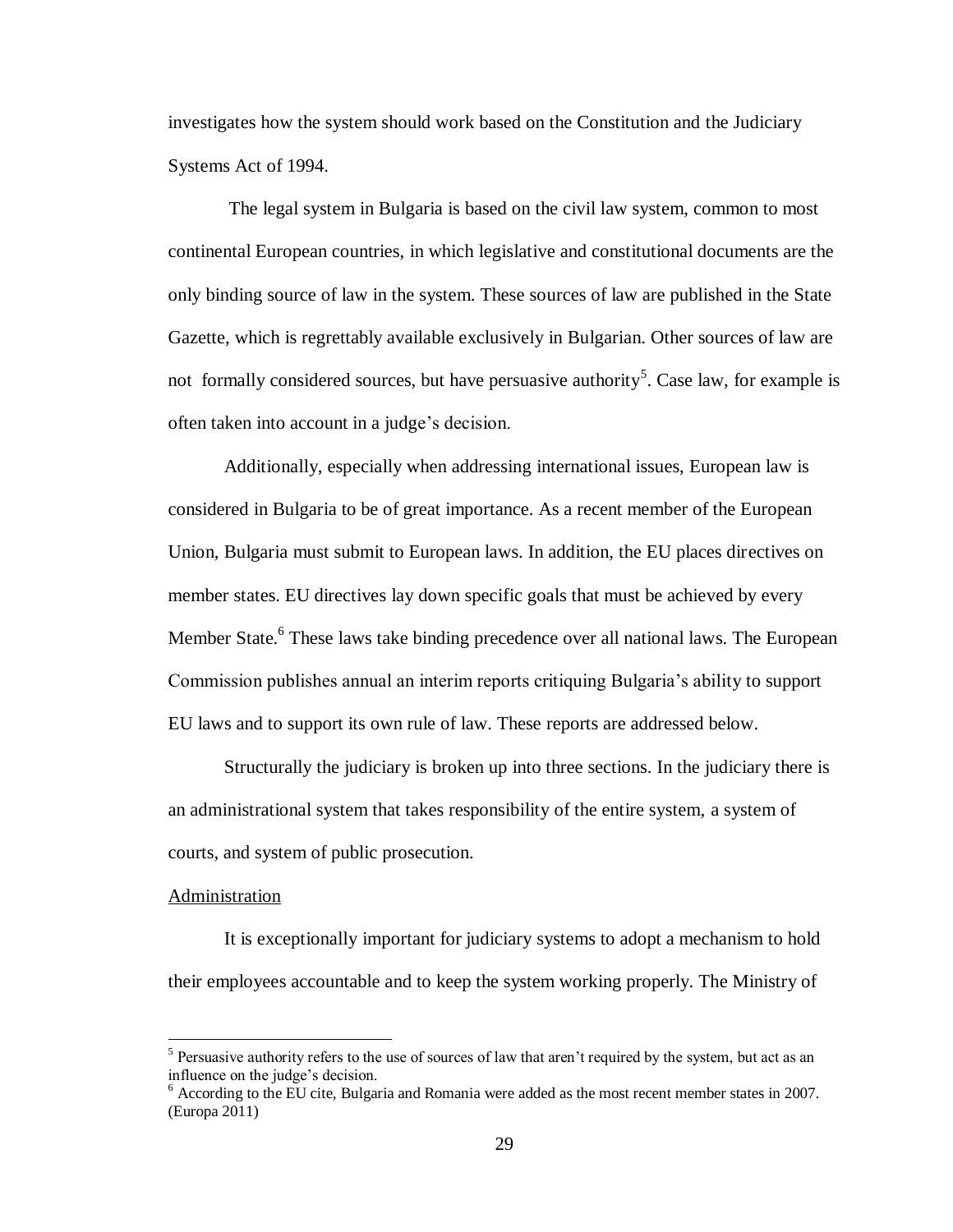Justice (MOJ) and the Supreme Judicial Council (SJC) oversee the entire judicial system. The MOJ contributes mostly to budgetary decisions but entertain a little oversight, and some administrative decisions, while SJC acts as the main overseer of the judicial system. The Constitution gives this council its power in Article 129, stating that "judges, public prosecutors and investigating magistrates are appointed, promoted, reduced in rank, moved and discharged from office by the Supreme Judicial Council."

The SJC is made up of 25 legal experts with high professional with at least 15 years of experience and having established moral qualities. Figure 2.1 shows the structure of the SJC. Three positions are required by law to be given to the head of the Supreme Court of Cassation (SCC), the chairperson of the Supreme Administration Court (SAC) and the Prosecutor General, all of which are appointed by the President. The Minister of Justice is head of the council, acting as both a member of government and the head of the SJC chair. However, this Minister of Justice does not get the right to vote on the SJC. Eleven of the remaining seats are filled by candidates elected by the National Assembly. Additionally the last eleven of the SJC are elected by the magistrates. Judges in the system vote on with six positions, prosecutors contribute to three, and two are chosen by investigators. Elected members of the SJC have a limit of 5 years in office and they cannot be reelected for two consecutive terms.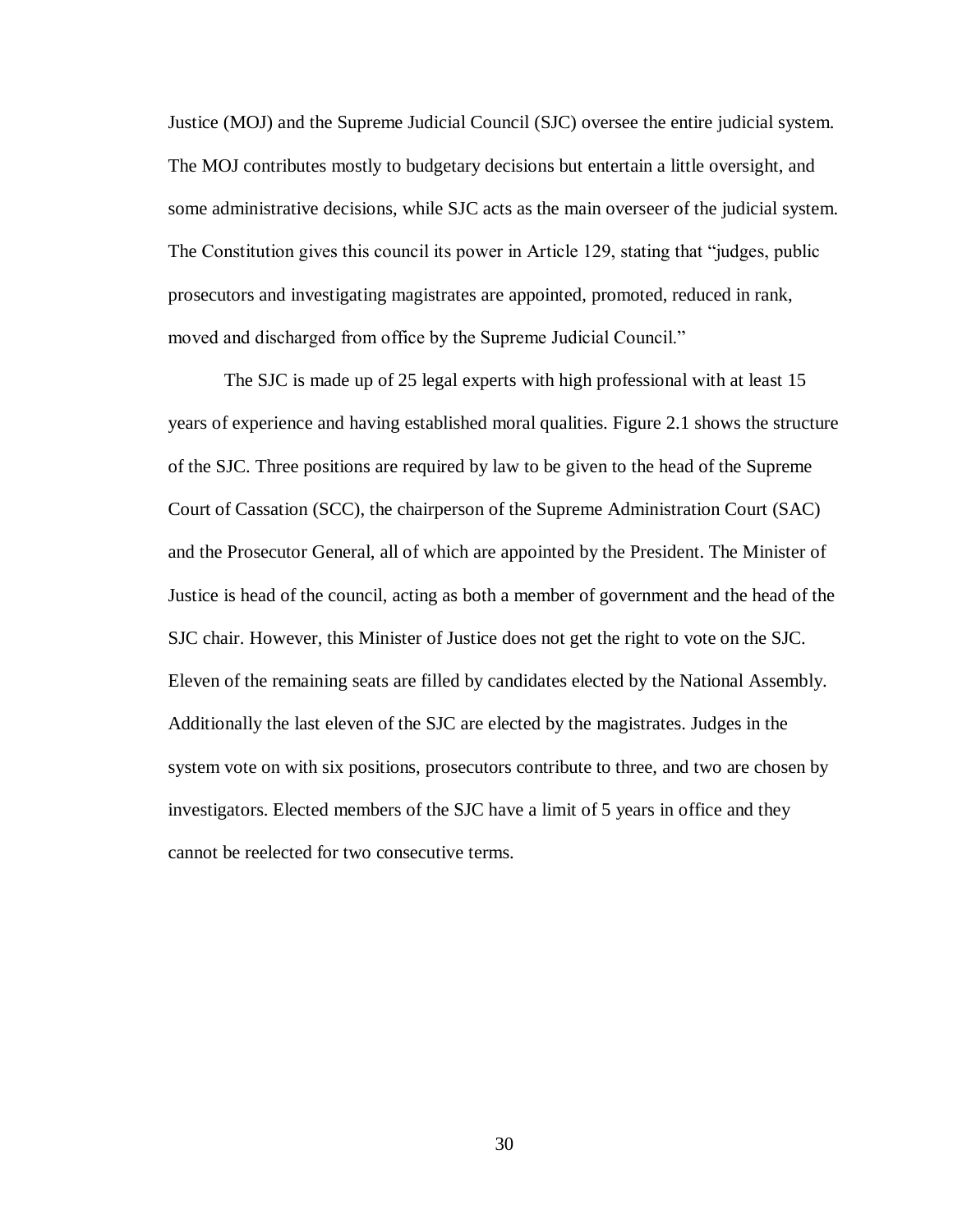

It's the SJC's job to ensure the judicial system is working properly. In meetings that take place once a week, the SJC can change the number and geographic jurisdiction of courts and the number of magistrates in each court. Additionally, they can determine the pay of judges and approve appointments, promotions, dismissals and demotions. The SJC is also in charge of creating a code of ethics for judges to follow. This institution is the most important in combating corruption in Bulgaria's legal system. It is therefore crucial that the SJC is not corrupt itself. Corruption at this level would cause a ripple affect throughout the entire system.

#### <span id="page-34-0"></span>Court System

The judiciary of the Republic of Bulgaria is founded upon the framework established in Chapter 6 of the Constitution. With a total of twenty articles in Chapter 6, the Constitution attempts to create a system which adheres to democratic values. The efficiency, and strict use of the court system in Bulgaria is important to keeping corruption in check.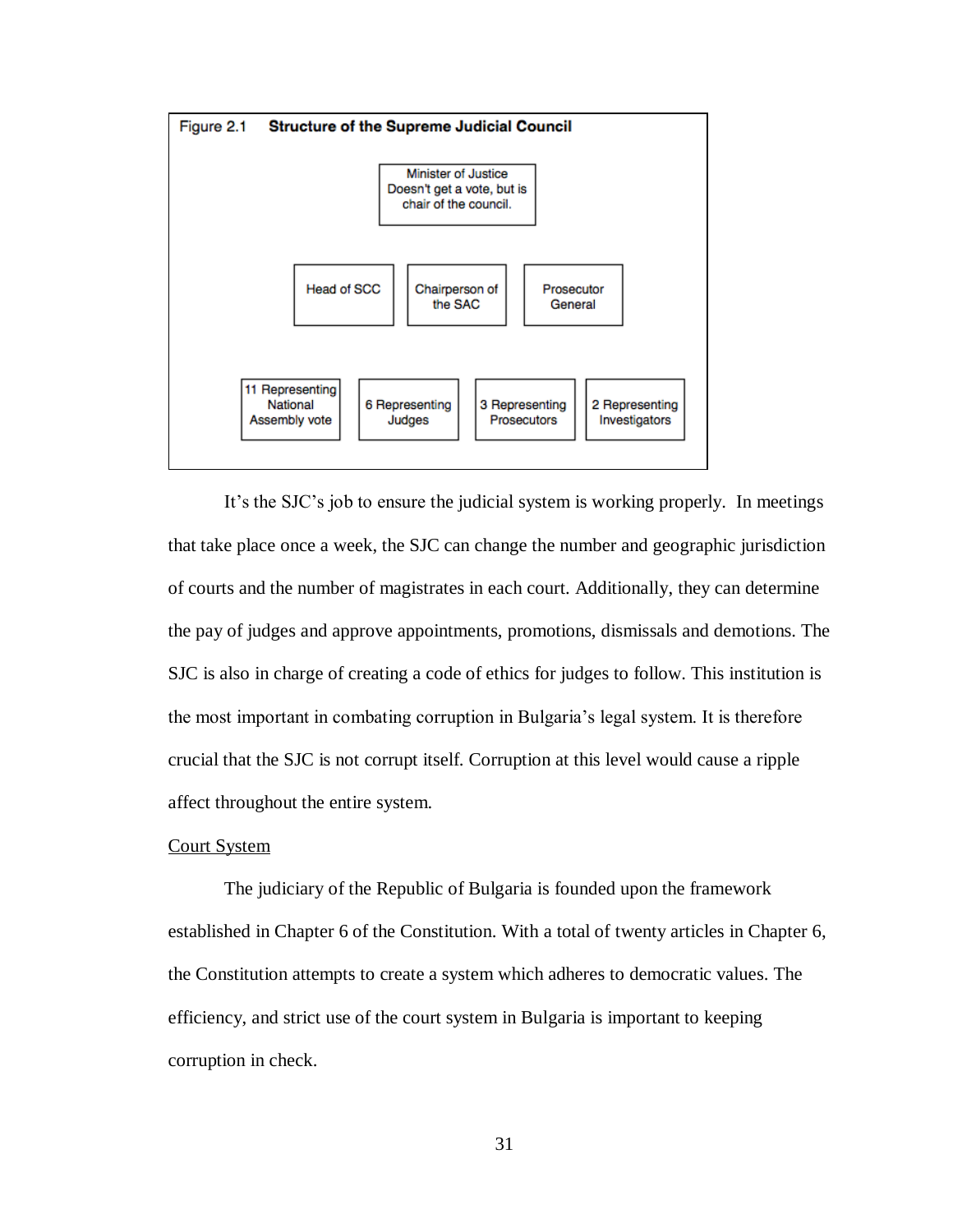The structure of the Bulgarian court system is three tiered. Figure 2.2 is a basic view of the working of the judicial system. Each court has separate sections and panels for civil, criminal and administrative court proceedings. Each section is governed by codes. For example, the criminal sections of these courts are governed by the Criminal Code of Procedures.

Starting with the lowest of courts, the regional courts are the lowest level of trial courts. As of 2010 Bulgaria had 113 Regional Courts across the nation. Bulgarians use these courts as first instance for disputes under 10,000 Bulgarian Leva.<sup>7</sup> Generally regional courts handle family disputes, labor cases, and less costly civil and commercial disputes. This is the first impression a citizen has of their judicial system. It is pertinent that this level of court works effectively and is accessible to the people to ensure the public use of the courts.

 7 10,000 Bulgarian Leva is equivalent to about 6,700 USD and about 5,000 EUR.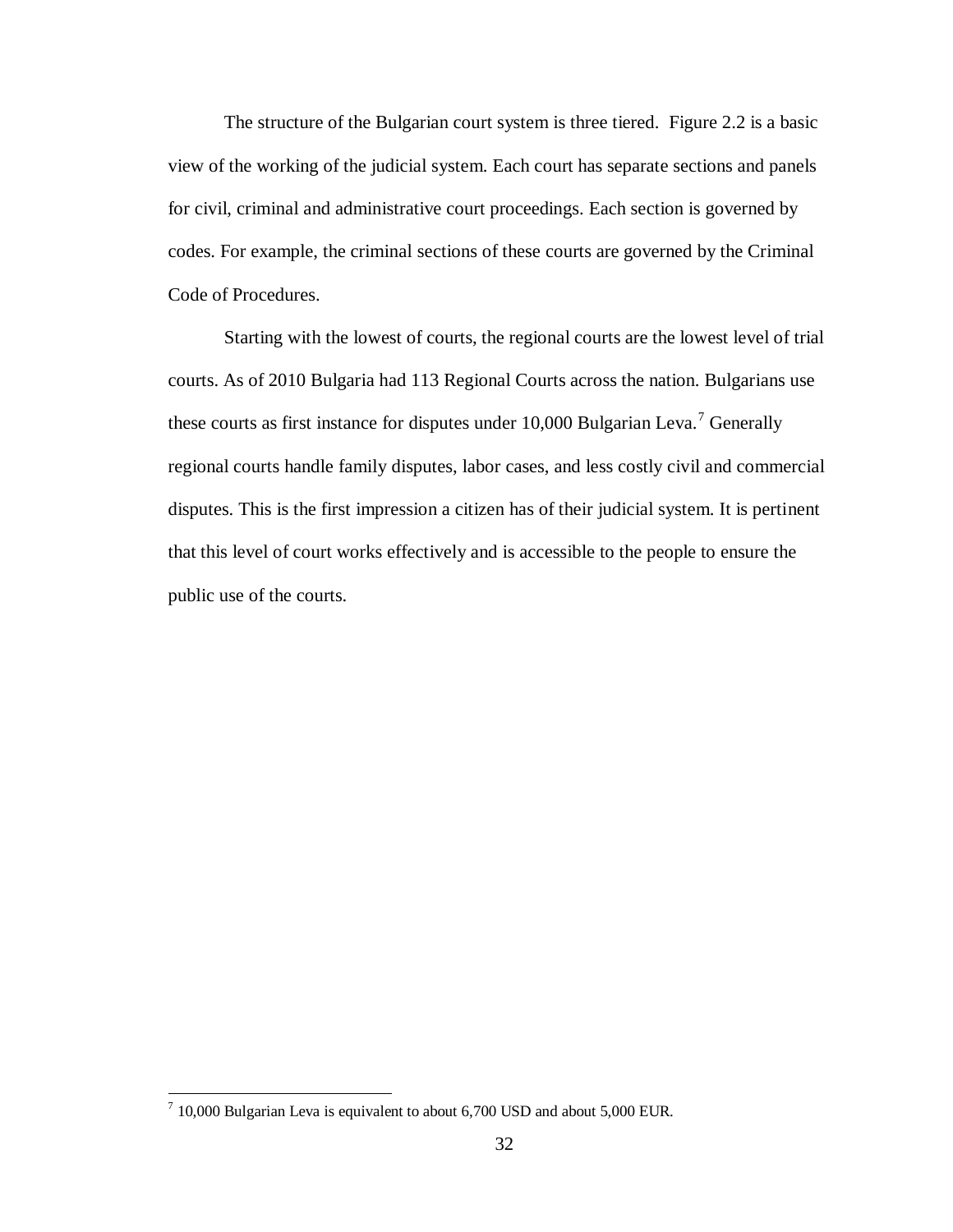

As illustrated in figure 2.1, the District Courts of Bulgaria act as both first and second instance courts. These courts act as first instance courts for civil, criminal, commercial, and administrative disputes for claims exceeding 10,000 Leva. Additionally, the district courts act as an appellate court for cases that start in regional courts. Cases which start in the regional court are handed down from district courts to the Supreme Court of Cassation (SCC). Alternatively, cases that start in District Court are handed down to the Court of Appeals and are then sent to the Supreme Court of Cassation.

There are five established appellate courts across Bulgaria in Bourgas, Plovdiv, Sofia, Varna, and Verliko Turnovo. These courts are the second instance for cases that start Bulgaria's district Courts, but they do not hear cases from the regional courts, or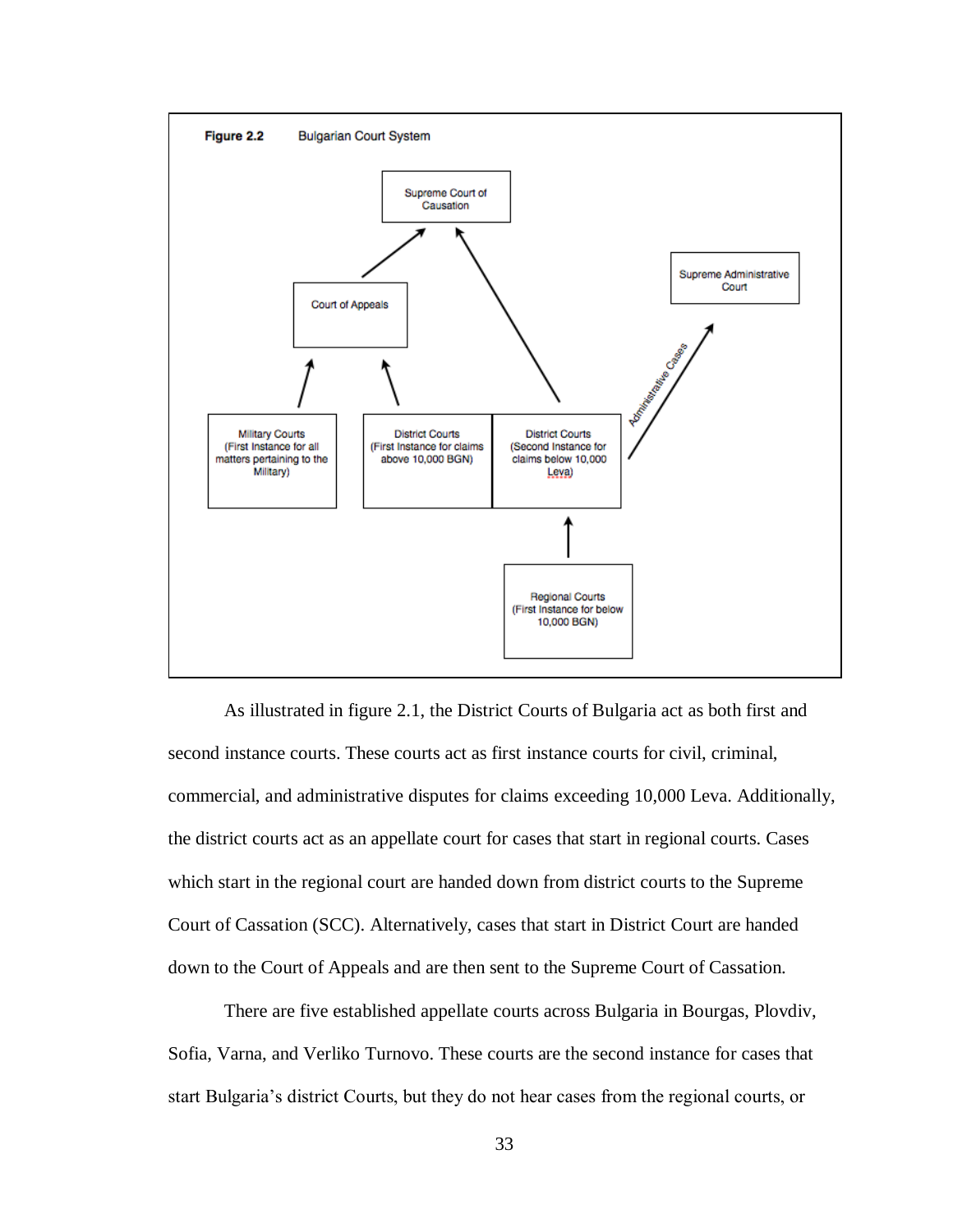administrative cases. The courts of appeals is structured through the use of three-judge panels. These panels work out of different chambers. For example a civil case that came to the court of appeals would be tried under a panel of judges from the civil chambers.

Military courts were established to have the same power as district courts. They hear cases involving military personnel. With only 41 judges, these courts are the smallest and the most difficult to find information on because of their nature. Military courts often hear cases that may jeopardize national security if released. Cases heard by military courts that request appeals go to the courts of appeals and then on to the SCC. The Judiciary Systems Act mandates the military court to examine all cases on a panel containing one judge and a court of assessors, who are often officers in the military.

The Supreme Administrative Court is established by Article 125 of the Constitution. The text of the Constitution states that SAC is responsible for hearing appeals of administrative acts.

(1) The Supreme Administrative Court shall exercise supreme judicial oversight as to the precise and equal application of the law in administrative justice. (2) The Supreme Administrative Court shall rule on all challenges to the legality

of acts of the Council of Ministers and the ministers, and any other acts envisaged by the law. (Chapter 6, Article 125)

The SAC derives its power from the Constitution directly and in charge of all

administrative issues. From time to time acts are questioned and brought to SAC directly.

On this occasion, cases are heard by a three-judge and then a five-judge panel.

Alternatively, cases can reach SAC with prior verdicts and are therefore sent directly to a

five-judge panel. SAC can hear cases from even the lowest local levels of government

and have the last word in their final decisions.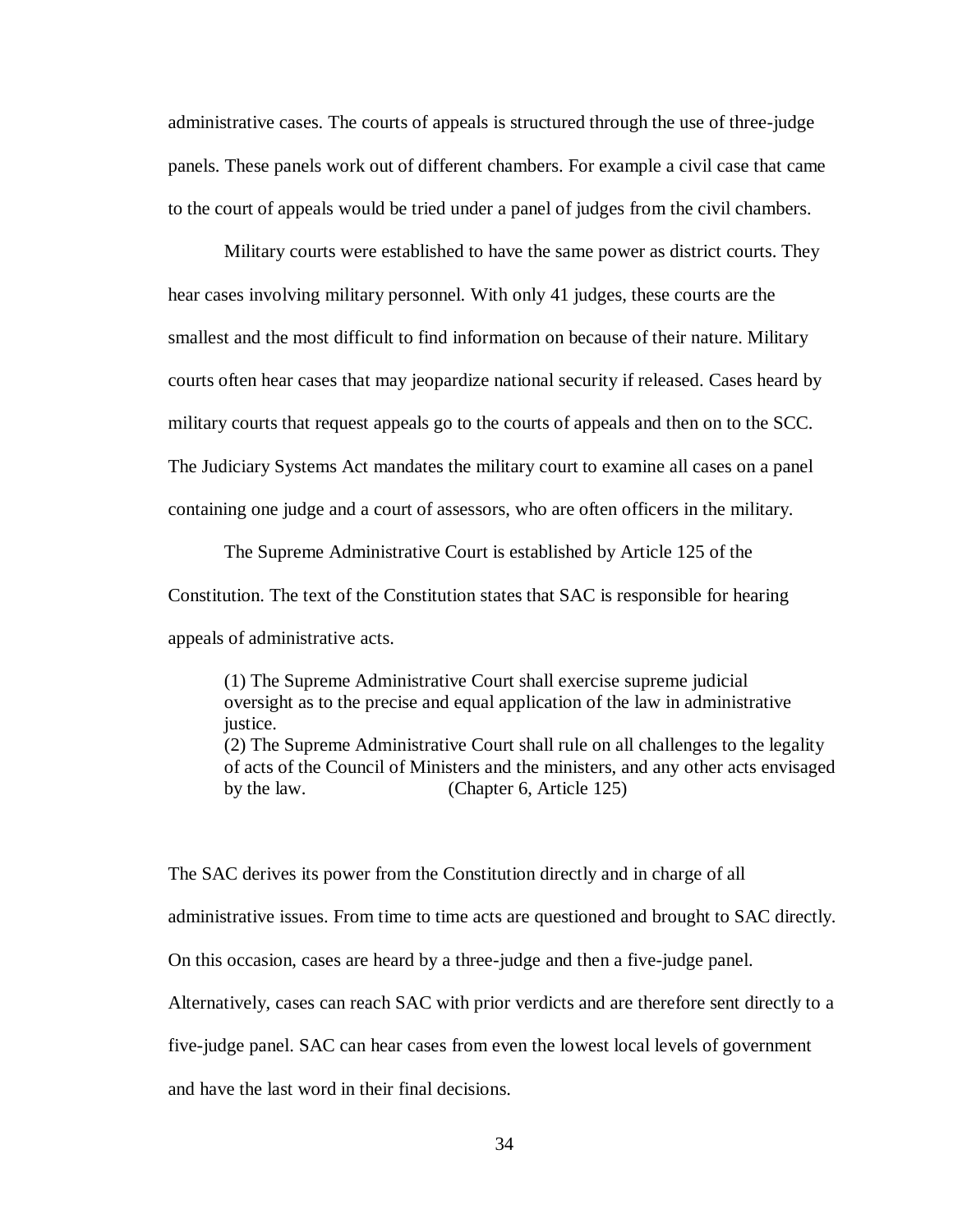According to the Bulgarian Constitution, the Supreme Court of Cassation acts as the "supreme judicial instance in criminal and civil cases". (Chapter 6 Article 108(1)) The head of this court is nominated by the SJC and voted into a seven year term by the President. The Judiciary Act calls for the SCC to be broken up into three sections to address criminal, civil, and commercial issues. (Chapter 8 Article 108(1)) The judges serve on three-panel committees. With no other option for appeal, the decisions of these judges are final. This court cannot address issues regarding conflicts with current sources of law like legislation and the constitution. Instead, those cases are forwarded to the Constitutional Court to be reviewed.

Judges have very powerful positions in the court system of Bulgaria. The natural authority given to such a position must be kept in check in the system. Bulgaria, on paper, has provided the system with these checks. In order for a person to become a judge, they are required by the Judicial Systems Act of 1994 to be a Bulgarian citizen who has obtained a law degree and legal competency. Training of these judges is regulated by the National Institute of Justice  $(NIJ)^8$ . Judges are required to comply with rules of professional ethics for members of the judiciary by the NIJ. In addition, a person cannot become a judge if they have been sentenced to prison or has a mental illness. Every judge, upon entering office, must take an oath to uphold the will of the people:

"I swear by the name of the people that I shall accurately apply the Constitution and the laws of the Republic of Bulgaria, discharging the duties incumbent on me guided by my conscience and inner convictions, being impartial, objective and equitable, contributing to heightening the prestige of the profession, keeping the secret of deliberations, never forgetting that for all things I do I shall be answerable to the law. I have been sworn!"

 $\overline{a}$ 

<sup>&</sup>lt;sup>8</sup> The NIJ is an institution that takes responsibility for learning opportunities in the legal system. They provide the system with initial training, continuing training of magistrates, and training of court administration. More information can be found at http://www.nij.bg/Articles/Articles.aspx?lang=en-US&pageid=498.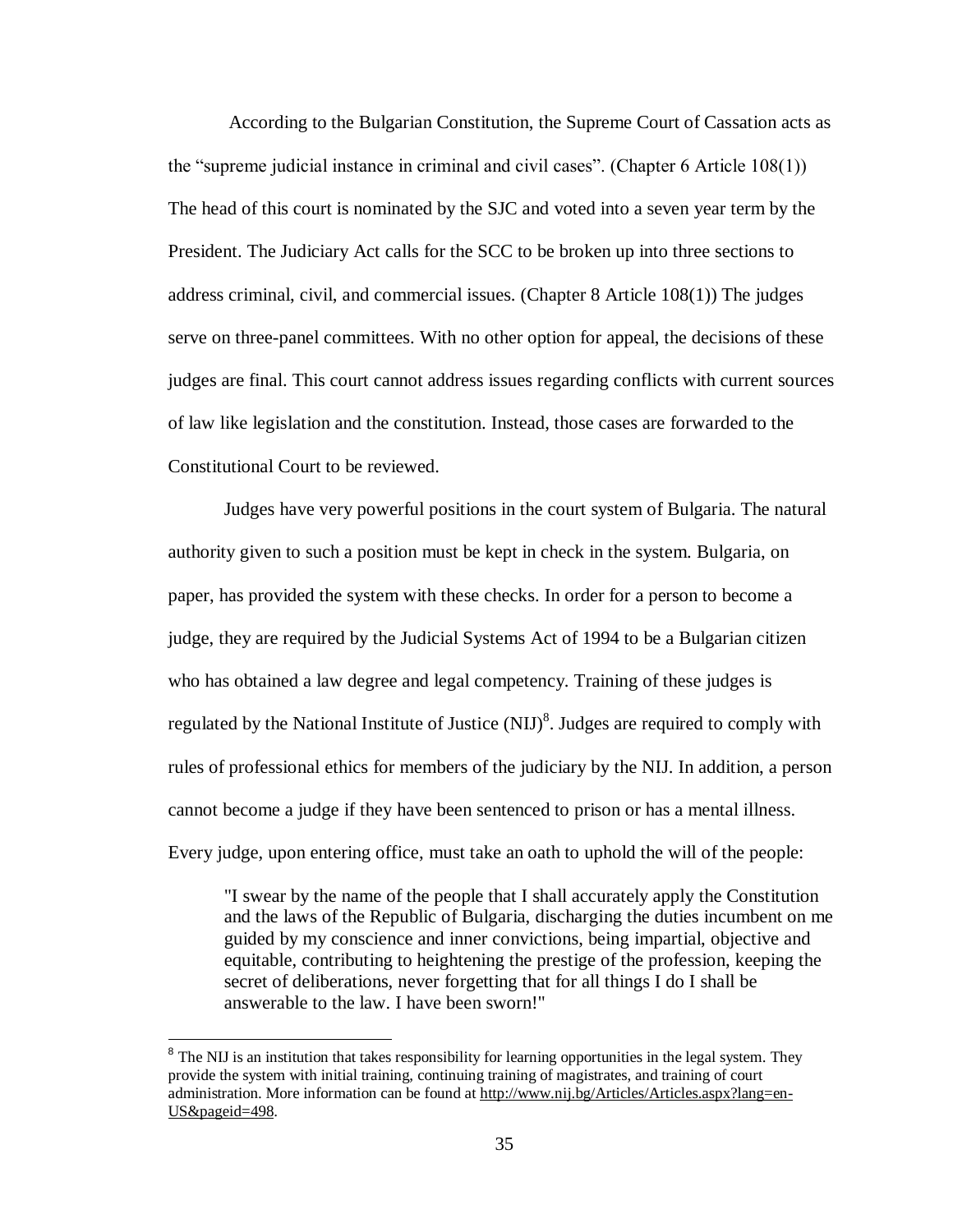Judges make up a very important part of the judiciary. Their jobs must both protected and kept in check in order for this system to run efficiently. The SJC has the ability to exercise authority over judges in order to keep the system working.

Jurors, or court assessors, are also a large part of Bulgaria's court system and process. Juries are used in Regional, District and Military Courts. The Constitution does not provide details for court assessors, leaving the Judicial System Act to hash out their responsibilities. Section II, Article 67, of the Act explains that a court assessor must be between the ages of 21 and 70, in healthy mental condition, with a sound reputation in society. They cannot have been convicted of a crime. Assessors are chosen by municipal councils for 5 year terms in the judicial area for the courts they will be serving in. Military court assessors are a little different. They are chosen by proposal of their commanding officers of the respective military unit.

The court system in Bulgaria is not particularly difficult to understand. Cases make their way through Regional, District, Appellate and Supreme courts which are ruled by judges and assisted by court assessors. Courts are run in a specific manner, and are kept in check by inspectors from the Supreme Judicial Council.

## <span id="page-39-0"></span>Public Prosecution and Investigations

The public prosecution is set up to work alongside the court system. In summary, these are a group of lawyers who are responsible for convicting criminals. The system is comparable to the District Attorney's offices in the United States. In 2007 the American Bar Association stated that there are approximately 1120 prosecutors working in the country. Each level of court has a prosecution office. Offices in lower courts are subservient to higher ones.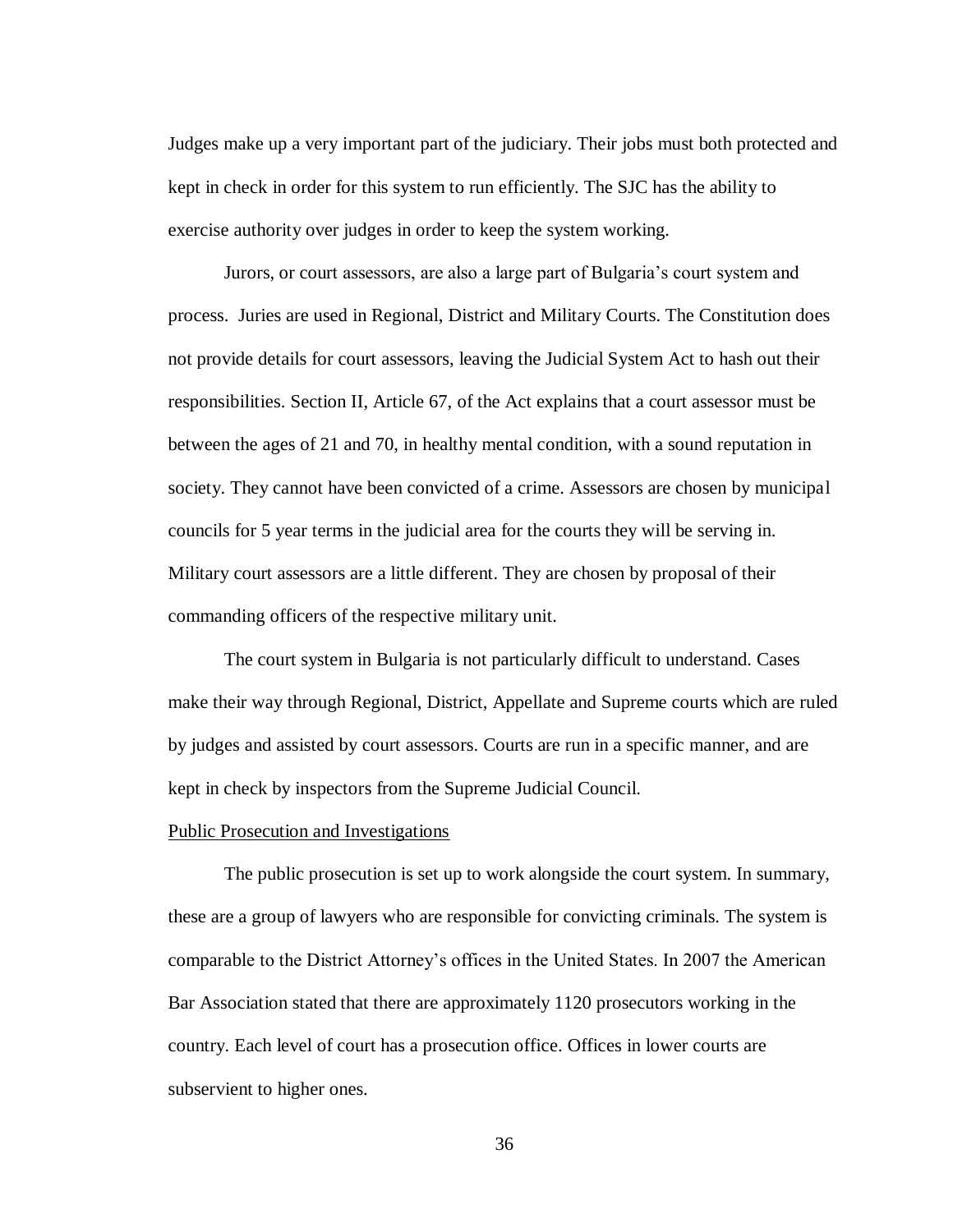At the top of the hierarchy is the prosecutor general, who is nominated by the SJC and appointed by the president. As head of public prosecution, it is the prosecutor general's job to make sure prosecutors are adhering to law. The prosecutor general is essentially the chief prosecutor and he may revoke decisions of his subordinate prosecutors. The prosecutor general also contributes to the administrative aspect of the judicial system as a part of the SJC. (Prosecutor's office of Bulgaria, 2012)

The rest of the public prosecution is made up of offices in each of the courts. The service itself is made up of "the Supreme Prosecutor's Office of Cassation, the Supreme Administrative Prosecutor's Office, five Appellate Prosecutors' Offices, the Military Appellation Prosecutor's Office, 28 District Prosecutors' Offices, five Military Offices, and 112 regional Prosecutors' Offices". Regardless of position in the hierarchy, all prosecutors are subject to removal by the SJC based on behavior.

In order for the prosecution office to work effectively it must be able to utilize the investigatorial employees employed by the Bulgarian Investigative Service. This service is in charge of providing the court with evidence for serious cases. The Judicial System Act, promulgated in 1994, states that the Bulgarian Investigative Service is responsible for conducting "investigations of cases with a particular factual or legal complexity, crimes committed abroad, requests under legal assistance treaties, as well as other cases provided for by the law". (Article 122.3) Deputy directors are appointed by the SJC and beneath them there are various district investigative offices. Unlike policemen, who are in charge of executing the law, these investigators' sole job is to find evidence to support criminal cases in the system.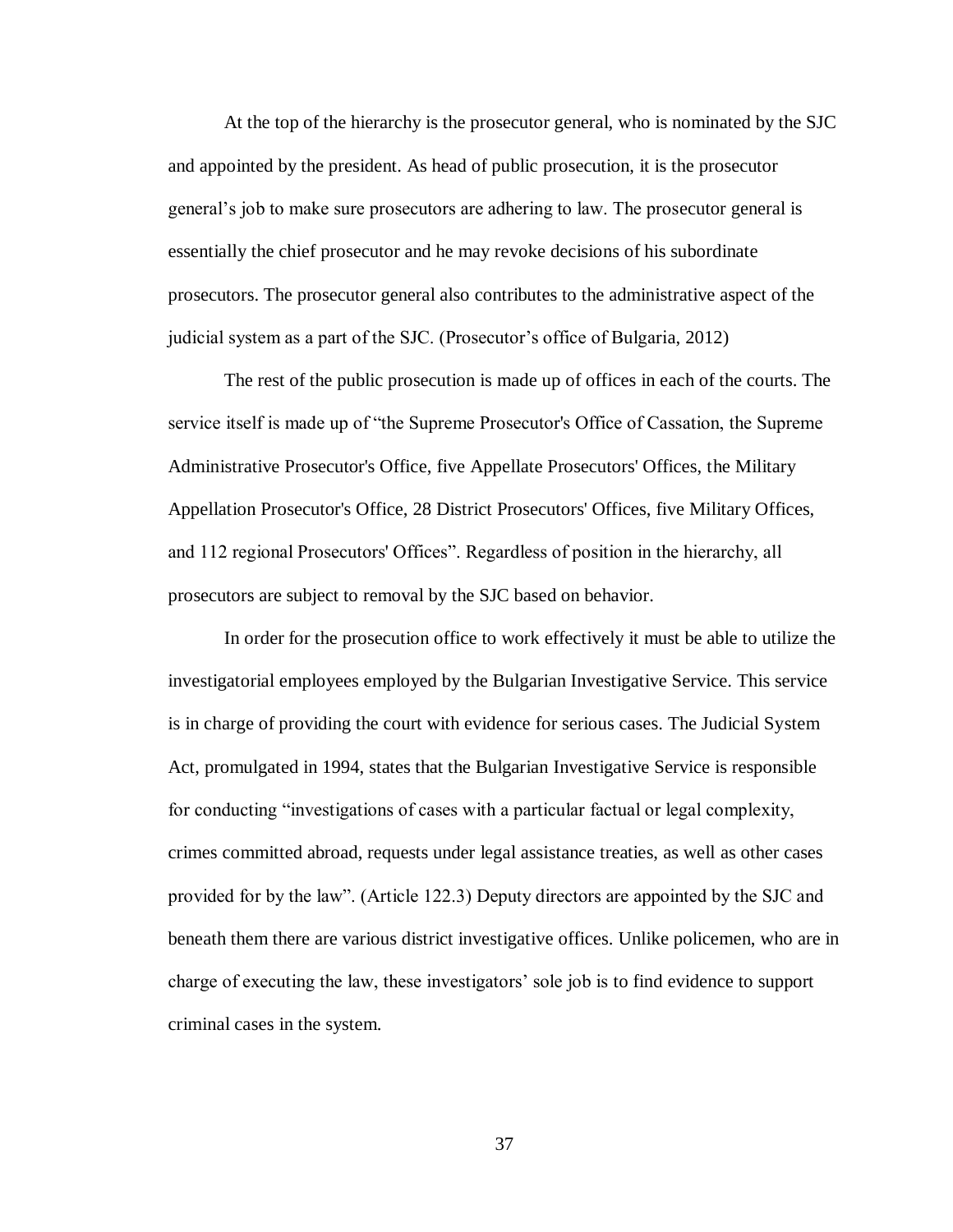Like judges, prosecutors and investigators have a tremendous amount of power in the Bulgarian judicial system. Prosecutors and investigators must also take an oath to uphold the will of the people. Their actions often control the final outcome of a case and they are therefore extremely susceptible to corruption because of this power.

### Conclusions

The Bulgarian legal system is replete with powerful positions. Judges, directors, prosecutors, assessors and investigators are located within an overall system that may look fairly competent on paper. The concepts presented in this chapter have provided us with a basic understanding of how the system is supposed to work under the Constitution and in the Judiciary System Act of 1994. With this knowledge, we can now begin to look into what is *actually* happening in Bulgaria.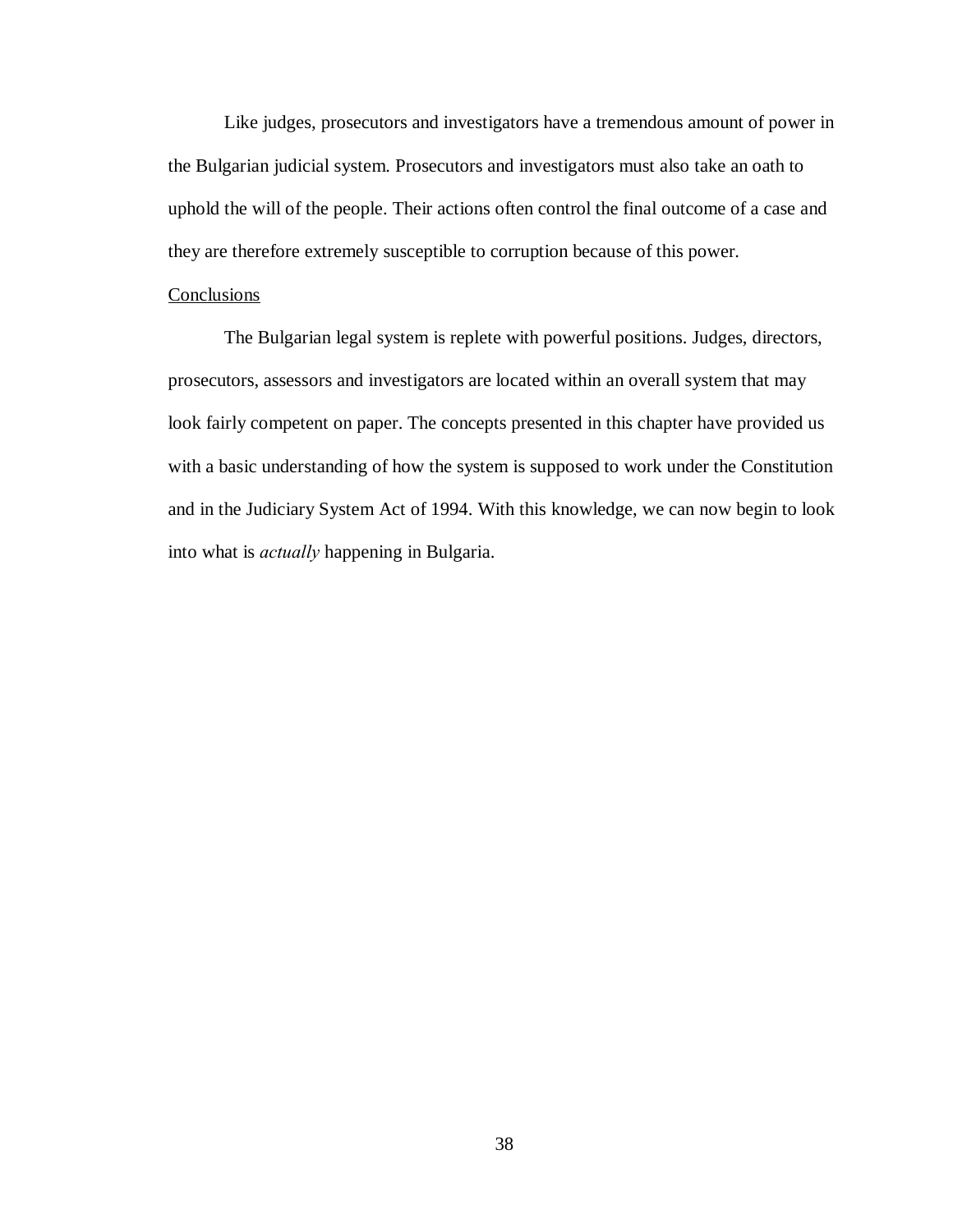## <span id="page-42-0"></span>**Part 5: Corruption in Bulgaria's Legal System**

Transparency International  $(TI)^9$  is an excellent and well-respected resource for researching corruption. The organization was established in 1993 to combat global corruption. Each year TI issues a report on corruption in nations all over the world. The reports score researched nations on a scale of one to ten; ten being the least corrupt and one being the most corrupt. In 2011 globally Bulgaria placed 86th in 182 tested countries with corruption index score of  $3.3^{10}$ . Comparatively, the United States scored a 7.1, placing 24th internationally. (Transparency International, 2011)

The following chapter addresses some specific institutions in the Bulgarian legal system . First, with its unique history Bulgaria is affected by historical and cultural issues surrounding the concept of corruption. As outlined above, there are three important factors that contribute to a corruption-free legal system; 1) judicial independence, 2) structure and efficiency, and 3) transparency. Corruption exists in the legal system in Bulgaria because of inefficiencies in these three factors. This chapter addresses some very important problems that must be changed in order for the legal system to address corruption. Low public perceptions, low levels of independence in the judiciary, inefficient structure, and lack of accountability are the major indicators in the legal system that creates a corrupt legal system in Bulgaria.

#### <span id="page-42-1"></span>Low Public Perceptions

Bulgaria has been combating corruption throughout its entire existence. We also learned that the judicial system, because it is a part of a government, is intrinsically a part

 $\overline{a}$ 

<sup>&</sup>lt;sup>9</sup> More information on this Non-governmental organization can be found at www.transparency.org. <sup>10</sup> TI clearly states that there is a sliding scale on all of its Corruption Indexes. This number could feasibly

be off two tenths of a point.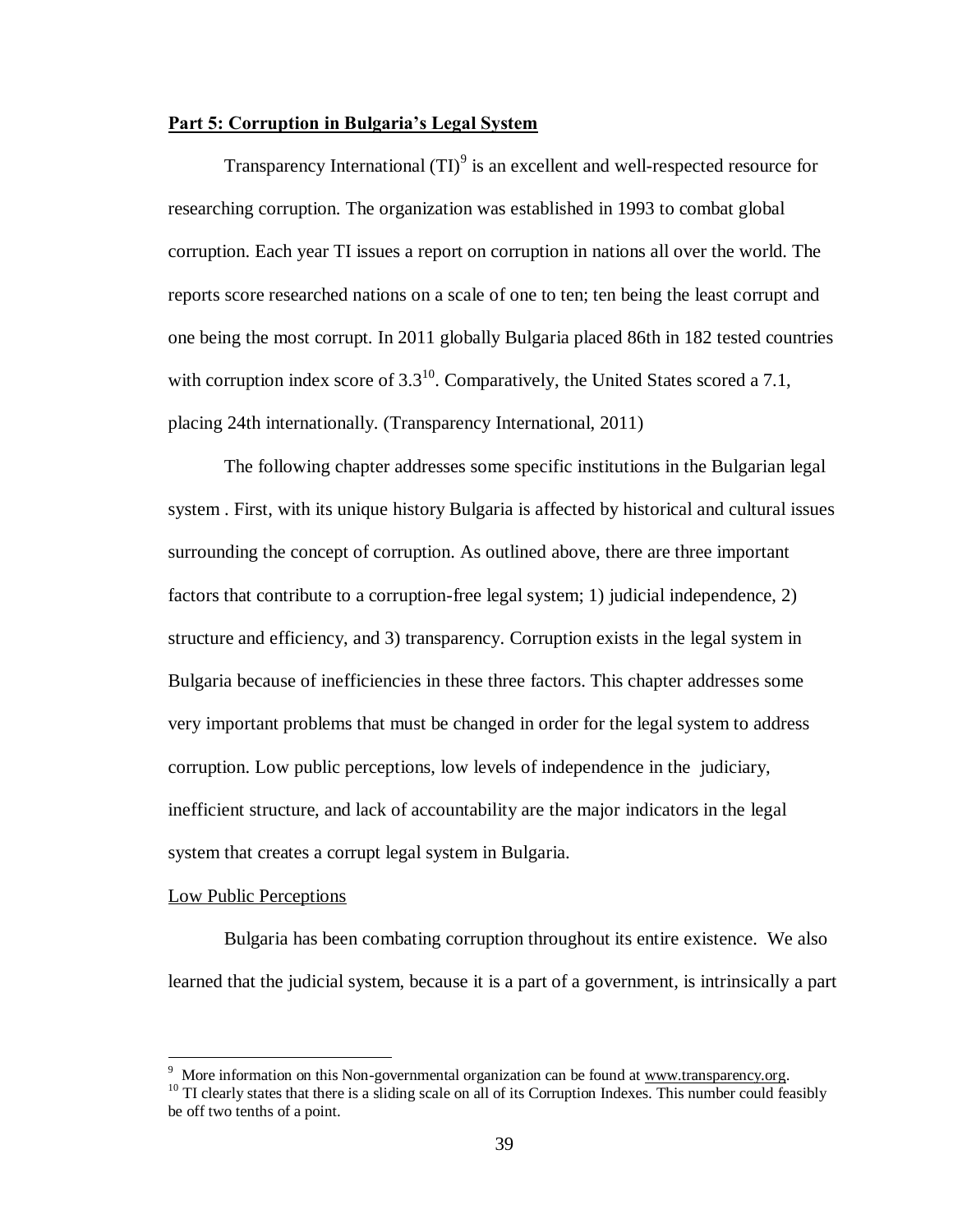of the social contract.<sup>11</sup> In Bulgaria, the oppressive regimes of the Ottoman Empire and the confining policies enforced by Communist leaders persistently violated the social contract, marring public perception of their government. It might be said that the actual behavior of these regimes gave rise to an understandably alienated and distrustful public perception of how 'justice' was actually administered. Of all the hurdles Bulgaria must face in reforming their current corrupt judicial system, repairing public trust is almost certainly the most prominent problem in Bulgaria today.

Statistics prove that Bulgarian citizens simply do not trust their system. Figure 5.1 shows the results of two polls released in a study released by Center for the Study of Democracy, of the Vitosha Research Center in 2005 and 2007. Between 2005 and 2007 the perception of corruption rose in all occupations, with employees of the judicial system being at the top of the list. In addition to these statistics, the Agency for Social Analysis in Bulgaria (ASA Bulgaria) announced in 2011 that 85% of Bulgarians believe that the Courts protect the rich and the powerful as opposed to protecting the everyday citizen.<sup>12</sup> (Novinite, 2011)

 $\overline{a}$ 

<sup>&</sup>lt;sup>11</sup> Refer to Part 3

 $12$ The ASA in Bulgaria released this information in 2011. However, due to lack of resources available in English by the ASA, this information was retrieved from a popular Bulgarian media source, Novinite. http://www.novinite.com/view\_news.php?id=134476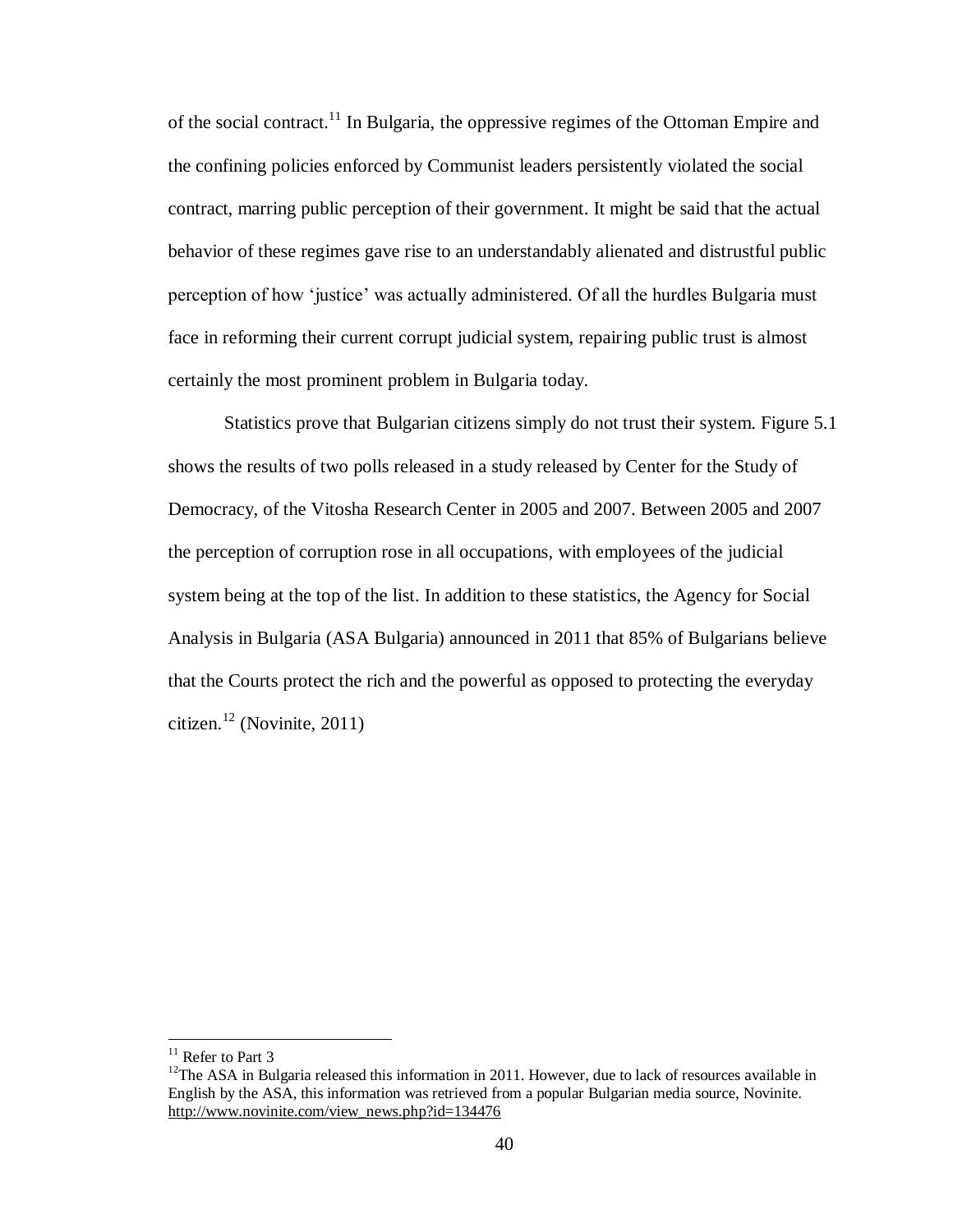| Figure 5.1<br>Public Perceptions of the Spread of Corruption Among<br>the Various Occupational Groups   |               |              |
|---------------------------------------------------------------------------------------------------------|---------------|--------------|
| <b>Occupation</b>                                                                                       | November 2005 | January 2007 |
| <b>Customs officers</b>                                                                                 | 71.8          | 78.0         |
| Judges                                                                                                  | 59.3          | 67.5         |
| <b>Prosecutors</b>                                                                                      | 57.1          | 66.9         |
| <b>Police Officers</b>                                                                                  | 56.1          | 65.4         |
| Lawyers                                                                                                 | 54.7          | 64.5         |
| <b>Doctors</b>                                                                                          | 54.5          | 64.1         |
| Source: Vitosha Research/CSD % = all those who responded "nearly all" or "most" involved in corruption. |               |              |

Bulgarians aren't the only ones who feel their system is corrupt. According to TI's data, Bulgaria is perceived to have one of the most corrupt judicial system in the world. In addition to their Corruption Perception Index Report, TI issues a Global Corruption Barometer Report to assess global attitudes toward corruption in various institutions and nations. Responders must rate institutions in individual nations on a scale of 1 to 5. 1 being not at all corrupt, 5 being extremely corrupt. In 2010 Bulgaria's score was 4.3. Only Peru and the Ukraine, with a score of 4.4, scored higher than Bulgaria.

The statistics prove that the public perceptions of the corruption in Bulgaria, regardless of all of the attempts to reform the judicial system, are not good, and certainly aren't getting better. The negative public perception of the Bulgarian legal system has extreme consequences for the propensity of corruption. Most importantly, if the citizens of Bulgaria do not trust their institutions, it is logical to assume they are not likely to use them in a proper manner. Bulgarians who don't believe they can use their system to gain justice will turn to alternative measures to get what they need. The Bulgarian Center for the Study of Democracy released a study claiming that corruption is "further sustained by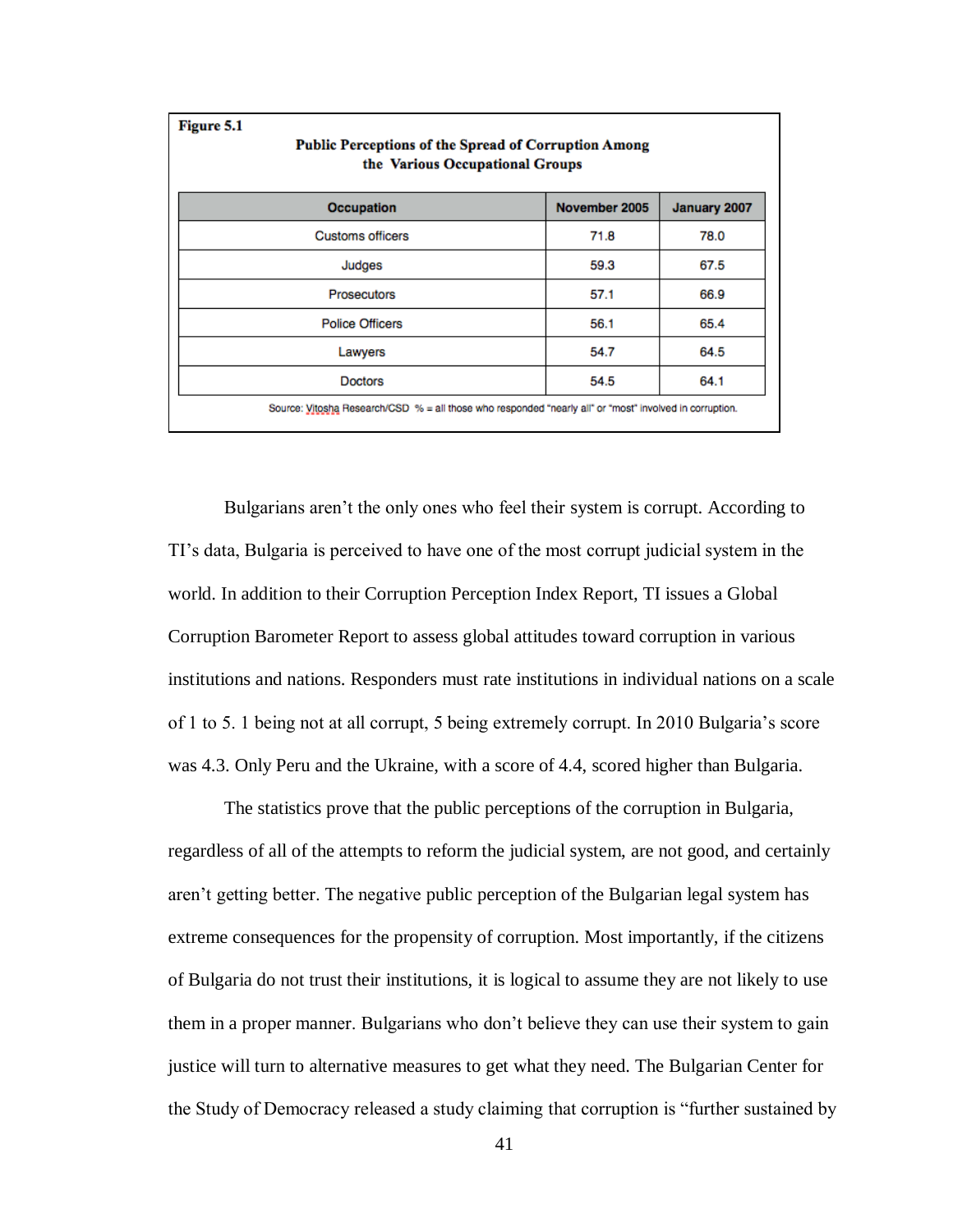the public's low trust in state authorities and poor opinion of their effectiveness." (CSD Anti-Corruption Reforms in Bulgaria, 2010 p. 6) Since the majority of the population assumes that the system is corrupt, they will likely see corruption as the only way to navigate through the system.

Eventually a pattern begins to develop over the years. If a system is corrupt and citizens must resort to corruption to survive in it, the system becomes even more corrupt. Finally, this results in further negative perceptions. *Breaking this cycle is essential to combating corruption in Bulgaria: as things stand now, a self-reinforcing cycle exists*. The final chapter of this study suggests solutions and tools to rise above this pattern. For now, however we will move to examine other features of the Bulgarian legal system that contribute to the corrupt climate.

#### Institutional and Decisional Independence in Bulgaria

An important step to combating corruption in Bulgaria is addressing the judicial system's ability to be completely independent of parties, politics, and private organizations to prevent inappropriate monopolies. As we learned in Part 2, "monopoly," in this context, refers to the power of outside sources to infiltrate the judicial branch and affect the decisions of individual judges. Judicial branches and judges must operate, on the whole, independently without ideological or other extra-judicial influences. They must not be forced into making decisions by parties, religious groups, or organizations. Bulgaria has been struggling with this concept for hundreds of years. However, the system has made quite a few improvements to support an independent judiciary.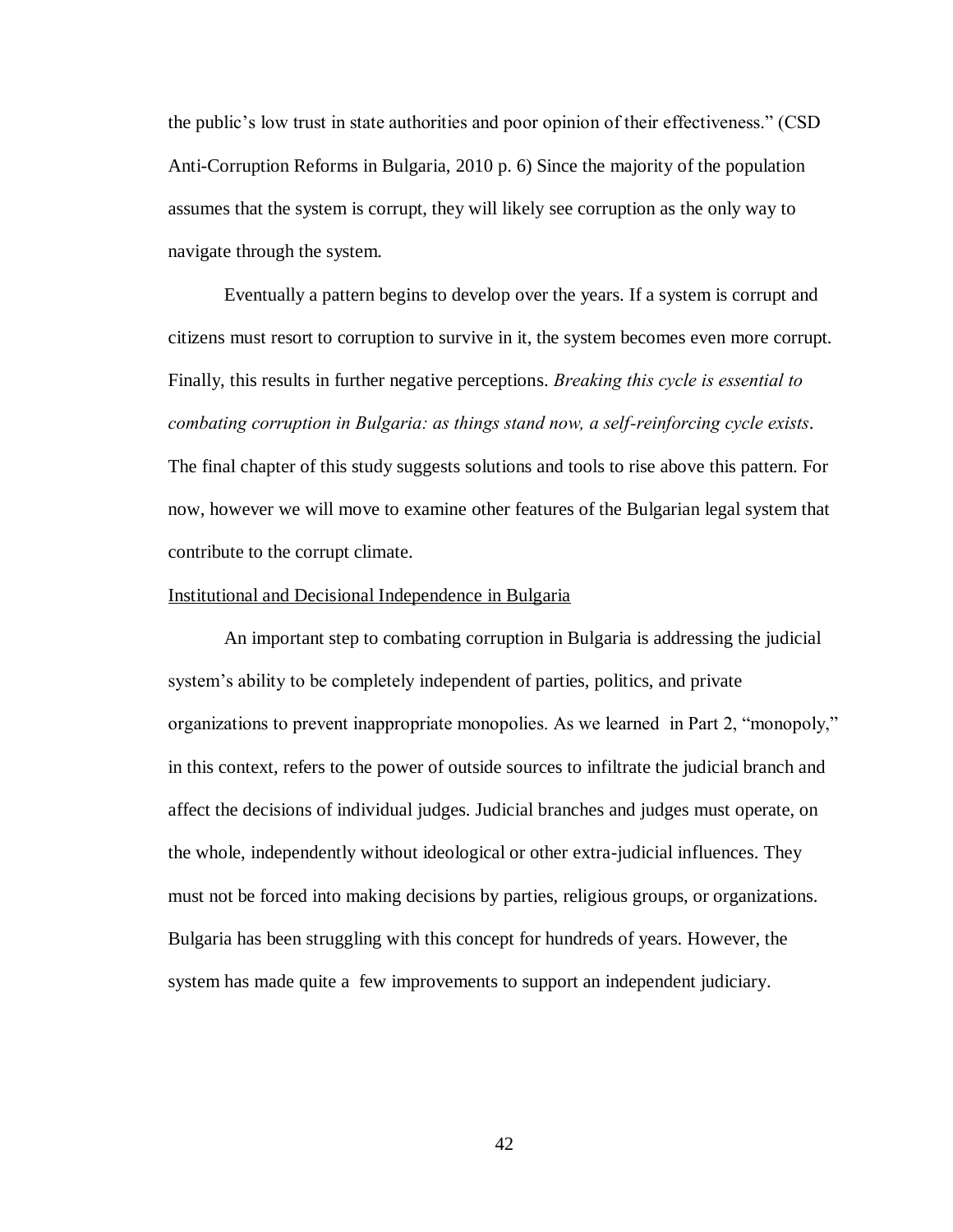#### <span id="page-46-0"></span>Institutional Independence

During the reign of the Ottoman Empire religious ideology pervaded the judicial system. The result of this was a system that catered to the needs of the Muslim majority. Similarly, in the Communist regime, a particularly dogmatic form of Marxist-Leninist political ideology took hold of the nation. The Bulgarian Communist Party exercised unabridged control between 1946 and 1989, abusing their power to support their own interests. Currently, perhaps because of the legacy of Communist policies and practices, some parts of the Bulgarian judicial system are still affected by a culture of self-serving operation, at the expense of the public good.

The three branches of the Bulgarian government are said to have been set up in a way that the judicial branch could hold independent status in government. In order for institutional independence to be achieved, the judicial branch should be given powers of judicial review. In addition, the branch should practice clear enforcement of laws. Fortunately, most of the changes in the structure of the system have resulted in marginal branch independence, at least in comparison to the Communist era. The Constitutional Court of Bulgaria provides the proper mechanism for judicial review of legislation, at least from a purely structural perspective. Even though the Constitutional Court is not technically a part of the judicial system, its enforcement of the law helps to protect the legal system from infiltration of the system by overbearing political policies.

Parties and organizations do, however, make their way into the judicial branch. The European Commission announced in its 2012 report on Bulgaria's cooperation process: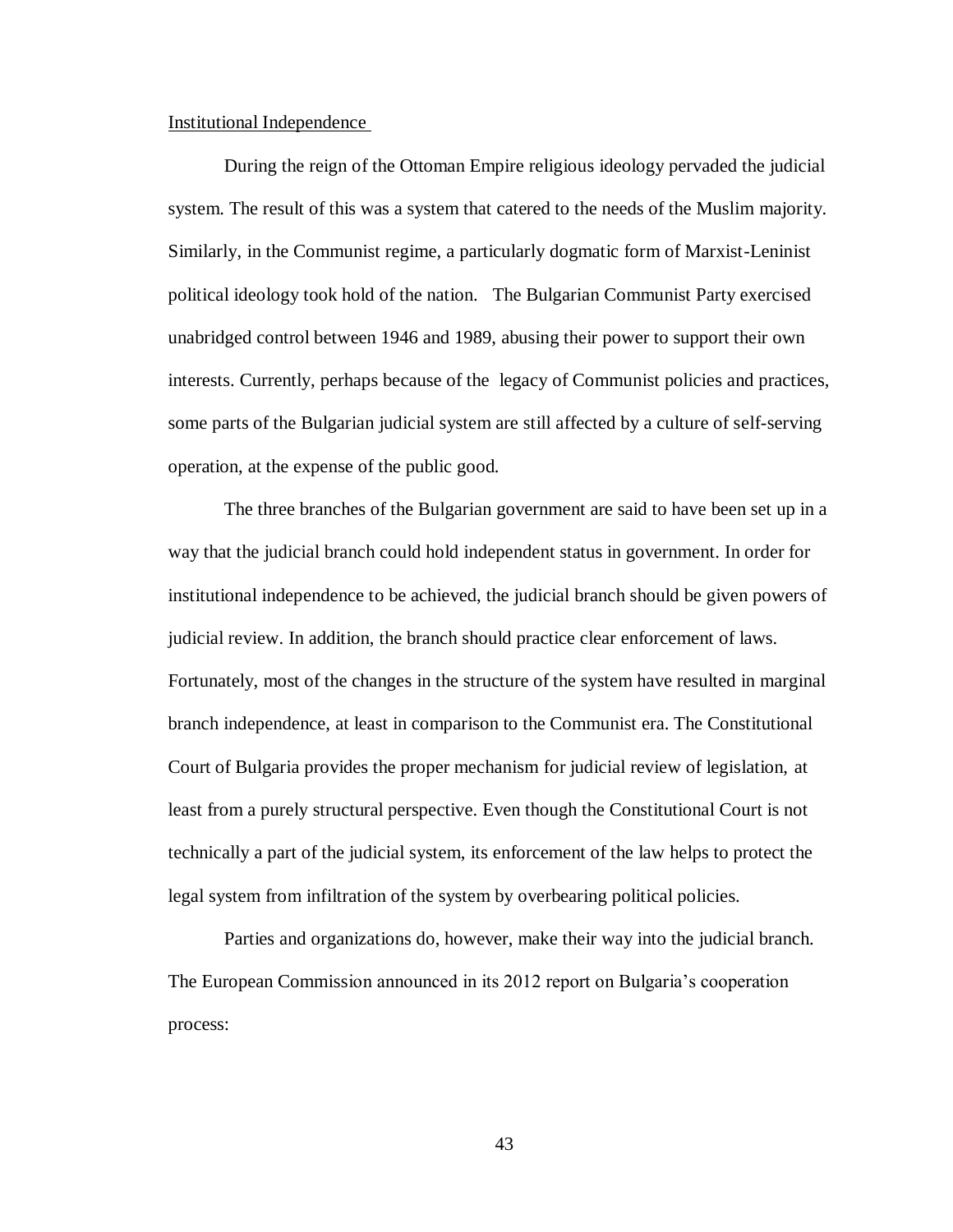Appointing and promoting competent magistrates of high integrity is an important part of judicial reform. Since last summer, several senior judicial appointments made by the Supreme Judicial Council and by Parliament have raised concerns regarding their objectivity, transparency and the thoroughness of the evaluation of the candidates' merit and integrity.

(European Commission, 2012)

The European Commission is referring perhaps to the wave of appointments in the judiciary in the Summer and Fall of 2011. Widely publicized in Bulgaria is the case of Vladimira Yaneva. Yaneva was appointed as Chair of the Sofia City Courts, the biggest district in Bulgaria, despite only eight years of experience, four of which were filled with maternity leave. Yaneva won the appointment over Velichka Tsanova, a judge who had more experience, as Deputy Chair and temporarily in charge of the same court. The appointment was said to be an infiltration of the executive into the judiciary. Yaneva has admitted to a close relationship with the Minister of Interior, has no experience in criminal judicial proceedings, and has consistently ruled in manners benefiting the police force in Bulgaria. Despite the allegations that these appointments were clear signs of nepotistic corruption, the Supreme Administrative Court ruled that Yaneva's appointment was within the law, and is therefore justified. As a statement of complete disapproval, two members of the Supreme Judicial Council resigned and criticized the appointment decisions sanctioned by the council.

Appointments based on politics and outside relationships have consistently been a point of criticism from the European Commission. The European Commission directly cited Yaneva's appointment in one of its publications:

[T]he subsequent mobilization of professional associations of magistrates and civil society calling for reform of the Supreme Judicial Council sends an important signal of support for judicial reform [and] suggests that Bulgaria must focus on its appointment process to ensure that the system is not being affected by outside interests. (European Commission 2012)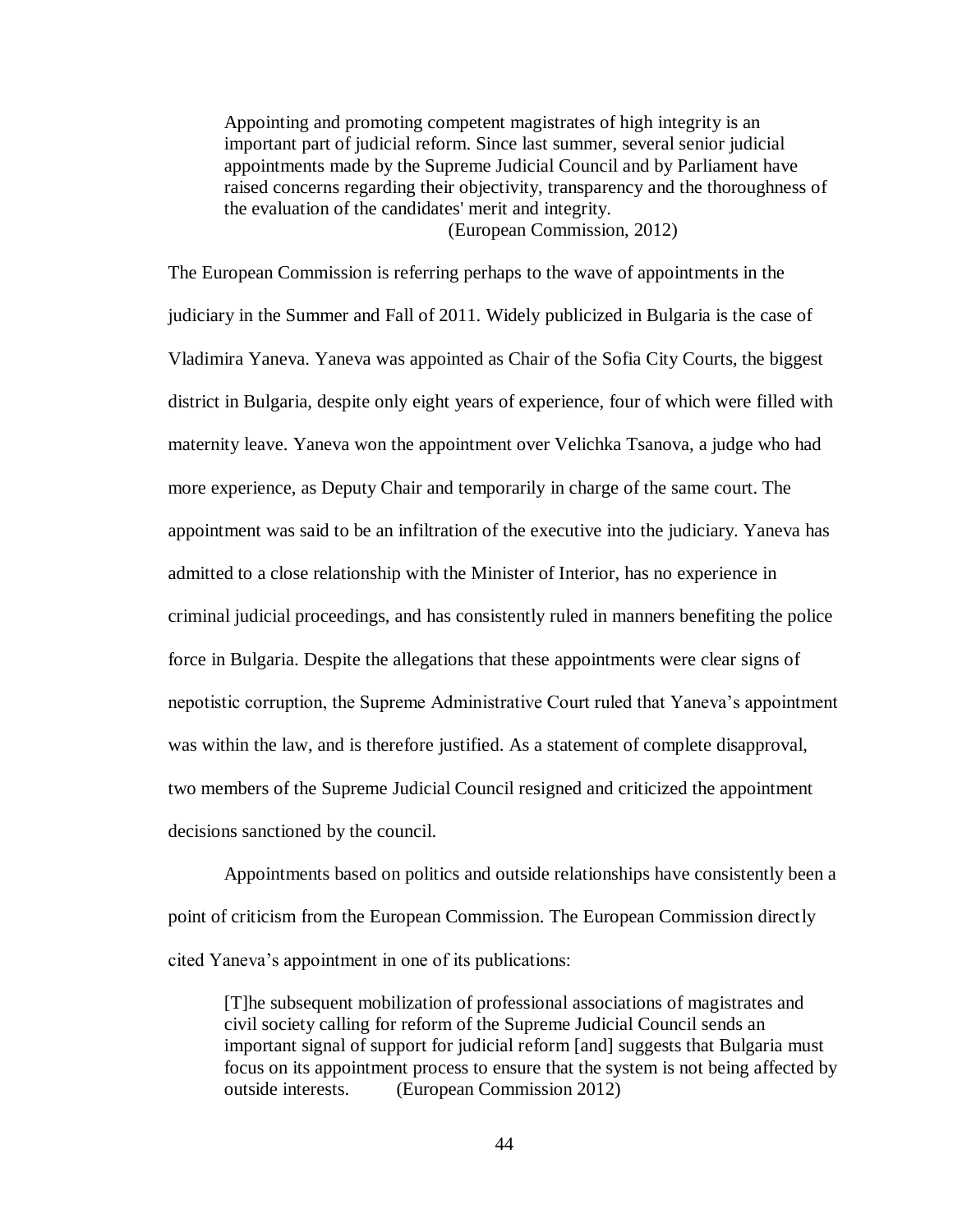The European Commission has made it clear that conflicts of interests like Yaneva's cannot be overlooked. Many current members of the system also agree. The Yaneva scandal in the judiciary prompted 1,000 judges to sign a declaration opposing the "unconvincing personnel choices" of the Supreme Judicial Council. (Steidl, 2011, p. 1)

Structurally, the Supreme Judicial Council is made up of a large number of politicians, with the Minister of Justice being at the head of the Council. Mandated by the Bulgarian Constitution, eleven members of the National Assembly made their way into the Supreme Judicial Council. These members have jobs in the parliament. In addition they must help to both create and maintain the healthy judicial system. These MPs bring their own interests to the table when they go to the Supreme Judicial Council; after all, they've been elected based on their interests. There is a serious concern here that the parliamentary seats in the SJC endanger judicial independence by bringing in party and lobby influences. The reach that the other branches have into the Supreme Judicial Council is immense and constitutes a clear violation of the separation of powers.

## <span id="page-48-0"></span>Decisional Independence

Judges, prosecutors, and investigators within the Bulgarian judicial system must make decisions based solely on the law and the facts. The perception in Bulgaria is that the public officials in the court system are being influenced by outside sources, reflecting a seriously corrupted system. This grave misuse of power by political officials should be kept in check. The only thing that should hold "monopoly" over a court room is the law. As noted in Part 2, giving these officials immunity and tenure helps to create an environment where public officials within the judicial system are free to make their own decisions without improper influences. The current structure of the system itself lends to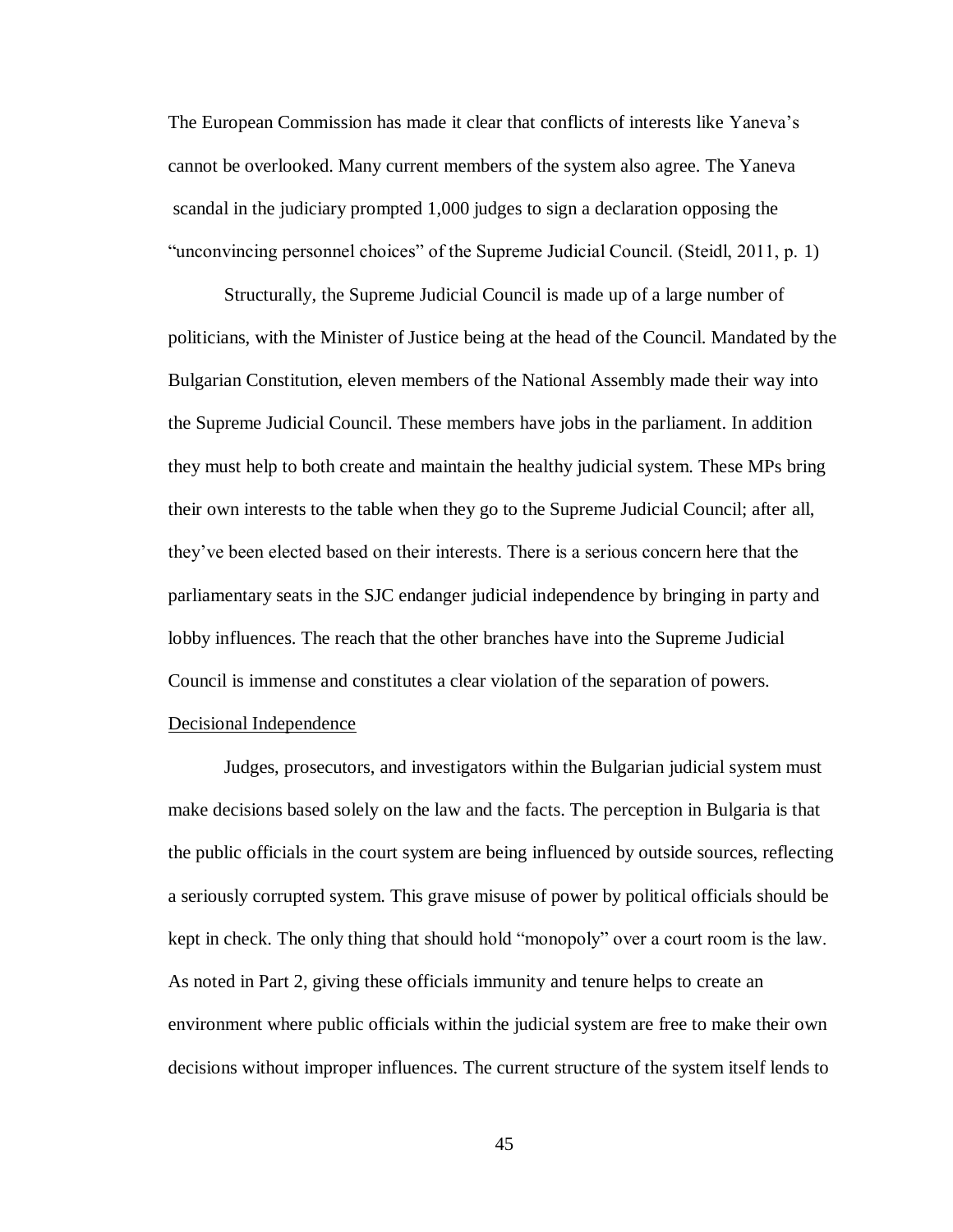an environment where judges, prosecutors and investigators are easily influenced by one another. While the current system has successfully established tenure and immunity for judges, prosecutors, and investigators, it is evident that the structure of the system leaves open too many possibilities to sabotage these safeguards. The compromised culture regarding rule-of-law further compounds the problem, of course.

The Supreme Judicial Council, which oversees the entire judicial system, is comprised of judges, prosecutors, and investigators from the system itself. As these employees work every day, they are clearly aware that their decisions are being watched by their co-workers, who could one day have a say in their promotion, demotion, or removal. The ABA reports that, "a judge ruling for the defendant in a criminal case does so knowing that the prosecutor who just lost the case may someday be in position to influence the judge's career advancement, and almost certainly reports directly or indirectly to another prosecutor who will". (American Bar Association, 2006) This structure has not surprisingly contributed to strong friendships being made between prosecutors, lawyers and judges. This unhealthy system seems to have been placed with the intention of creating an environment where everyone works together as a team. The power of these relationships is supposed to be used for good -- instead, it is abused. Unfortunately, the result is a faulty system where judges often fear that their jobs might be at stake when they are making their decisions. The 2012 European Commission report has made it clear that there is a need for reform in the manner of selecting Supreme Judicial Council members in order to increase its transparency and objectivity.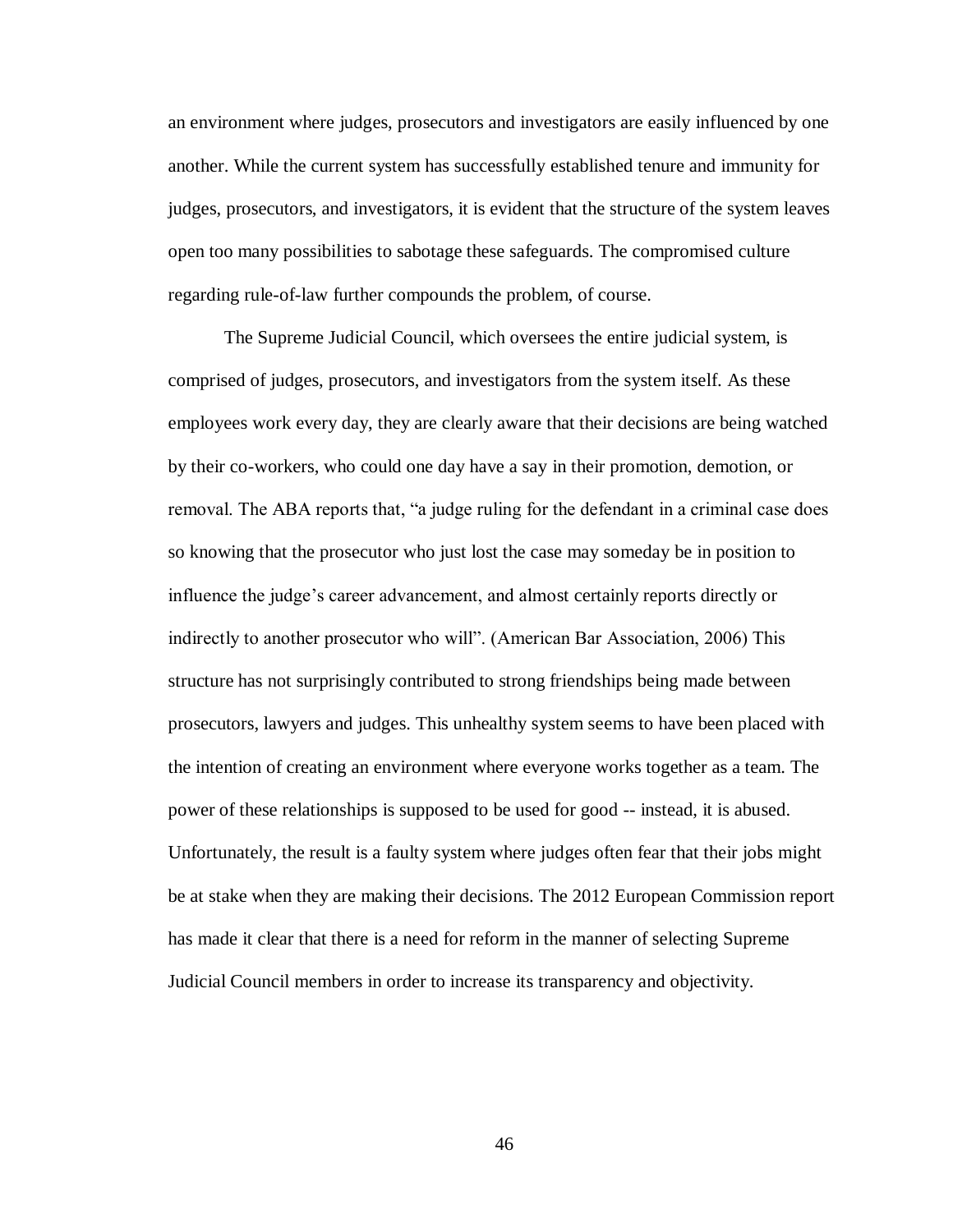#### <span id="page-50-0"></span>Efficiency and Structure of the Bulgarian Legal System

Legal systems should be intrinsically organized to both serve the needs of the magistrates and the needs of the public. Efficiency of this structure is vital in attempts to keep judges in check, and to deter corrupt practices. Structurally, legal systems must adopt an efficient appeals process to correct mistakes made by previous judges, prosecutors and investigators. If the process is not working properly, justice simply will not be carried out. Overall the Bulgarian court system is disorganized and inefficient. The biggest problem contributing to this inefficiency in Bulgaria is the pervasive lack of assistants in courtrooms to aid judges, resulting in a back up of an already large number of case loads per judge. In addition, the lack of training for members of the legal system contributes to a less modern system.

According to the ABA's study on Bulgaria, in 2006 lower courts simply did not have assistants. Therefore, judges had to spend their own time doing menial tasks like filing cases and legal research. Judges should not be spending their valuable time filing paper work; they have been trained to hear cases and deliver decisions. Any extra work can take away from a judge's ability to work through his/her caseload. A popular Bulgarian news source, Novinite, ran a story in February of 2012 revealing that the Supreme Judicial Council uncovered cases filed in 2004-2006 for crimes committed in 1995-1997 that are still dragging on and clogging the Sofia City Court. (Novinite, 2012) This dead weight on the judicial system costs time, money, and ultimately results in a lag in the judicial system; yet when one considers that this 'dead weight' contributes to the difficulty of carrying out much-needed reforms, it is easy to see how corrupted officials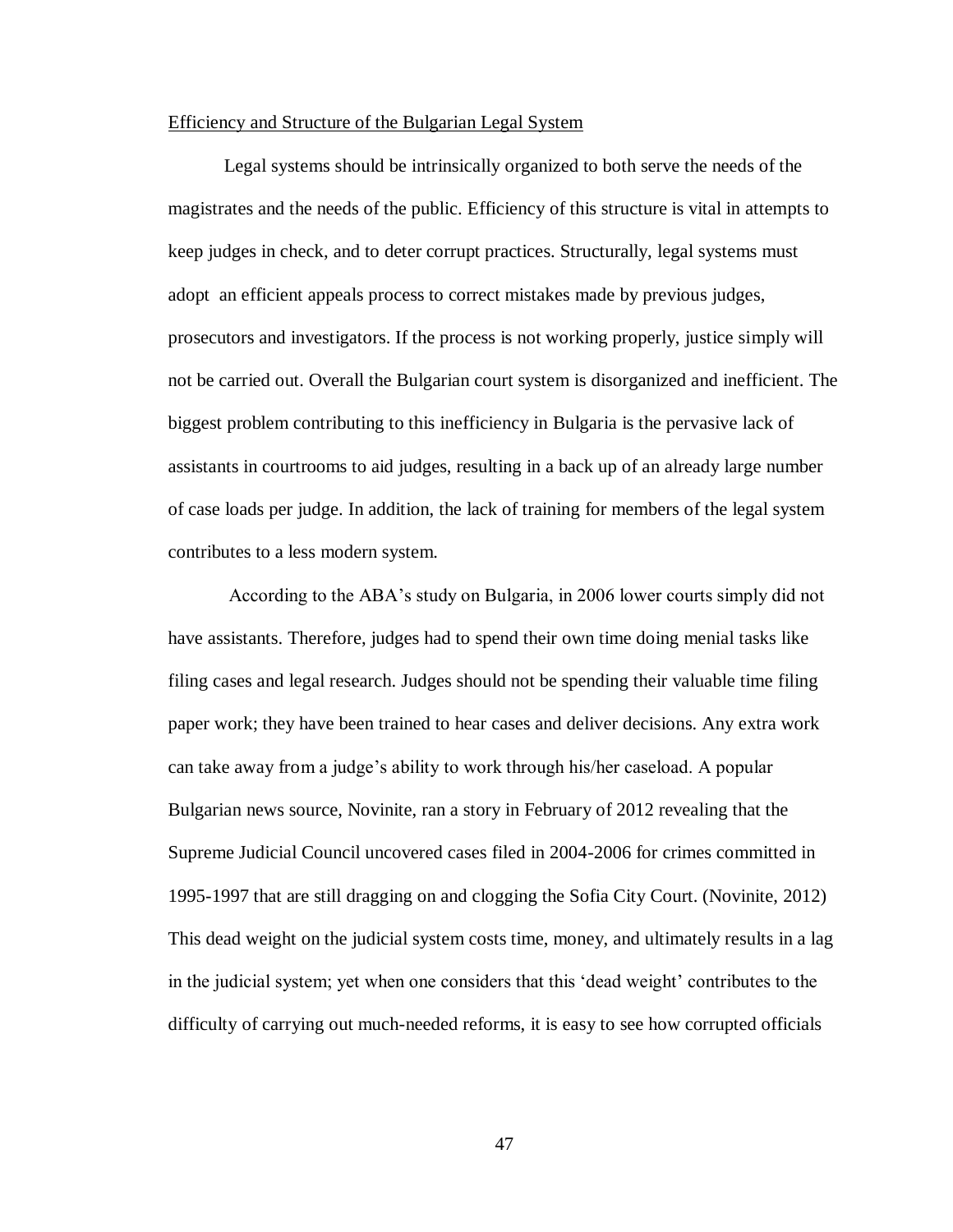would be slow to try to cast off the weight. It is also easy to see how this pattern contributes to the negative perceptions of the entire system by the general public.

The delays in administering judgments, which are sometimes intentional, leave many judicial decisions nearly meaningless. Of course, problems with case delays can be attributed to other factors. For example, a shortage of courtrooms for hearings to take place might contribute to case delays. Additionally, difficulties arise when trying to coincide the appearances of parties and witnesses at court proceedings. With its threeinstance court system, the appellate review process is already in place, at least structurally. Unfortunately, due to lack of proper help in the court rooms, case load levels are growing higher and higher. Figure 5.2 shows the rise in caseload in the court system between 2002 and 2006.

With larger case loads, the appellate process is severely constricted. The trends offered by this table suggest that caseloads continue to rise. Unfortunately, more recent statistics are not available in English to compare in this study. However, the European Commission stated in its 2012 interim report that a new important study to rationalize the workload of magistrates has been launched by the National Institute for Justice; the problem certainly hasn't diminished.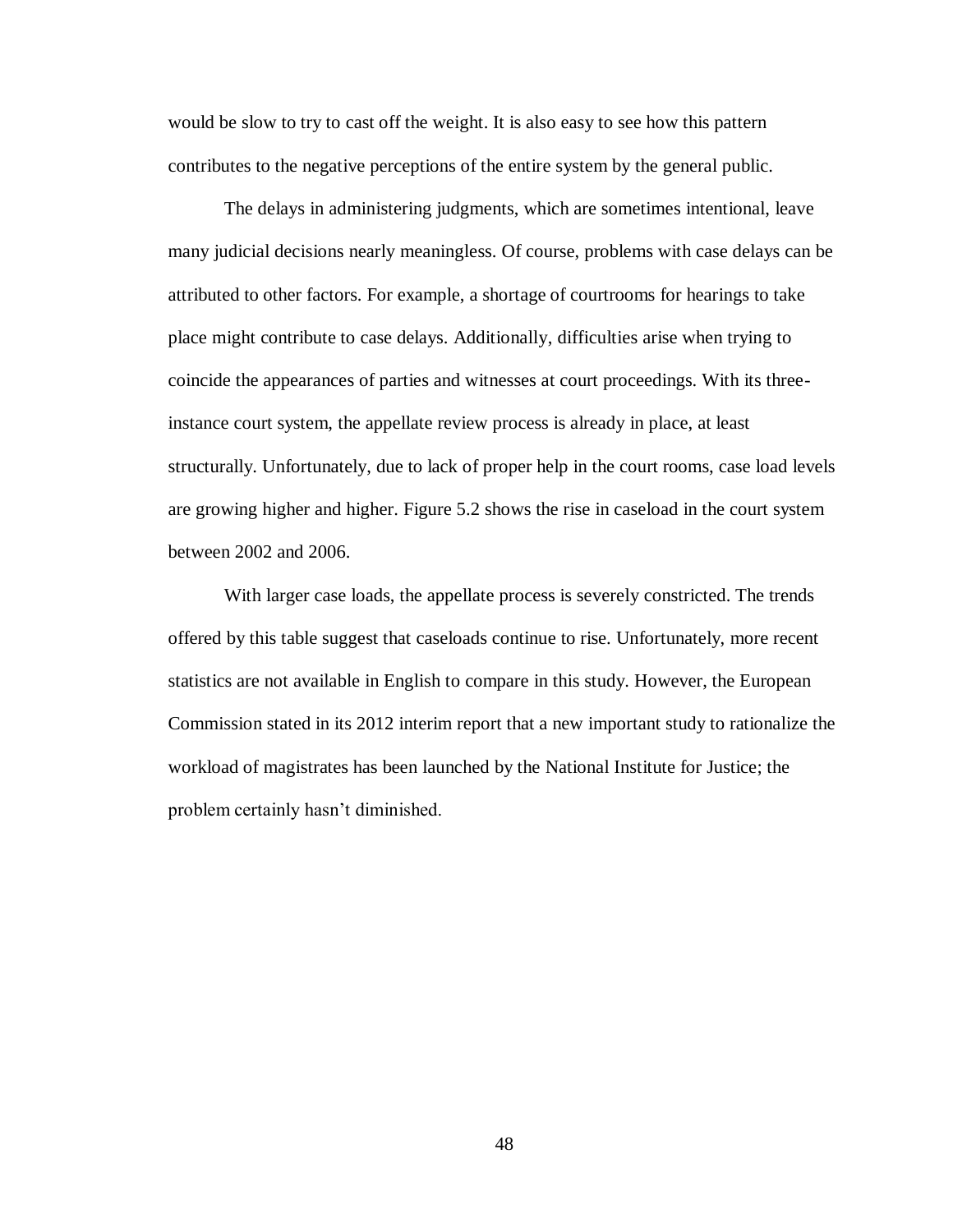

On a different but related note, comparatively the caseloads per each court district are not equally dispersed. Figure 5.3, taken from the World Bank's Report on Bulgaria in 2008 shows how unevenly dispersed cases are in the Bulgarian court system. This variance suggests that the court system is not working efficiently enough. As one might expect, the less amount of work load the average judge has, the higher the disposition rate. Ultimately, somehow, there needs to be a way to even the caseload across the nation.

Education is also another important part of creating an efficient judicial system. As with any workplace environment, processes run much more smoothly when all the employees know their jobs. The ABA suggested that in spite of newly established training mechanisms supported by the National Institute of Justice, judges are often appointed to their positions without the use of training programs and orientation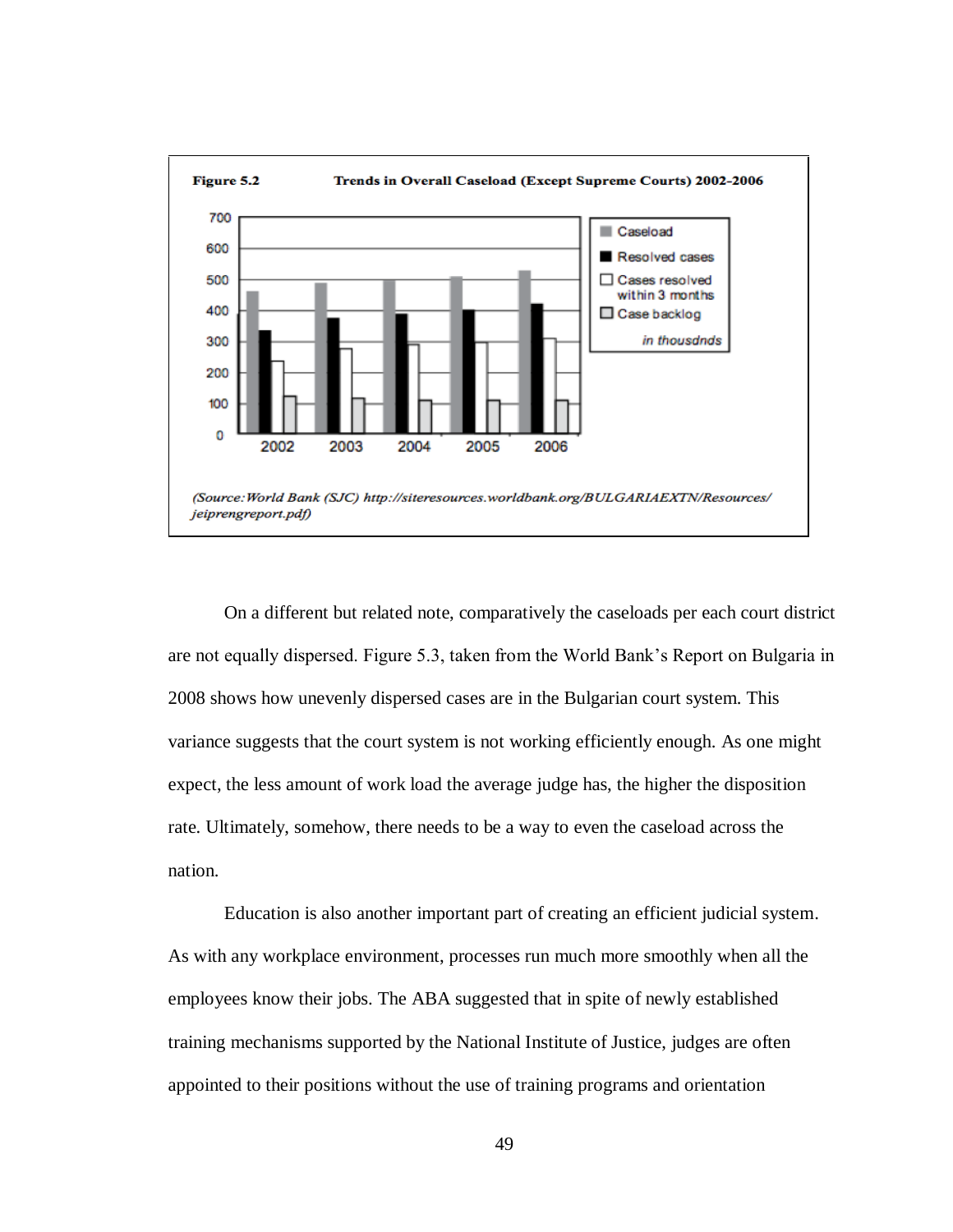processes. (American Bar Association, 2006 p. 2) These appointments of incompetent people are simply unacceptable. Unskilled judges not only are unable to handle casework, but they seriously undermine the quality of decisions in the legal system.



The Bulgarian legal system is not efficient enough to successfully serve the needs of both magistrates and the public. The consequences of backed-up court systems are acute, grave, and mutually compounding. Backups in the system make it nearly impossible for the court system to do its job. Most important, however, if the judicial system appears to be too cumbersome, some citizens will likely decide that paying a bribe is much easier, and less time consuming.

#### <span id="page-53-0"></span>Accountability

According to *Anti-corruption Reforms in Bulgaria: Key Results and Risks*, a 2006 report by the Centre for the Study of Democracy, Bulgarians believe that corruption is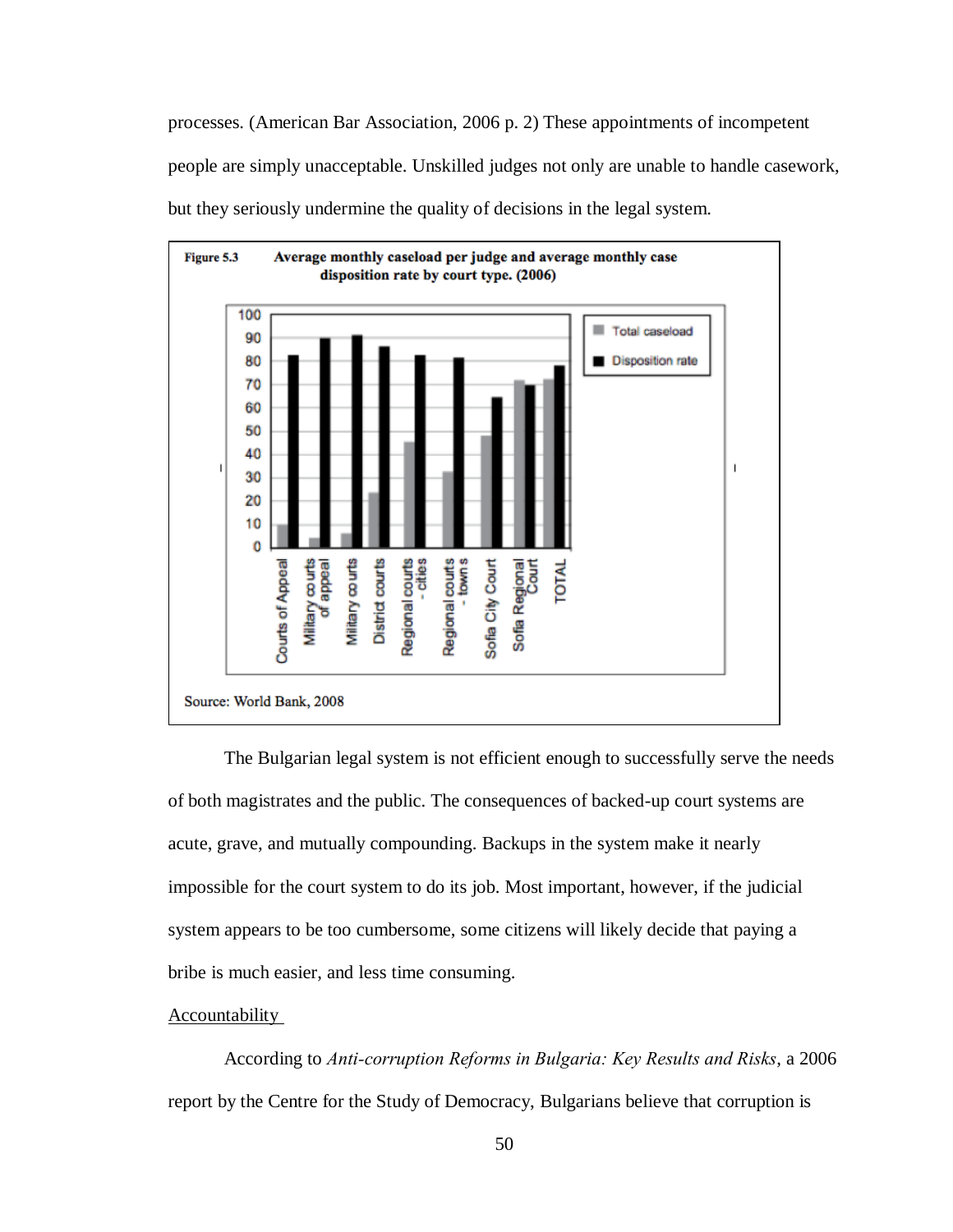one of the most serious problems in the country. Citizens want to be able to hold public officials accountable for their corrupt acts. According to Klitgaard's formula<sup>13</sup>, keeping accountability high is the best way to keep corruption under control in any environment. The higher the accountability in the system, the less likelihood of corruption spreading. The key to addressing this issue of accountability is supporting overall transparency in the system and a upholding code of ethics that holds magistrates accountable.

Transparency can be achieved in a legal system through processes that open up the judicial system to the public. In a completely transparent system corruption can be more easily detected. In recent reforms headed by USAID, Bulgaria's judicial system has become far more transparent by providing the courts with the technological advances needed to publish decisions. Before USAID came in, cases were published in summaries as opposed to the word-for-word system we have here in the United States. Most Bulgarian courts now have access to the technology to record and publish their cases. At all levels of the court system, at least some cases can be found online in modern Bulgarian.

Despite these new technologies, according to the EC, court final decisions are not yet systematically published and guidelines for publication have not been established. (European Commission, 2011) In addition to these measures, Bulgaria has developed a strong media that regularly publishes articles following the decisions made in the legal system. All court hearings and proceedings are open to the public unless it is prohibited by  $law.<sup>14</sup>$ 

 $\overline{a}$ 

<sup>&</sup>lt;sup>13</sup> Refer to page 11.

<sup>&</sup>lt;sup>14</sup> For example, cases involving minors are not allowed to be covered by the media and are considered closed trials.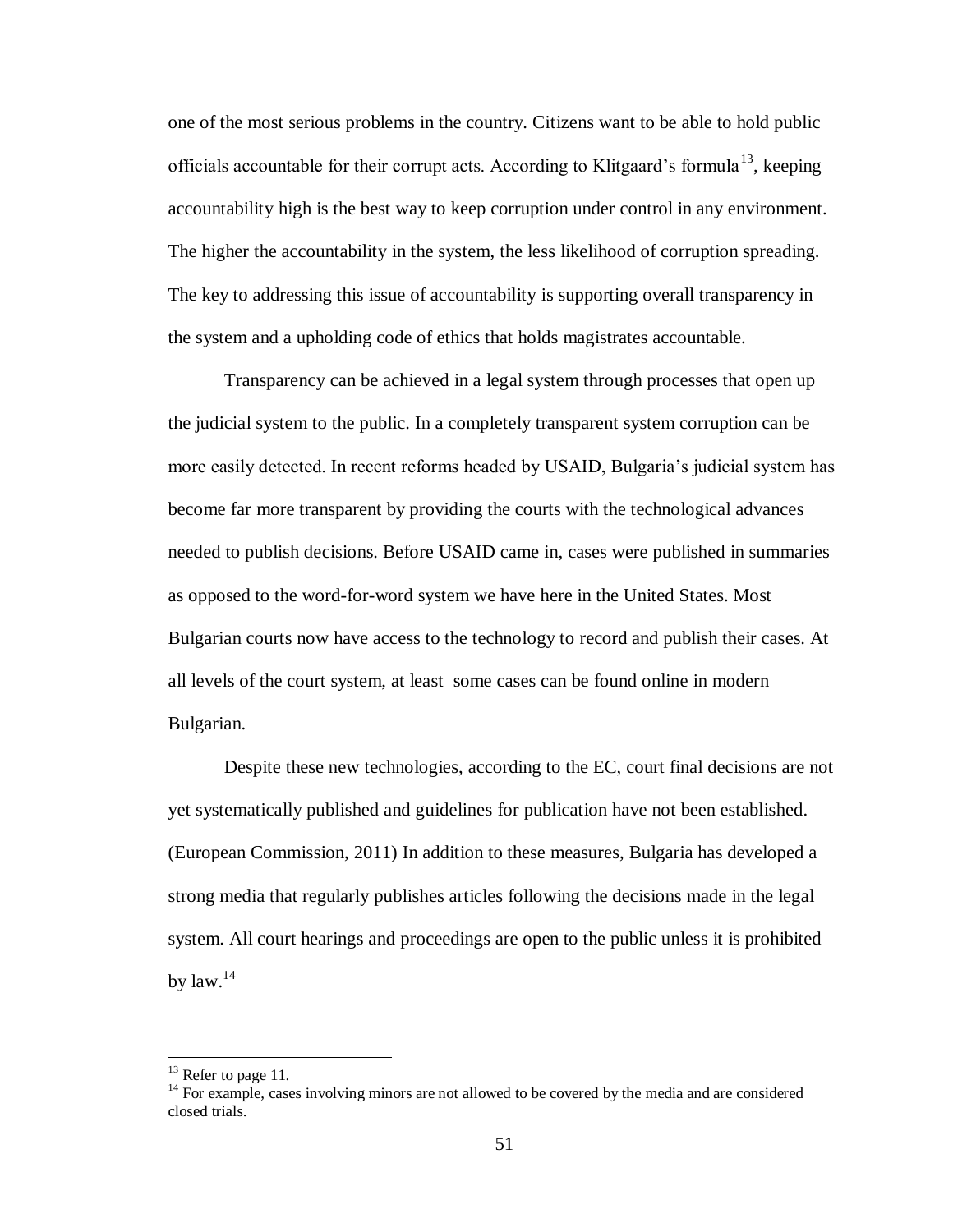In order for a legal system to work efficiently without corruption, a code of ethics should be adopted and protected by the administrations. Judges should be held accountable by an ethics committee and their administrators. In Bulgaria, all magistrates are held accountable by the Supreme Judicial Council. It is the Supreme Judicial Council's job to ensure that the prosecutors, judges, and investigators are acting within the law. The Supreme Judicial Council has the ability to promote, demote, or remove a judge, investigator, or prosecutor from office. In addition, the Supreme Judicial Council has recently created an ethics committee.

The Supreme Judicial Council has a tremendous amount of power in the judicial system; any misuse of this power is a serious issue of high level corruption. The council's appointment of Vladimira Yaneva is most concerning. In spite of her lack of experience and apparent conflicts of interest, Yaneva was able to coast through the system and is now the sitting judge in Sofia's Court. Novinite reported on February 2 of 2012 that the Supreme Judicial Council had to issue a reprimand to Yaneva for creating 2 to 3 month delays in 31 of her cases. For this, she was docked 10% of her pay. With such controversy in the appointment, and Yaneva's poor performance, it's hard not to wonder why the Supreme Judicial Council continues supporting this judge. Corruption has not been proven yet, but the circumstances certainly are suspicious.

More recently the Council attempted to create an ethics committee in an attempt to curb corruption in the legal system. A new ethics code offered jointly by judges, inspectors, and prosecutors was accepted by the Supreme Judicial Council. The ethics commission was created to support these codes. In its 2012 Interim publication the European Commission stated that, "The ethics commission of the Supreme Judicial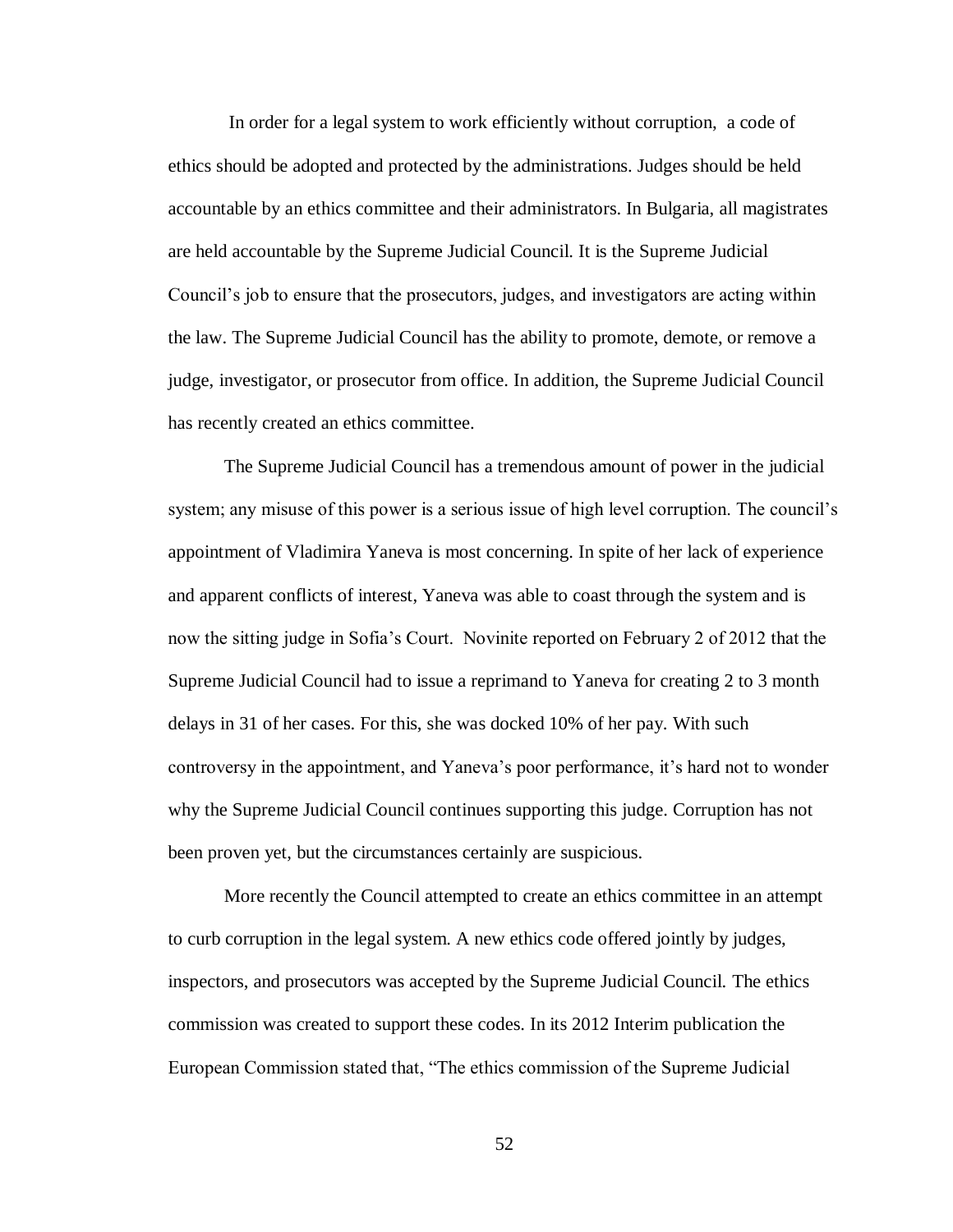Council and the newly established local ethics commissions have not yet been able to deliver proper integrity screening in the context of recent appointments and appraisals." According to the ABA the Code of Ethics for each discipline are not widely accepted or followed. (American Bar Association, 2006)

It is the Supreme Judicial Council's job to hold judges, magistrates, and prosecutors to a code of ethics, and they simply aren't succeeding in doing this. One could argue that the structure of the Council is a great hindrance on its ability to provide for the legal system. The final chapter of this study puts forth ideas for restructuring the Supreme Judicial Council effectively.

## Conclusions

Corruption, like a temperamental plant, needs a particular environment to flourish. Bulgaria, while not completely a lost cause, provides a perfect example of an environment where corruption can grow. With the large amount of extra-judicial sources affecting the legal system, Bulgaria must work hard to establish a more independent judiciary. Additionally, the system is severely affected by the lack of accountability and efficiency. Bulgaria has numerous hurdles to overcome in order to combat these serious problems. Perhaps the biggest obstacle Bulgaria must overcome is the dreadfully low and negative public perception of the judicial system.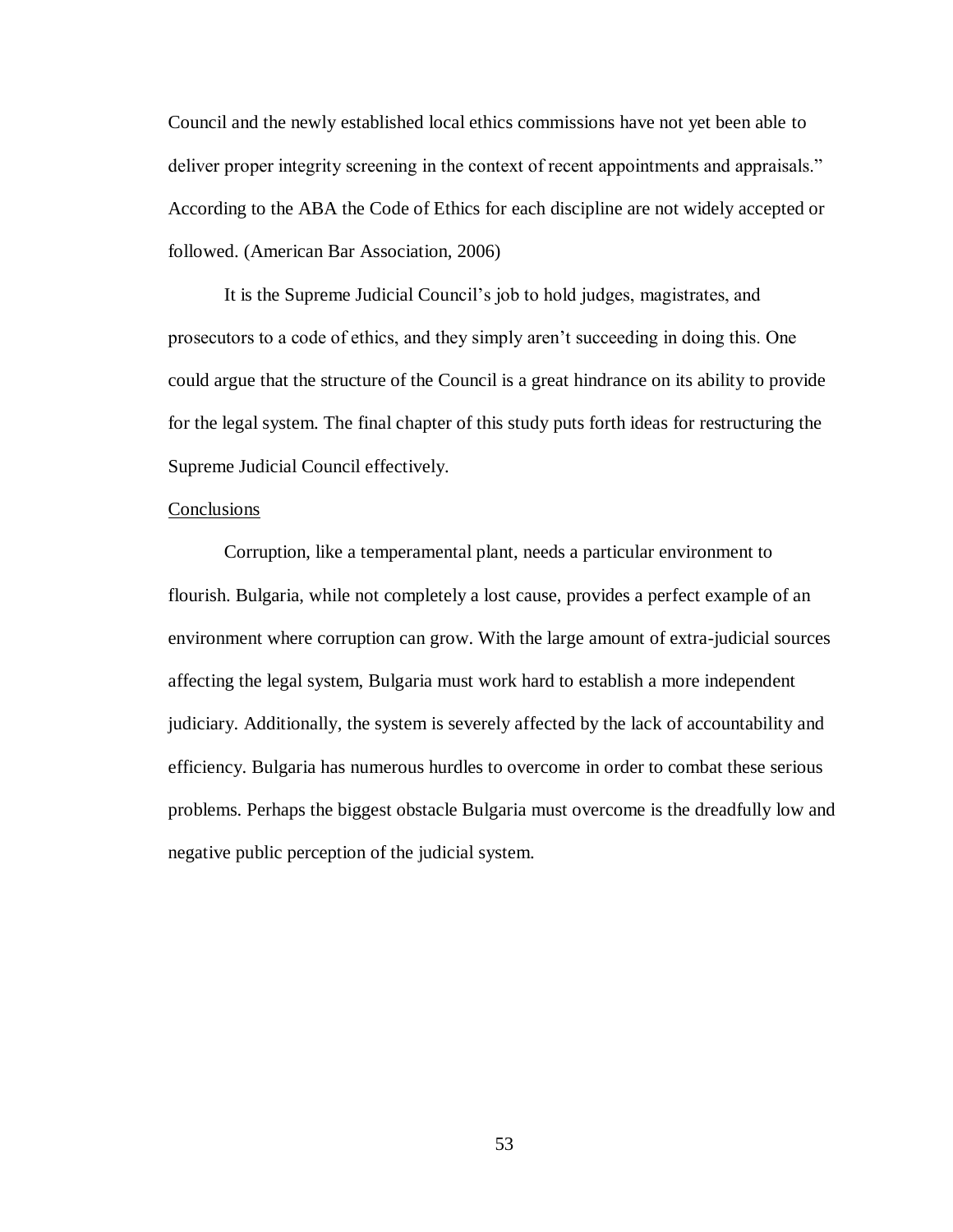#### **Part 6: Solutions for Bulgaria's Corrupt Legal System**

Bulgaria has made a lot of changes since those Ottoman days. However, the nation has much to do in order to cultivate a legal establishment where corruption is less likely to sprout. As noted in Part 5, Bulgaria has particular problems with low public perceptions, keeping its judiciary independent, sustaining an efficient structure, and holding judges, prosecutors and investigators accountable for their actions. This final chapter is devoting to finding solutions for these problems in order to create a healthier judiciary in Bulgaria.

### Changing Perceptions

The local and global perceptions of corruption in the Bulgarian legal system are extremely negative and, as we learned in the previous chapter, have even resulted in further corruption. Changing popular culture and its perceptions is certainly not an easy feat, but it is crucial for the system to gain public trust in order to work efficiently. Since many of these negative feelings towards the judicial institutions are based on historical experiences, they are deeply rooted and thus are not likely to be overcome easily or soon. Time and education are the only complete answers in changing perceptions in Bulgaria.

Education is an extremely important tool that can be used to combat false perceptions of the system. Perceptions are not always reality. Ignorance of current changes in the system will create a false view of what is actually going on. In reality, there may be some remarkable things occurring in the system. Education starts in the schools, with the young. In addition, as things change through reforms, the older population can be educated through media. The more accurately the media is able to share sources with the public, the more educated they will be. Assuming that the judicial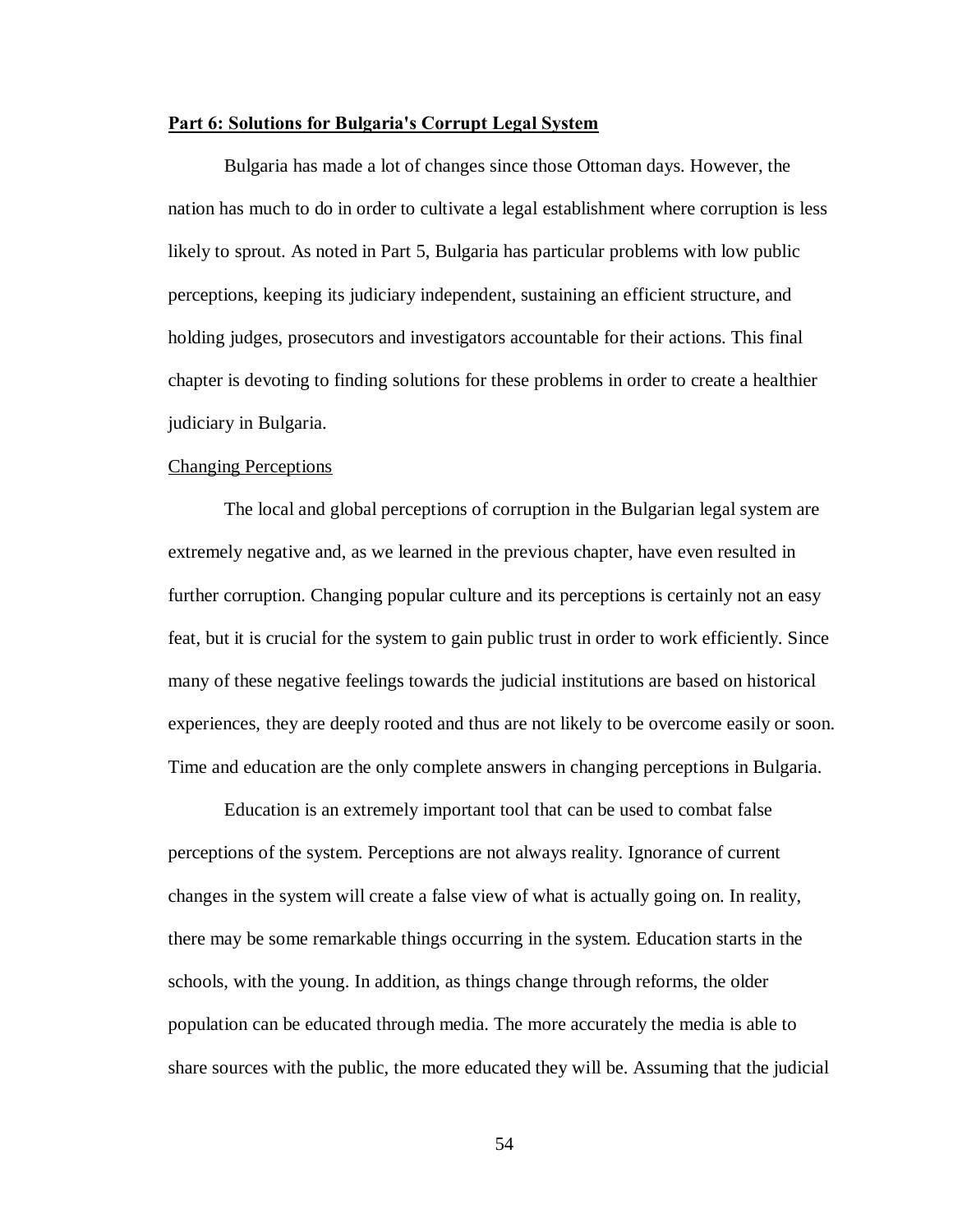system continues to move toward non-corrupt policies, over time more education will change the public perception of the Bulgarian legal system. Thus patience, persistence, and determined leadership are key factors in any successful long-term change.

Ultimately, in order for the public to begin thinking more highly of their judicial institutions, the institutions must begin working with lower levels of corruption. The public will slowly learn about reforms and trust can be regained between the people and the system.

#### Judicial Independence

In order for Bulgaria to be able to overcome corruption it must continue to uphold a strong judicial branch. The current judicial system is managed by one institution, the Supreme Judicial Council, partially comprised of members of Parliament and partially comprised of active members of the judiciary. It is thus a structure of inherently compromised judicial independence. This system clearly endangers the independence of the judiciary and must be reformed.

There are a couple of ways the Supreme Judicial Council could be reformed to protect the judicial system from outside influences. The first option is to lower the number of seats reserved for the National Assembly. Doing this would give judicial members the ability to outvote members of parliament if party politics became an issue. This option simply does not resolve the greater issue. The Lockean argument for a noncorrupt nation suggests that, in order for the liberty of the people to be protected, a government must be structured in a way that powers are completely separate. The only way to secure judicial independence in Bulgaria is to have an administrative body made up only of acting magistrates; the elimination of parliament seats is absolutely necessary.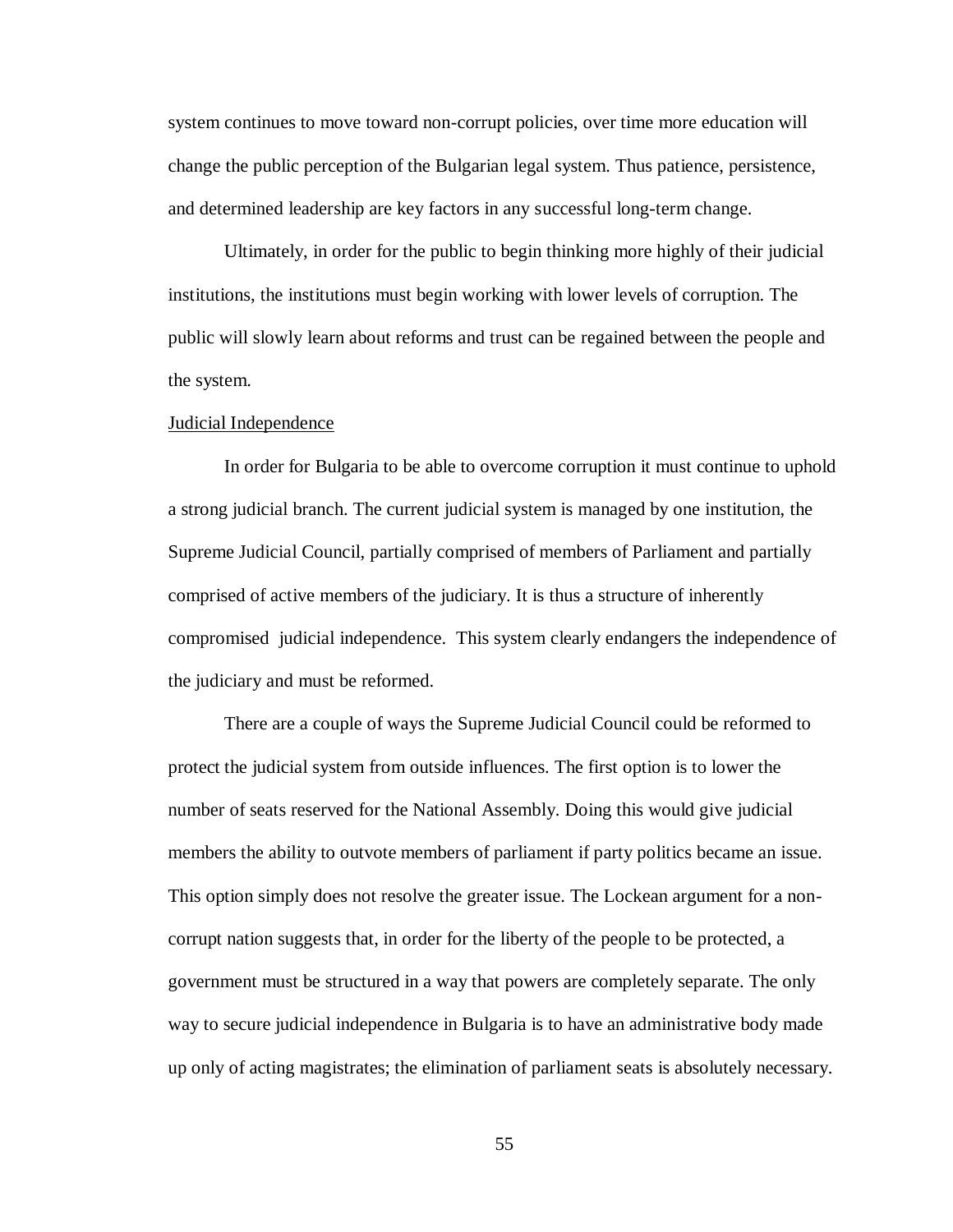With a system entirely made up of magistrates who are elected from within the judiciary,

the remaining seats should be allocated evenly among prosecutors, judges, and

investigators.

Currently the MOJ works on the budget and sends along funding to the SJC to disburse in the legal system. The World Bank strongly opposes this practice.

It would be desirable for the SJC and MOJ to formalize a collaborative model through which they jointly prepare the judiciary's budget. There is significant room for a collaborative agreement to improve the system as it currently exists, starting with basic documents and processes. A more strategic set of budget preparation guidelines – jointly issued by the SJC and  $MOJ -$  is urgently required and could act as a crucial coordination mechanism. Improved guidelines will also allow more constructive budget negotiations. A more strategic approach to budget preparation can improve budget quality – enhancing the judiciary's ability to advocate for resources. (World Bank, 2008 p. 7)

As the World Bank so aptly phrased, it is essential to Bulgaria's institutional judicial independence that the SJC has a larger role in setting the budget for the legal system.

The judicial seats in the Supreme Judicial Council are held by judges, prosecutors, and investigators from the system itself. With their futures in mind, judges, prosecutors, and investigators have been said to have adopted unhealthy relationships resulting in nepotism. The Bulgarian Ministry of Justice suggested that the best strategy to deal with this issue is to create a separation of judges within the SJC when "personnel issues are made: appointment, appraisal, disciplinary proceedings, in order to take into account the specifics of the status of judges and prosecutors." (Ministry of Justice, 2009 p. 19) Separating the SJC into commissions when personal issues come up is an ideal way to handle this situation. This way, judges will not be enticed to have corrupt relationships with prosecutors. Nepotism will less likely be used in order to avoid problems in years to come.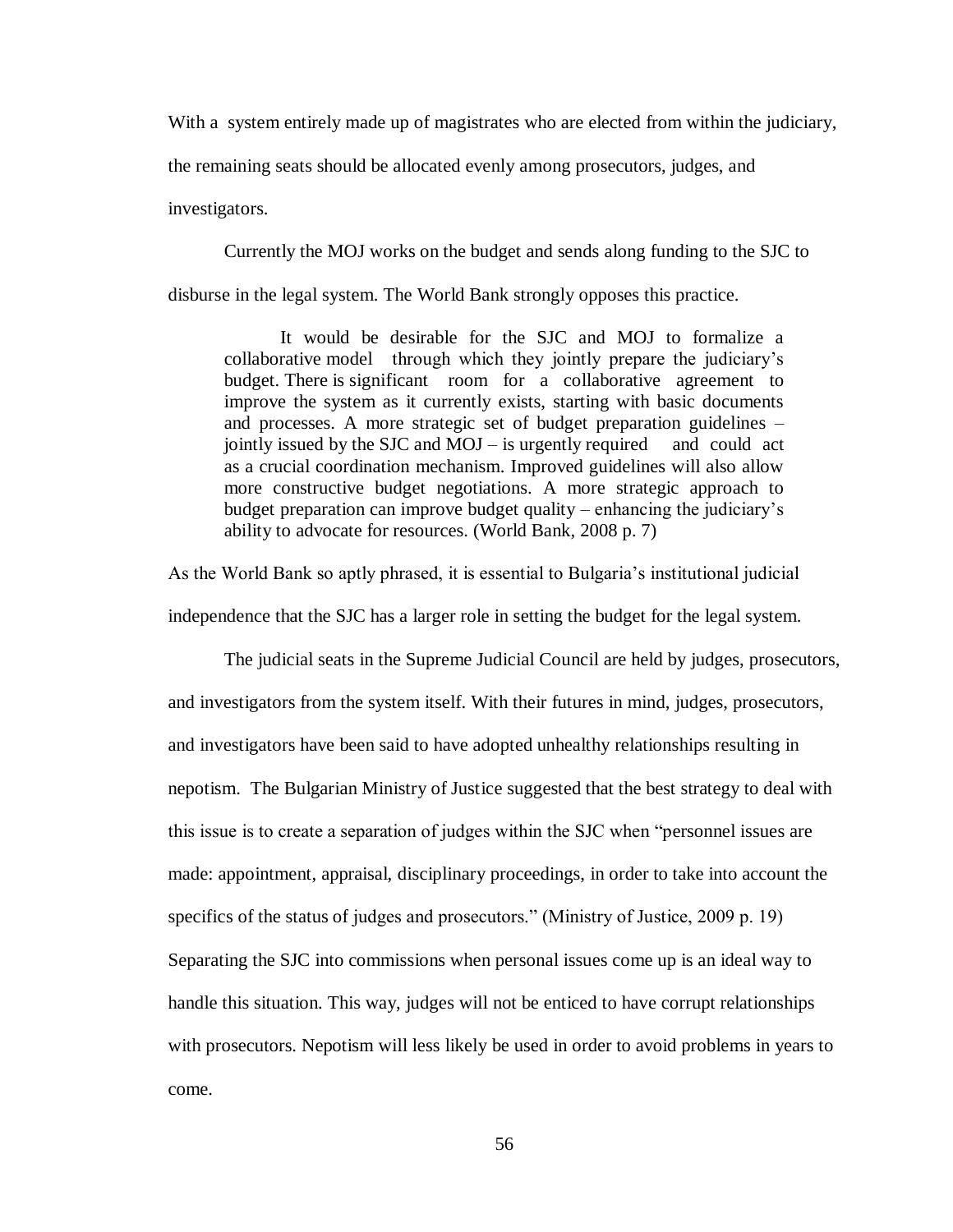Upholding a strong independent judicial branch and independent judges is exceptionally important in creating a system where corruption can be limited. It is evident in the research here that Bulgaria's judicial branch and employees simply aren't working independently. In order to change this Bulgaria must face serious reforms in its administrative structure in order curb these outside influences.

#### Efficiency of the Court Systems

It is extremely important that court systems in a legal system are able to run efficiently. Even the most minor hiccups in these procedures could potentially result in a miscarriage of justice. The Bulgarian court system is clearly under a lot of strain and must undergo some drastic reforms in order to run efficiently.

First, it is necessary to address the workload of judges in the system. It is important that judges focus on hearing and delivering decisions on cases. Adding menial paperwork and filing only contributes to their stress. In order to lift weight off these judges, each court in the nation should be scrutinized in the way it is run. The amount of employees on location, and the resources they have, should be altered to take the weight off of judges. Taking the menial responsibilities of the judges off their shoulders will undoubtedly decrease the number of backlogged cases.

The disparity in the distribution of cases across the nation is a problem that should be seriously considered and addressed. According to the chart from the World Bank (See figure 5.3 in Part 5) the courts in Sofia receive the highest caseload per judge and provide the lowest disposition rates. Ideally, the chart would even out, giving most judges the same amount of cases regardless of location. The courts are in severe need of restructuring; common sense would say that overworked judges are less likely to make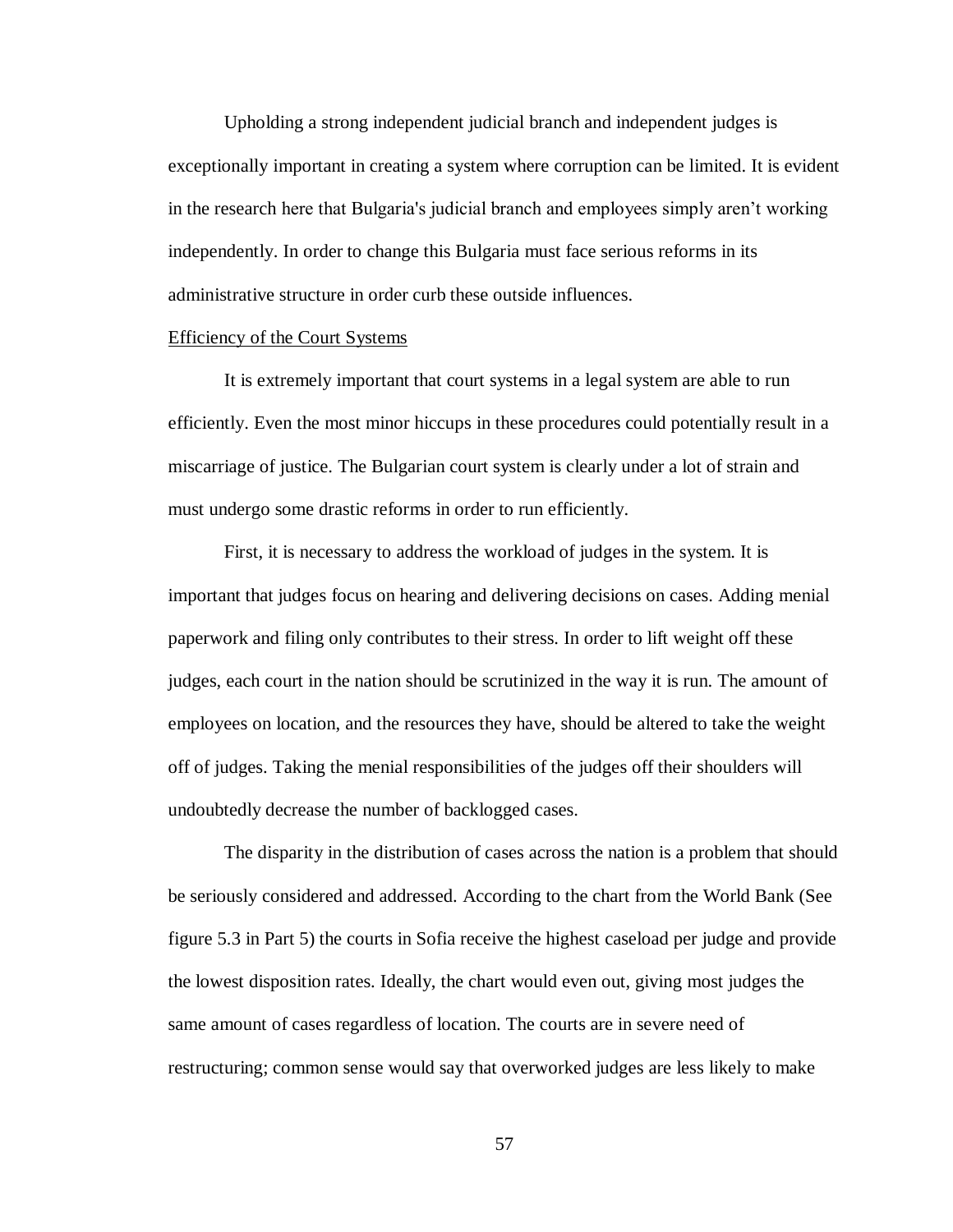proper decisions. The answer to this problem is a complete overhaul of the current court system and a restructure to utilize every court equally.

In addition, it is also necessary to ensure that each employee of the judicial system is properly trained and educated. The National Institute for Justice (NIJ), a Bulgarian judicial training institute, has only recently begun to propose stringent rules on training of judicial employees. In 2010 the NIJ published an eager strategy they created in collaboration with the Ministry of Justice,  $15$  which outlined some reforms they were working on in educating the public employees of the legal system. As a part of these reforms the NIJ and MOJ wanted to increase the amount of education drastically, addressing issues of entry-level positions and continuing education for current members of the judiciary. The fourteen page document contains numerous well conceived ideas for changing the duration of training for entry level employees from six to nine months. (MOJ, 2010 p. 4) These ideas represent an excellent start. The EC commended Bulgaria on making these first steps in its interim report. (European Commission, 2012)

## Accountability

 $\overline{a}$ 

Accountability of individual members of the judicial system is most important to create an environment where corruption is less likely to grow. As noted in Part 2, there are two ways of promoting accountability in judicial systems. The first is to promote high levels of transparency. Second, it is important to hold judges accountable through a code of ethics that the system must adopt as a whole.

<sup>&</sup>lt;sup>15</sup> The strategy is called the "Strategy for continuation of the reform of the judicial system in Bulgaria under the country's full membership to the European Union within the period 2011-2012". It was developed by the Ministry of Justice and adopted through a Decision number 441 of the Council of Ministers of Bulgaria of June 28th 2010. (, 2010)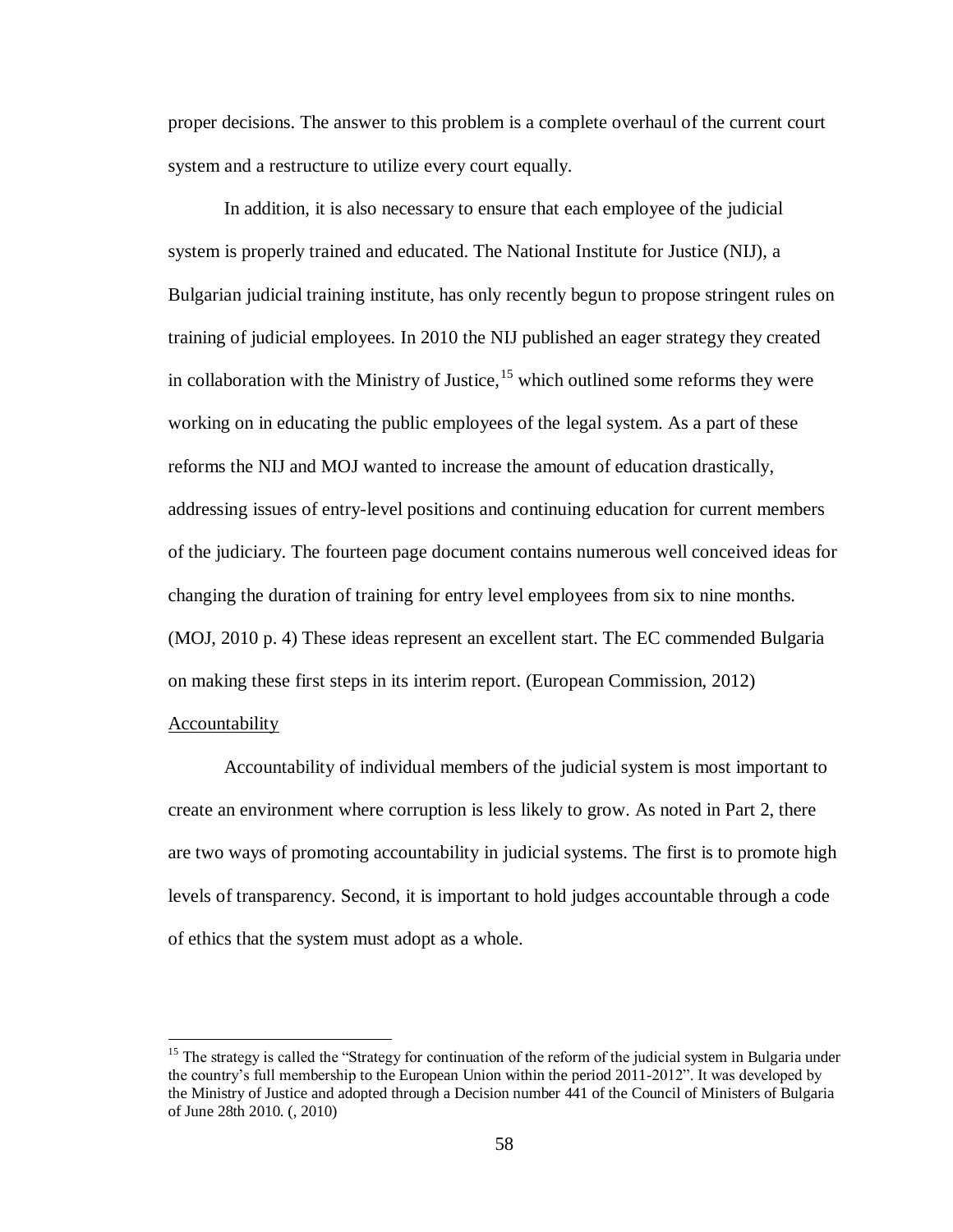In Bulgaria, the transparency of the legal process has not increased to acceptable levels, particularly when in comes to the appointment process. The SJC should begin to become more transparent in their actions. Cases like Yaneva's simply cannot be permitted. Available positions in the Council should be announced publicly to encourage competition in elections. It would also be quite practical to make records of meetings and transcripts of decisions made on matters within the council available to the public. Such transparency will not only increase the public trust, but create a system that can be more easily monitored, thus reducing the likelihood of corruption and thus contributing to an even greater augmentation of a positive perceptions by the public. In this way, the presently self-reinforcing negative perceptions may be transformed into a self-reinforcing positive dynamic.

Transparency in the system overall can also be heightened to newer levels. Updating technologies in the system has allowed for the Bulgarian legal system to begin working a little more openly. However, the consistent use of these technologies should be increased and monitored. In response to this problem, a board should be created within the SJC to monitor the transparency of each and every court. The board could oversee the use of these technologies to publicize court proceedings, their judges' assets, the proceedings in the courts, and other important information the public has a right to know.

The prevailing culture surrounding the current Code of Ethics in Bulgaria also needs to be changed. How can the general public take a document like the Code of Ethics seriously when the judicial practitioners themselves so pervasively fail to do so? The best solution would be to create a rewards system. Those who follow the codes consistently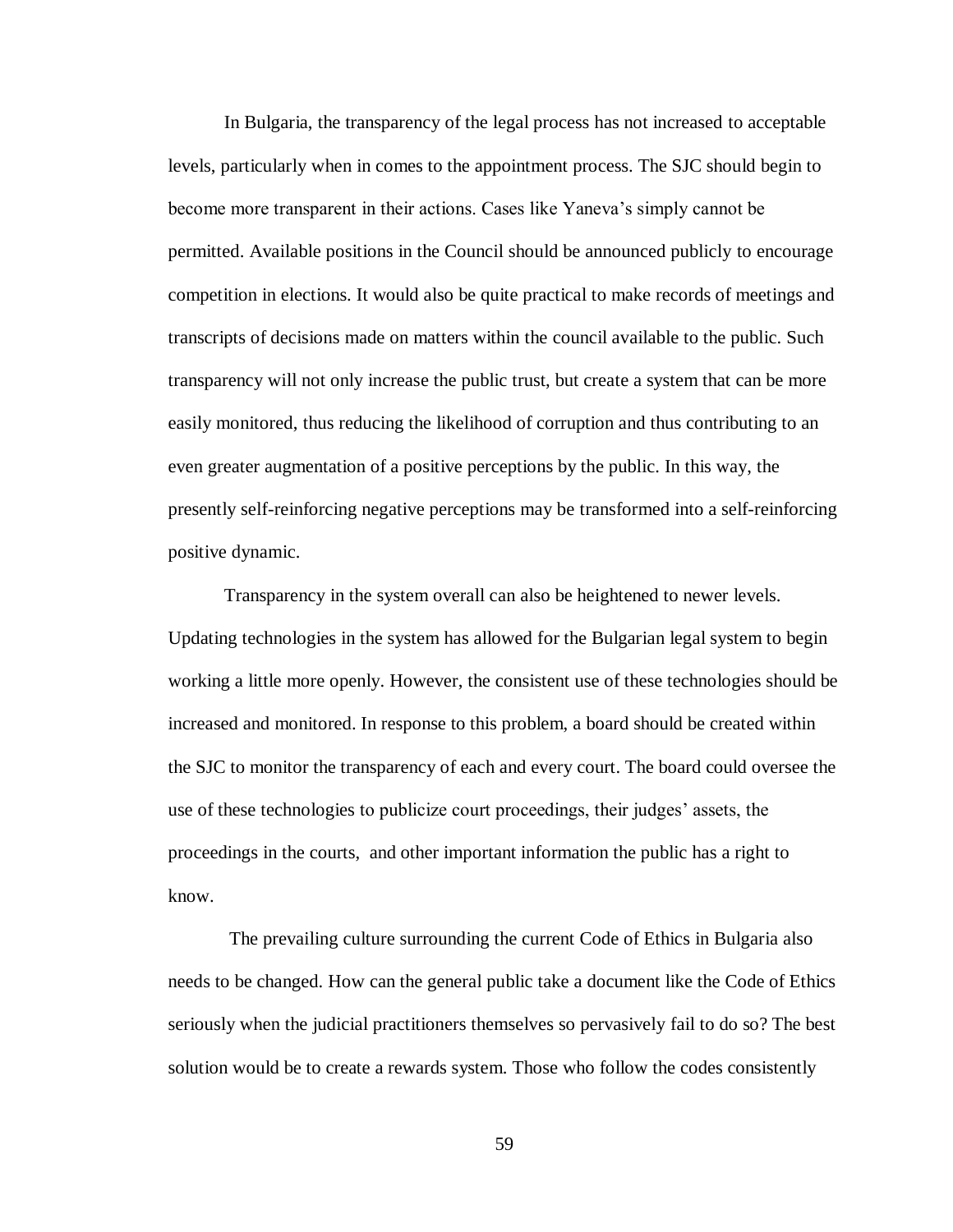should be given a raise; those who don't should be punished. The ethics committee needs to be strong in enforcing these rewards. The restructuring of the SJC, where the ethics committee is derived from, will also help to create a more effective ethics committee. Conclusions

With extremely low public perceptions, low levels of independence in the judiciary, inefficient structure, and lack of accountability in the legal system, Bulgaria has a lot to work on. Most important however is the grooming of the administration. The Supreme Judicial Council, as the head administrative body, needs to be restructured completely to stop outside sources from infiltrating the legal system. This institution is at the top of the pyramid, corruption in higher levels will undoubtedly trickle down and affect the rest of the system. It is therefore of the utmost importance to reform the SJC first to secure judicial independence. Other reforms should be taken seriously as well. The adoption of, and adherence to, a well-respected code of ethics in the legal system among judges, prosecutors and investigators is essential in creating an accountable system.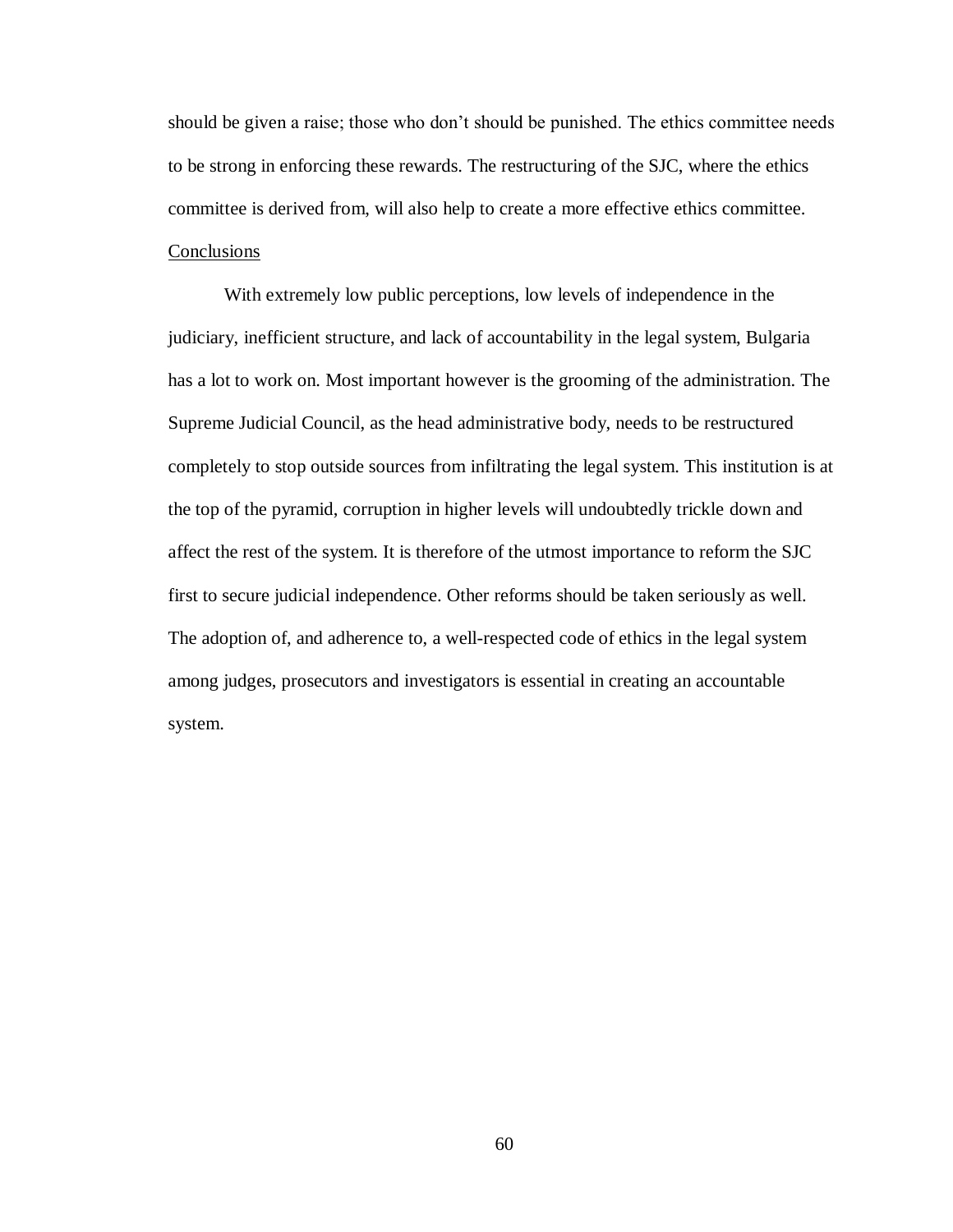## <span id="page-64-0"></span>**Final Conclusions**

Bulgaria's story is certainly a very interesting one. Bulgarians have successfully fought off the oppressive Islamic regime of the Ottoman Empire and the tyrannical Communist regime to reach democracy. Even with of all their struggles, Bulgaria still must face more. In 2009 the Pew Research Center released a poll of Bulgarian public opinion two decades after the fall of the Berlin Wall. As a part of this poll, Bulgarians were asked if they were satisfied with democracy. Surprisingly only 21% answered that they were satisfied. In addition, only 11% of those polled felt as though the fall of communism benefited the locals and a whopping 62% stated that Bulgaria is worse of now without communism. These striking numbers shed light on how truly serious the problems in Bulgaria are. The majority of Bulgarians identify the judicial system as the most important element of public authority that needs to be reformed in order to make the entire political system work better.

This study has revealed that healthy judicial systems are able to combat corruption by supporting an independent judiciary, maintaining a transparent system, and keeping personal discretionary levels as low as possible. Regardless, despite all these measures, it is important to keep in mind that a fool-proof system simply cannot exist. However, following these steps helps create an environment where corrupt acts are brought to account and hopefully over time are thereby reduced in number and seriousness.

Bulgaria has clearly struggled with maintaining these safeguards since its adoption of democracy in 1991. Bulgaria is in dire need of limiting corruption in the legal system. With extremely low public perceptions, low levels of independence in the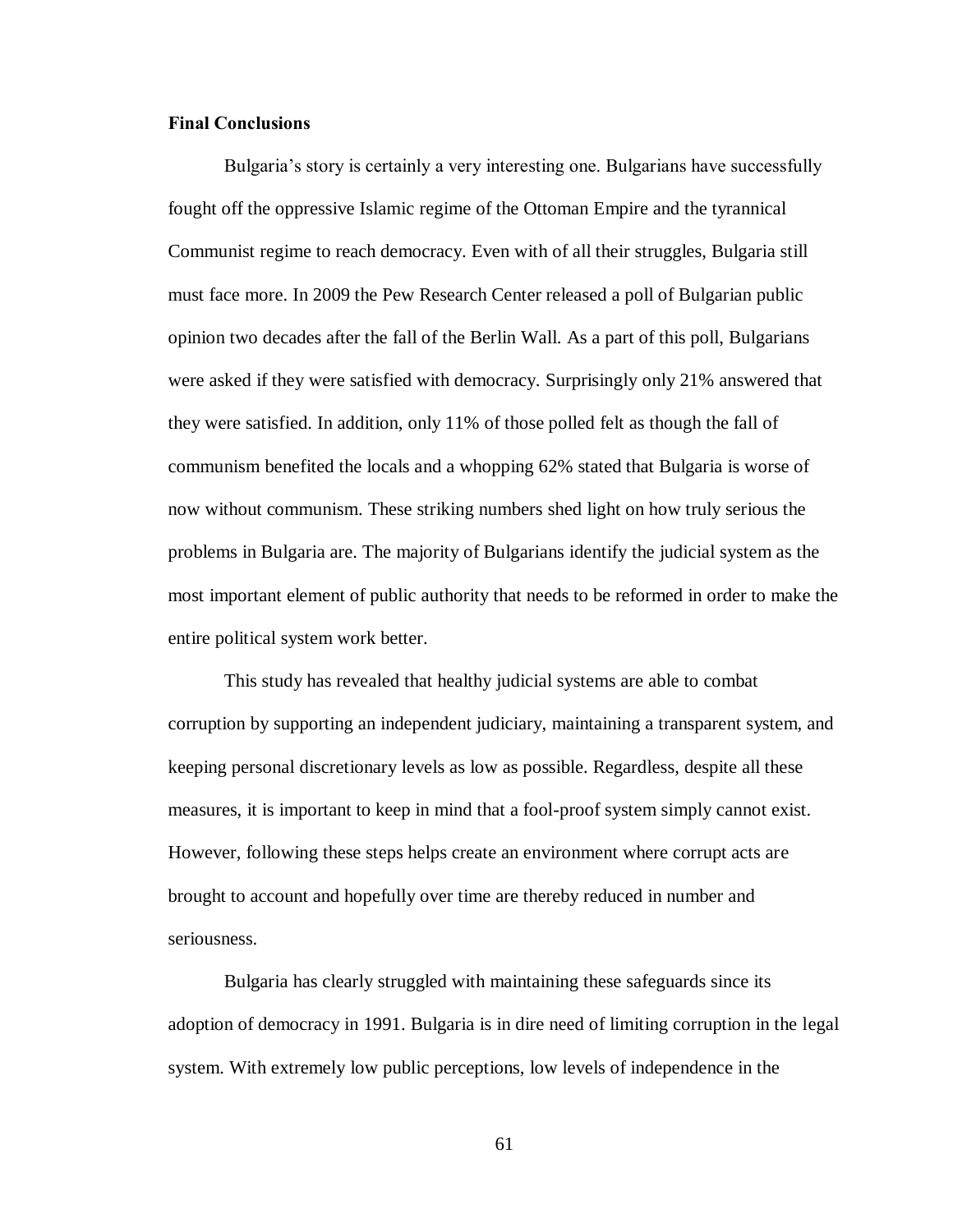judiciary, inefficient structure, and lack of accountability in the legal system, Bulgaria has a lot to work on. Solutions to these problems must be sought quickly before the currently prevailing patterns in the Bulgarian legal system become even more deeply entrenched and thus even less amenable to resolution.

Reforming the entire judicial system is needed. The Supreme Judicial Council, as the head administrative body, is in dire need of restructuring in order to secure, strong judicial independence. The court systems need to become more efficient and its members must be educated, trained properly, and held accountable. Once Bulgaria starts to make these improvements, public perception should begin get better. One can only hope that with these changes, the Pew Research Center might be able to report better poll results in its next study.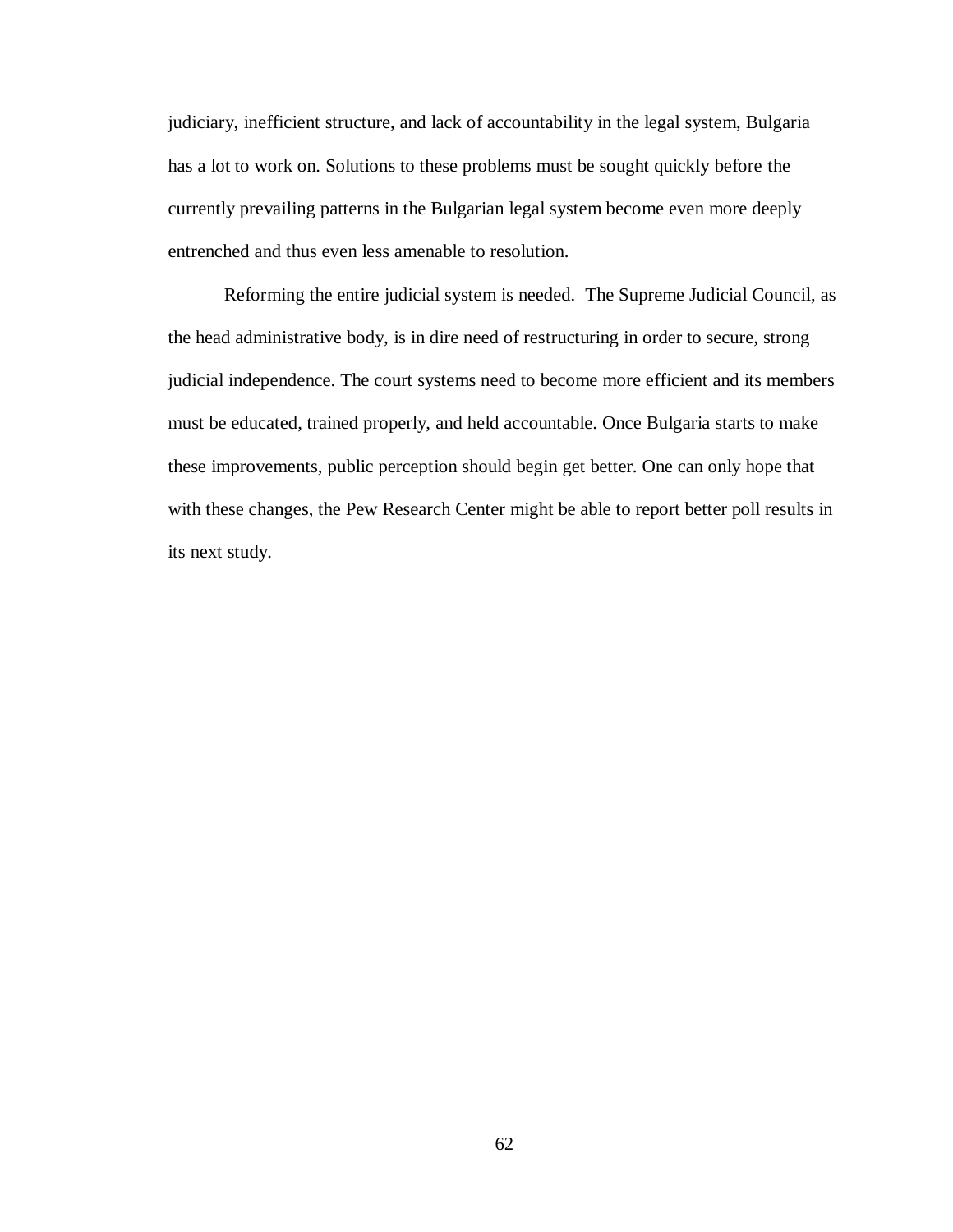#### <span id="page-66-0"></span>**Works Cited:**

American Bar Association, (2006). *Judicial reform index*. Retrieved from American Bar Association website:

[http://bulgaria.usaid.gov/cdir/bulgaria.usaid.gov/files/JRI\\_2006.pdf](http://bulgaria.usaid.gov/cdir/bulgaria.usaid.gov/files/JRI_2006.pdf)

Bulgarian Supreme Court of Cassation. (n.d.). *About the court*. Retrieved from [http://www.vks.bg/english/vksen\\_p01.htm](http://www.vks.bg/english/vksen_p01.htm)

Center for the Study of Democracy. (2006). *Anit-corruption reforms in Bulgaria*. Retrieved from [http://www.csd.bg/files/CAR-III\\_Eng.pdf](http://www.csd.bg/files/CAR-III_Eng.pdf)

Characteristics of a good legal system. (2011). *Law Library*, Retrieved from <http://thelawlibrary.net/latest/characteristics-of-a-good-legal-system.html>

Chary, F. (2011). *The history of bulgaria*. Santa Barbara: ABC-CLIO, LLC.

Chua, A. (2004). *World on fire: How exporting free market democracy breeds ethnic hatred and global instability*. Random House Digital.

Crampton, R. J. (1997). *A concise history of bulgaria*. Cambridge University Press.

Doh, J., Rodriguez, P., Uhlenbruck, K., Collins, J., & Eden, L. (2003). Coping with corruption in foreign markets. *Academy of Management Executive*, 114-127.

*Europa*. (2011). Retrieved from [http://ec.europa.eu/index\\_en.htm](http://ec.europa.eu/index_en.htm)

European Commission. European Commission, (2012).*Report from the commission to the european parliament and the council interim report on progress in bulgaria under the co-operation and verification mechanism* (COM(2012) 57 final ). Retrieved from website: [http://ec.europa.eu/cvm/docs/com\\_2012\\_57\\_en.pdf](http://ec.europa.eu/cvm/docs/com_2012_57_en.pdf)

Holmes, L. (2006). *Rotten states?: Corruption, post-communism, and neoliberalism*. Duke University Press.

*Judicial systems act. (1994). Retrieved from Sofia website: <http://www.unhcr.org/refworld/pdfid/4c2da6f22.pdf>*

- Kapelovska , Panayotov, & Bebov (2006). *The bulgarian legal system and legal research*. Retrieved from<http://www.nyulawglobal.org/globalex/Bulgaria.htm>
- Klitgaard, R. (1998). Finance & development. Retrieved from

<http://www.imf.org/external/pubs/ft/fandd/1998/03/pdf/klitgaar.pdf>

Locke , J. (2011). *Constitution.org*. Retrieved from <http://www.constitution.org/jl/2ndtreat.htm>

Meurs, V., & Pippidi, P. (2010). *Ottomans into europe; state and institution building in southeastern europe*. C Hurst & Co.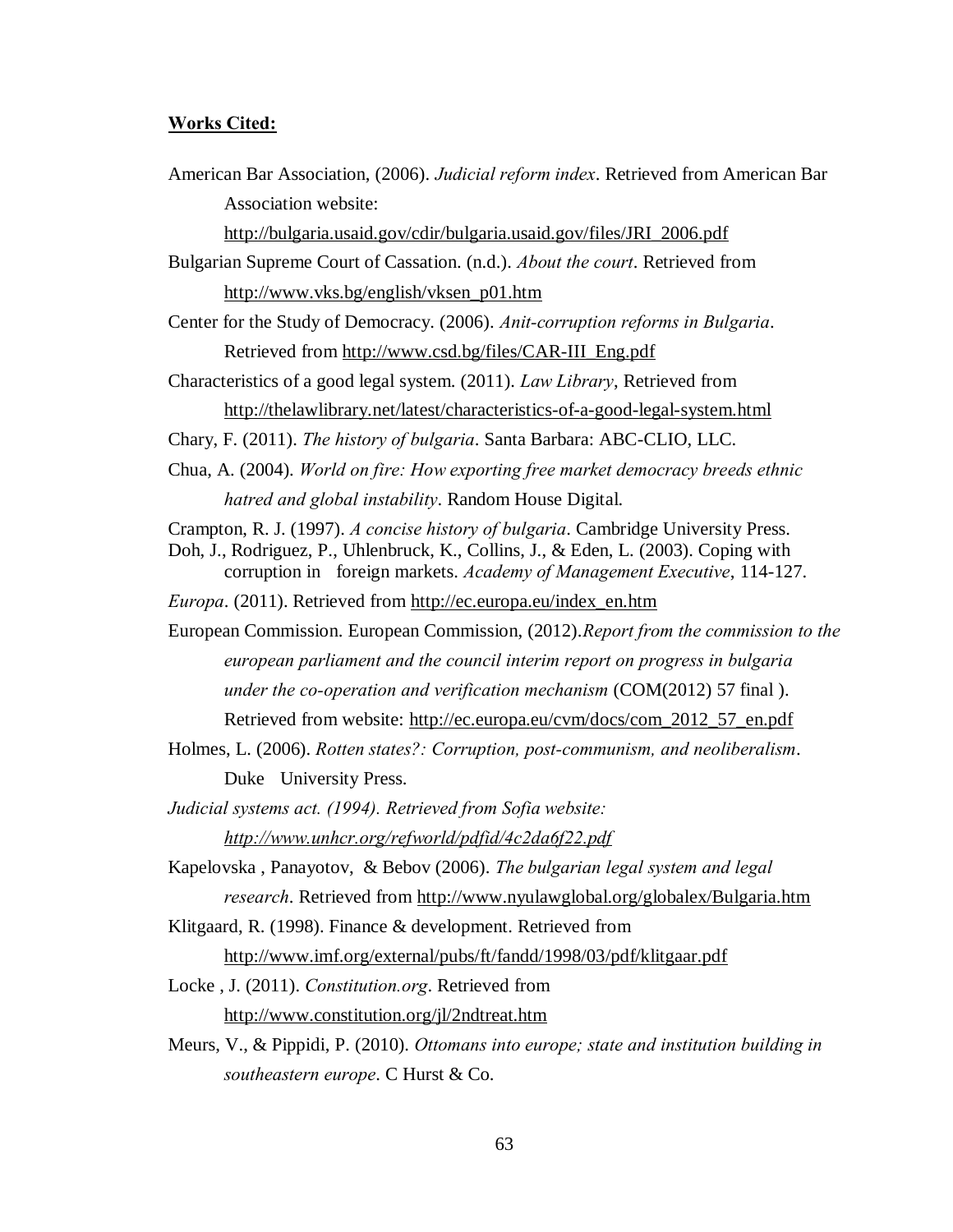- Ministry of Justice. (2010). Strategy to continue the judicial reform in the conditions of full european union membership . Retrieved from <https://docs.google.com/viewer?>
- Montesquieu. (n.d.). *Of the laws which establish political liberty, with regard to the constitution*. Retrieved from [http://www.constitution.org/cm/sol\\_11.htm](http://www.constitution.org/cm/sol_11.htm)

National Institute of Justice. (2012). *About us.*. Retrieved from

<http://www.nij.bg/Articles/Articles.aspx?lang=en-US&pageid=498>

*National assembly of the republic of bulgaria*. (2009). Retrieved from <http://www.parliament.bg/en/const>

- Novinite. (2011, December 2). Bulgarians most dissatisfied in europe study. *Novinite*. Retrieved from [http://www.novinite.com/view\\_news.php?id=134476](http://www.novinite.com/view_news.php?id=134476)
- Novinite. (2012, February 22). 1995 cases clog sofia city court. *Novinite*. Retrieved from [http://www.novinite.com/view\\_news.php?id=136876](http://www.novinite.com/view_news.php?id=136876)
- *Oecd glossary of statistical terms*. (2001, September 25). Retrieved from <http://stats.oecd.org/glossary/detail.asp?ID=2199>

Ofinsocki, S. (2004). *Nations in transit*. (2 ed.). Facts on File.

- Prosecutor's Office of the Republic of Bulgaria. (2012).*History*. Retrieved from <http://www.prb.bg/main/en/pages/History/>
- Pew Research Center. (2009, November). Retrieved from [http://www.pewglobal.org/2009/11/02/public-opinion-two-decades-after-the-fall](http://www.pewglobal.org/2009/11/02/public-opinion-two-decades-after-the-fall-of-the-berlin-wall/)[of-the-berlin-wall/](http://www.pewglobal.org/2009/11/02/public-opinion-two-decades-after-the-fall-of-the-berlin-wall/)

Rousseau, J. (1782). Retrieved from<http://www.constitution.org/jjr/socon.htm>

*Rule of law*. (2010). Retrieved from [http://www.lexisnexis.com/en-us/about-us/rule-of](http://www.lexisnexis.com/en-us/about-us/rule-of-law.page)[law.page](http://www.lexisnexis.com/en-us/about-us/rule-of-law.page)

Shikoh, R., & Mushtaq, M. (2011, March 09). Corruption in muslim markets – special report. *Dinard Standard*. Retrieved from [http://dinarstandard.com/challenges/corruption-in-muslim-markets-–](http://dinarstandard.com/challenges/corruption-in-muslim-markets-)-specialreport/

Staar, F. (1988). *Communist regimes in eastern europe*. Hoover Institution Press. Steidl, James. "'Nepotism' scandal in Bulgaria's Judiciary Escalates," EUbusiness.

- Transparency International (2011). *transparency.org* . Retrieved from [http://www.transparency.org/about\\_us](http://www.transparency.org/about_us)
- U.S. Agency for International Development. "Guidance for Promoting Judicial independence and Impartiality" (2002) Retrieved from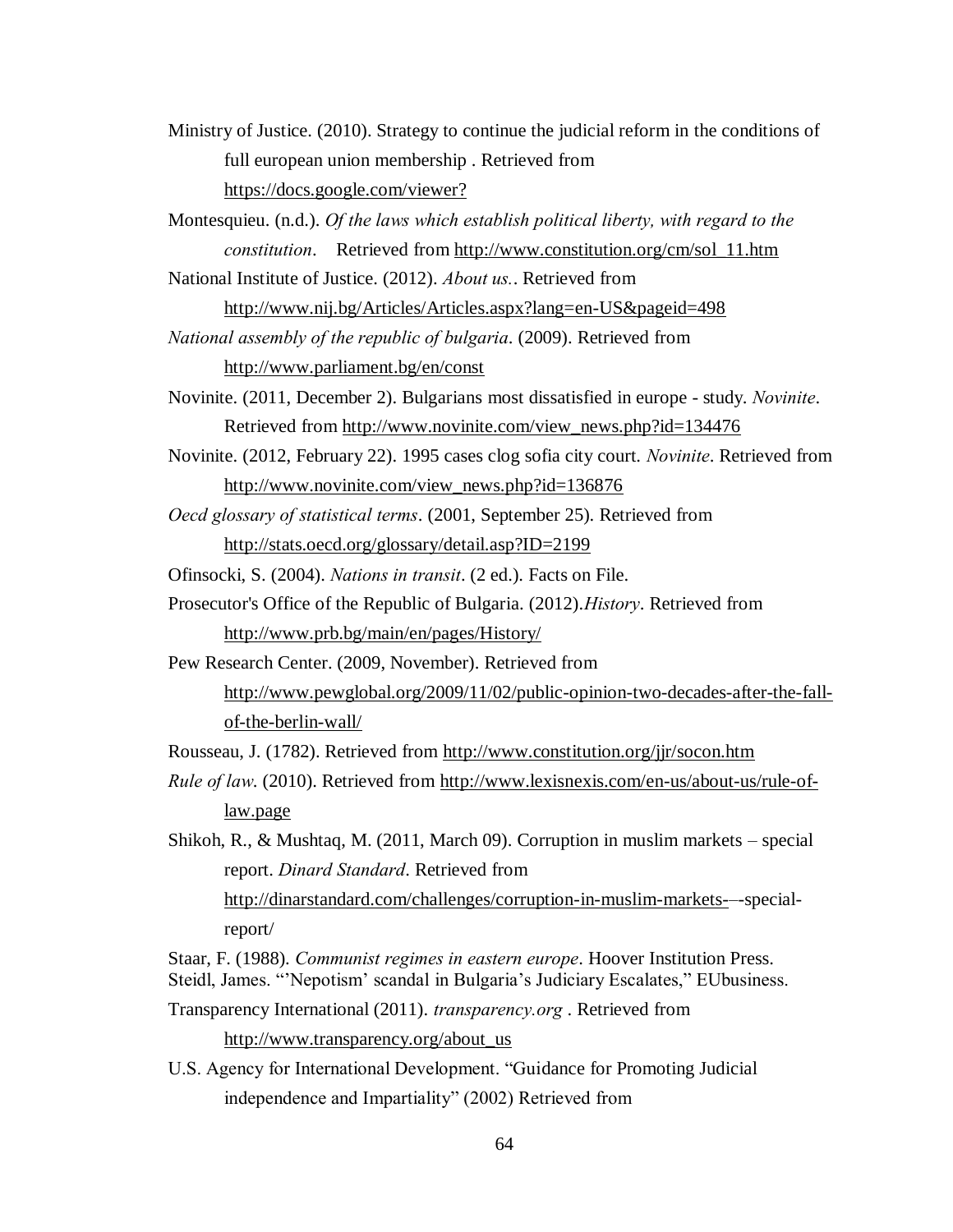[http://www.usaid.gov/our\\_work/democracy\\_and\\_governance/publications/pdfs/pn](http://www.usaid.gov/our_work/democracy_and_governance/publications/pdfs/pnacm007.pdf) [acm007.pdf](http://www.usaid.gov/our_work/democracy_and_governance/publications/pdfs/pnacm007.pdf)

- Wikileaks. (2009). Cablegate: Bulgaria's judiciary. . Retrieved from <http://www.scoop.co.nz/stories/WL0903/S01792.htm>
- World Bank. (2008). Bulgaria resourcing the judiciary for performance and accountability a judicial public expenditure and institutional review. Retrieved from [http://siteresources.worldbank.org/BULGARIAEXTN/Resources/jeiprengreport.p](http://siteresources.worldbank.org/BULGARIAEXTN/Resources/jeiprengreport.pdf)

[df](http://siteresources.worldbank.org/BULGARIAEXTN/Resources/jeiprengreport.pdf)